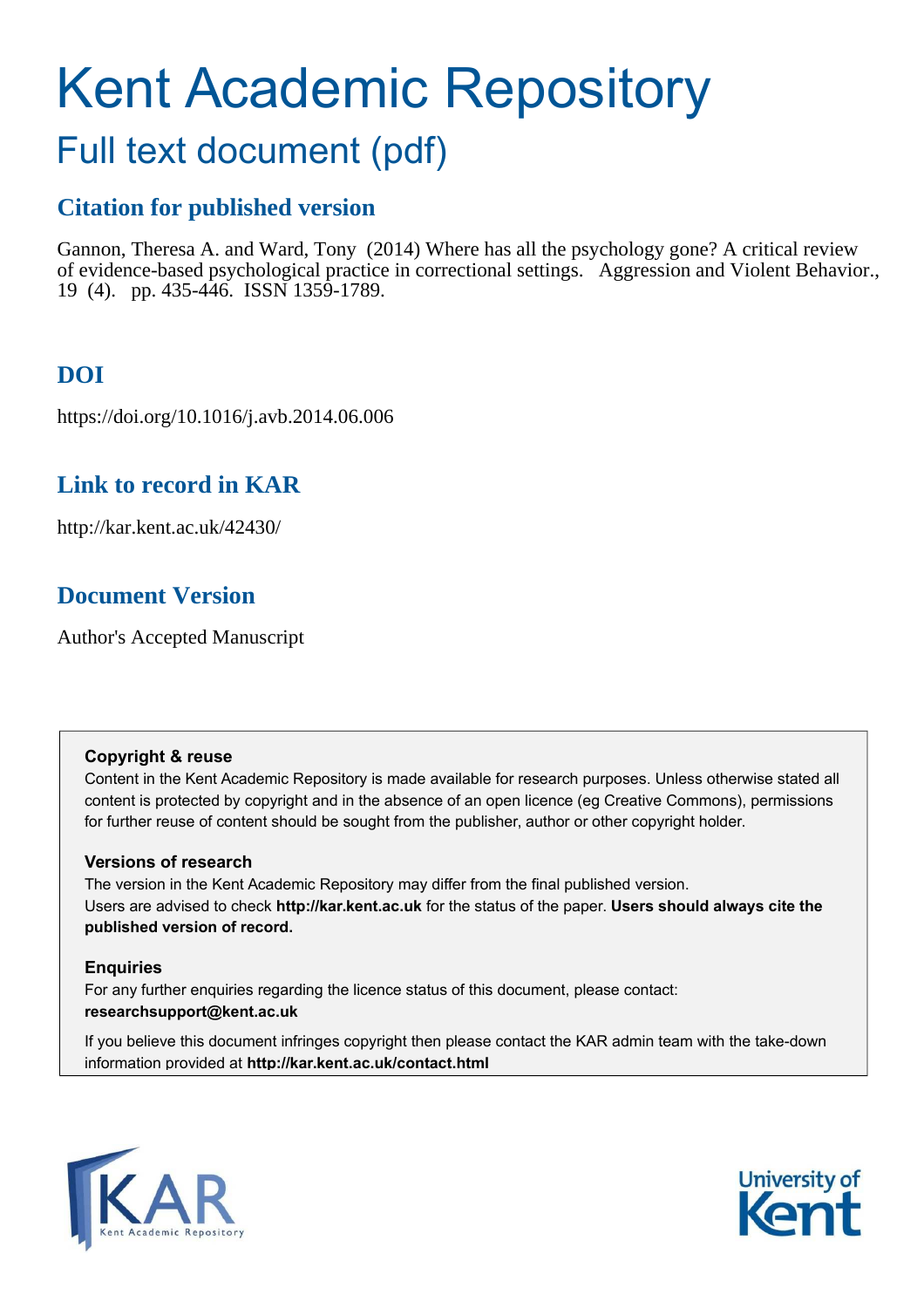#### Where has all the Psychology Gone?

A Critical Review of Evidence-Based Psychological Practice in Correctional Settings

Theresa A. Gannon and Tony Ward

Please cite as: Gannon, T. A., & Ward, T. (in press). Where has all the psychology gone? A critical review of evidence-based psychological practice in correctional settings. *Aggression and Violent Behavior.* 

Available from: http://www.journals.elsevier.com/aggression-and-violent-behavior/

#### Author Note

Theresa A. Gannon, Centre of Research and Education in Forensic Psychology, School of Psychology (CORE-FP), Keynes College, University of Kent, Canterbury, Kent, England. Tony Ward, School of Psychology, Victoria University of Wellington, PO Box 600, Wellington, New Zealand.

We would like to sincerely thank Dr Jane Wood, Dr Gwenda Willis, and Ms Helen Butler for their helpful comments on an earlier draft of this manuscript.

Correspondence concerning this article should be addressed to Theresa A. Gannon, Centre of Research and Education in Forensic Psychology, School of Psychology, Keynes College, University of Kent, Canterbury, Kent, CT2 7NP, England. E-mail: T.A.Gannon@Kent.ac.uk.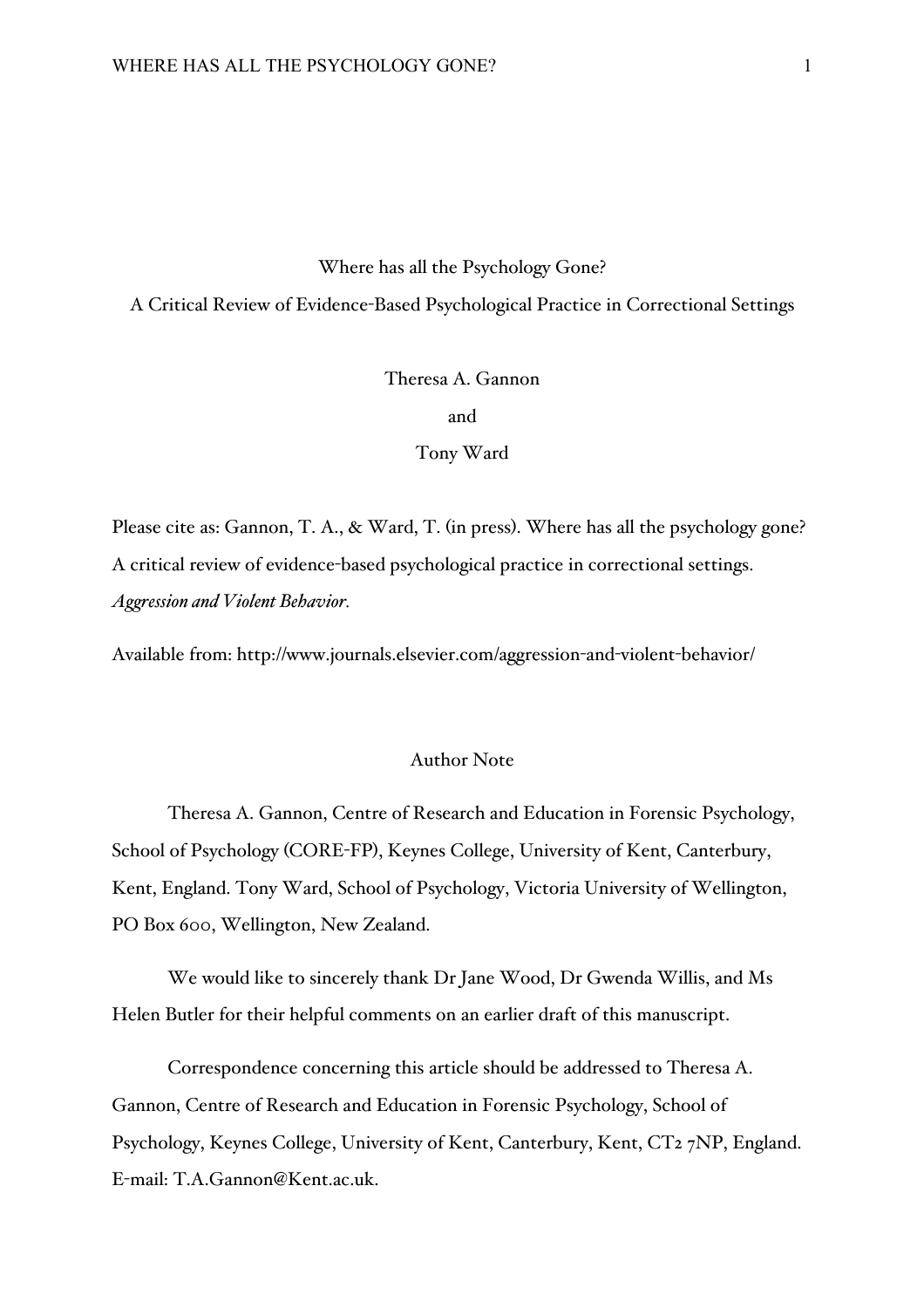#### Abstract

Evidence-Based Practice (EBP) is the gold standard for effective clinical psychological practice. In this review we examine the basic tenets of EBP and consider how—in the context of psychological treatment provision—EBP is able to subsume the overarching guiding theory of offender rehabilitation adopted by correctional policy makers and psychologists worldwide (i.e., the Risk-Need-Responsivity Model, RNR; Andrews & Bonta, 2010a). We also examine ways in which, under the backdrop of RNR, EBP tenets are typically being neglected by correctional psychologists. We examine three key aspects of EBP currently being neglected by correctional psychologists: (a) individualized and flexible client focus, (b) the therapeutic alliance, and (c) psychological expertise. We also highlight two highly related issues responsible for psychologists' neglect of EBP within corrections. The first relates to the dual-relationship problem. That is, the tension that psychologists experience as a result of engaging in psychological practice whilst also obliging the risk and security orientated policies of correctional systems. The second relates to psychologists' response to this tension. In short, psychology, as a discipline appears to have acquiesced to the dual-relationship problem. In our view, this constitutes a 'crisis' for the discipline of correctional psychology and for the provision of best practice treatment within correctional settings. We offer several recommendations for injecting EBP back into correctional psychology for the individual, psychology as a discipline, and correctional policy makers.

Key words: Evidence Based Practice, Risk Need Responsivity, Corrections, Science-Practice Gap.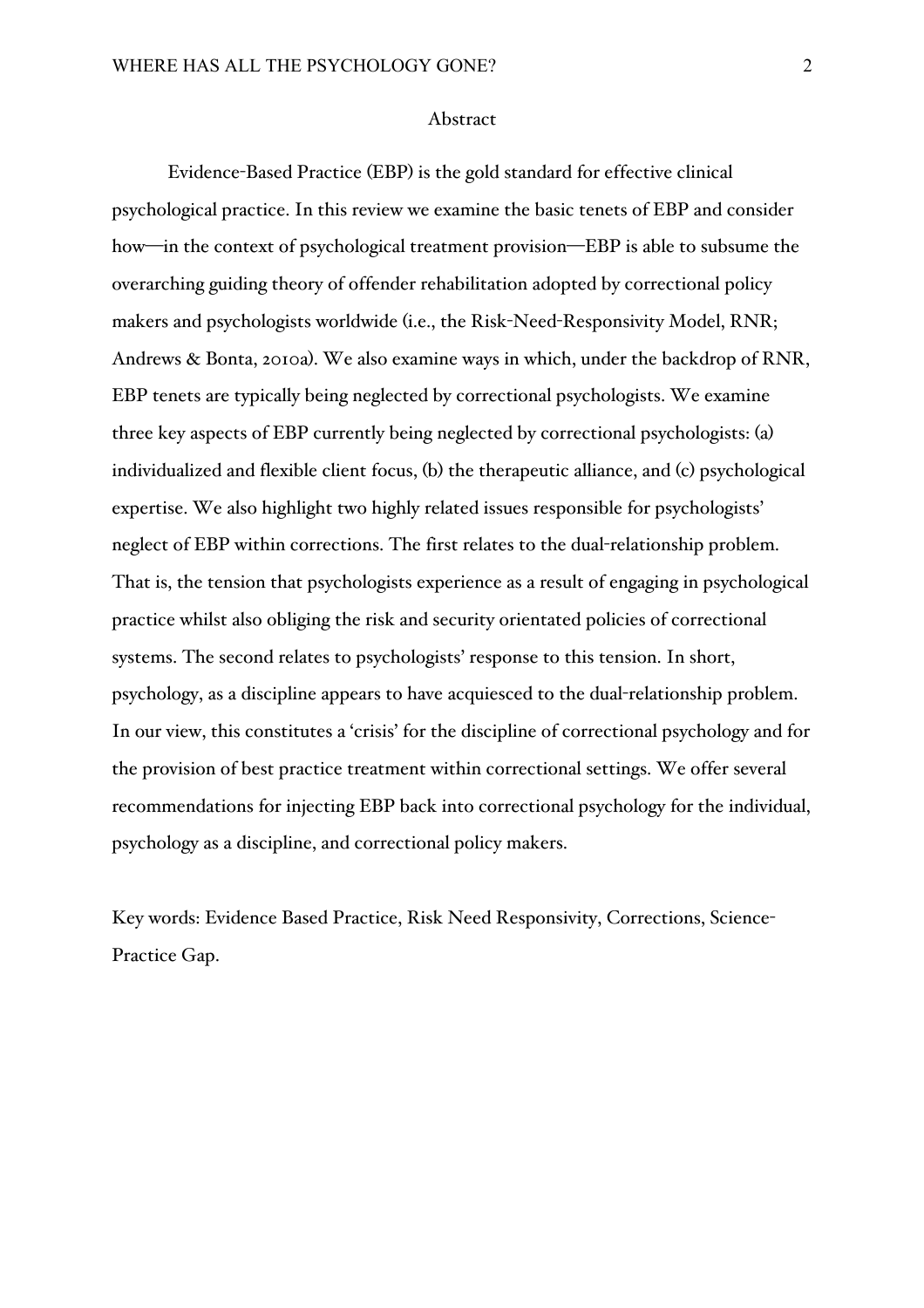#### Where has all the Psychology Gone?

A Critical Review of Evidence-Based Psychological Practice in Correctional Settings

The role of the correctional or forensic psychologist has evolved steadily from decades of struggle between punishment and rehabilitation proponents. Ultimately, the psychologist has secured an important role in contemporary western world corrections. Yet despite correctional psychology having evolved over many decades, we believe that the correctional psychology discipline is facing a crisis. In this manuscript, we highlight one fundamental aspect underpinning this crisis—that is, the correctional psychologists' mounting neglect of Evidence Based Practice (EBP). The lack of attention to EBP within such a highly important field is potentially harmful not only to the profession of psychology but also to society who must inevitably deal with the devastating effects of re-offending associated with inadequate psychological treatment.

In this manuscript, we examine (1) the development of the modern day correctional psychologist; paying particular attention to the highly popular *Risk Need Responsivity Model* (Andrews & Bonta, 2010a), (2) the gold standard EBP model of clinical practice, (3) three key areas of research informing EBP currently being ignored within correctional practice, and (4) key ways in which EBP can be injected into correctional psychology at the individual, discipline, and policy level. A number of previous reviews have critiqued the RNR Model (see Polaschek, 2012; Ward, Melser, & Yates, 2007). However, none have examined how widespread use of RNR–and neglect of the EBP model—is seriously eroding the identity of psychology. We argue that the root cause of EBP neglect stems from misunderstandings about the nature of EBP, as well as psychologists' acquiescence to the risk and security orientated policies of correctional systems. We also argue that—despite inherent contextual challenges—correctional psychologists can and should use EBP in order to conduct best practice psychology within correctional settings.

In this review, we will use the term *correctional psychologist* to refer to individuals who are trained and registered to conduct independent psychological practice within correctional settings (i.e., forensic, clinical, and counseling psychologists).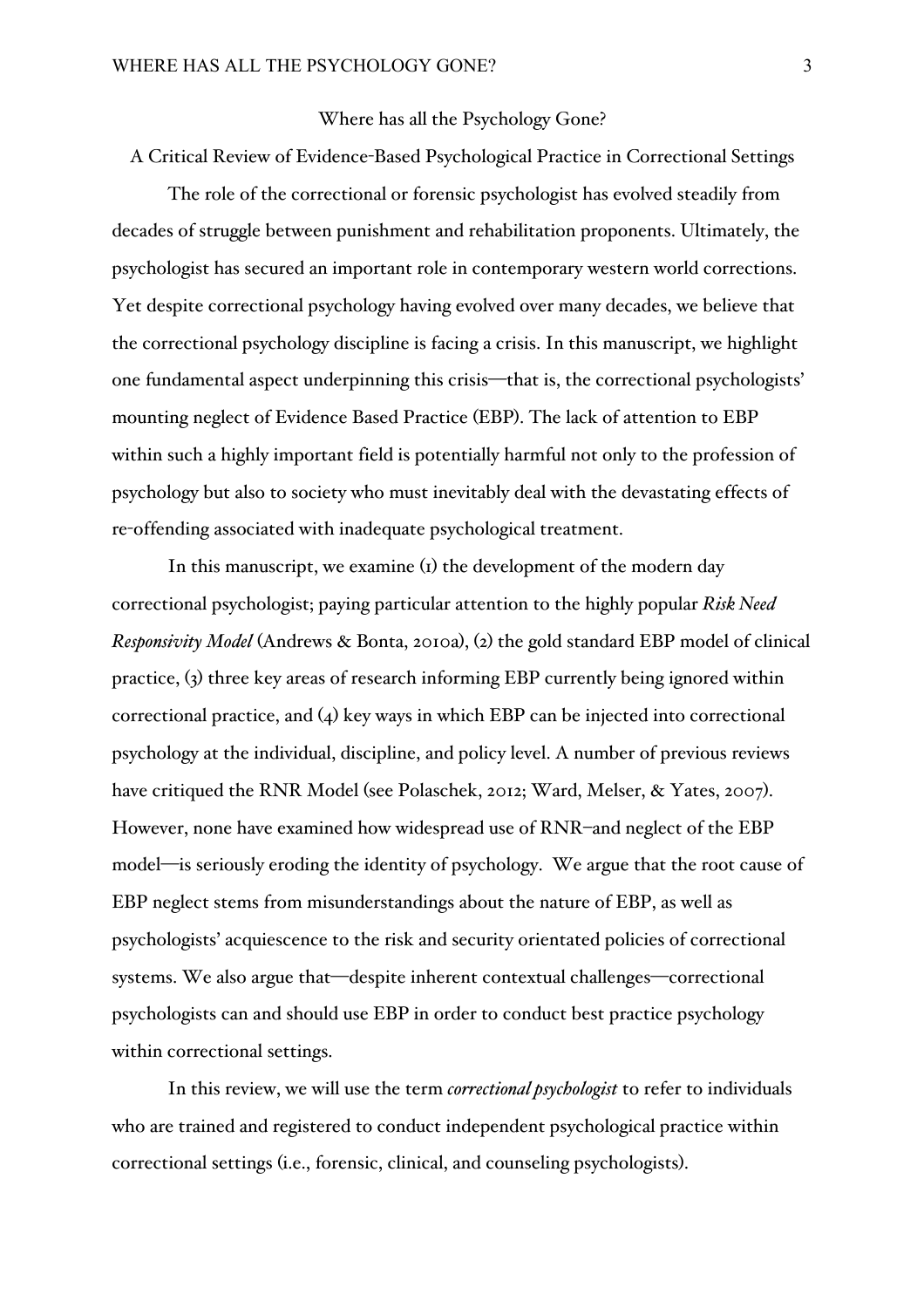#### The Development of the Modern Day Correctional Psychologist

Since the turn of the  $20<sup>th</sup>$  century correctional systems have been characterized by immense tension between punishment and rehabilitation proponents (Andrews & Bonta, 2010a). Initially, rehabilitation enjoyed a relatively secure place within corrections. In the mid 1970's, however, punishment advocates took center stage when Martinson (1974) published his now famous article in which he analyzed the treatment effects of 231 rehabilitation programs and declared that rehabilitation appeared to have little impact on offender recidivism. Following this article, amidst a backdrop of steadily increasing prison populations and vocal punishment advocates (e.g., von Hirsch, 1976), public and political dissatisfaction with 'ineffective' rehabilitation ensued (Andrews & Bonta, 2010b).

#### The Risk Need Model (Andrews & Bonta, 1994, 1998, 2003, 2006, 2010)

A decade following publication of Martinson's (1974) article correctional psychology was placed firmly back on the map when Andrews, Bonta and colleagues undertook a series of systematic research studies showing psychological treatment to be efficacious within correctional settings (see Andrews & Bonta, 2010a, 2010b; Andrews, Bonta, & Hoge, 1990; Andrews, Zinger, Hoge, Bonta, Gendreau, & Cullen, 1990). The key rehabilitation theory that resulted from this work was the *Risk-Need-Responsivity* model (or RNR; Andrews & Bonta, 2010a). RNR specified that effective correctional rehabilitation required adherence to three main principles of risk, need, and responsivity. In brief, the *risk* principle stated that higher intensity programs were required for offenders deemed to be at higher risk of reoffending, the *need* principle stated that treatment should focus on criminogenic needs (i.e., those needs empirically associated with recidivism reduction), and the *responsivity* principle stated that treatments should be molded to ensure good fit with the characteristics and learning abilities of offenders. Finally, a fourth principle of *professional discretion* indicated that practitioners could override any of the principles under exceptional circumstances. The RNR is incredibly popular within correctional rehabilitation programs worldwide (Craig,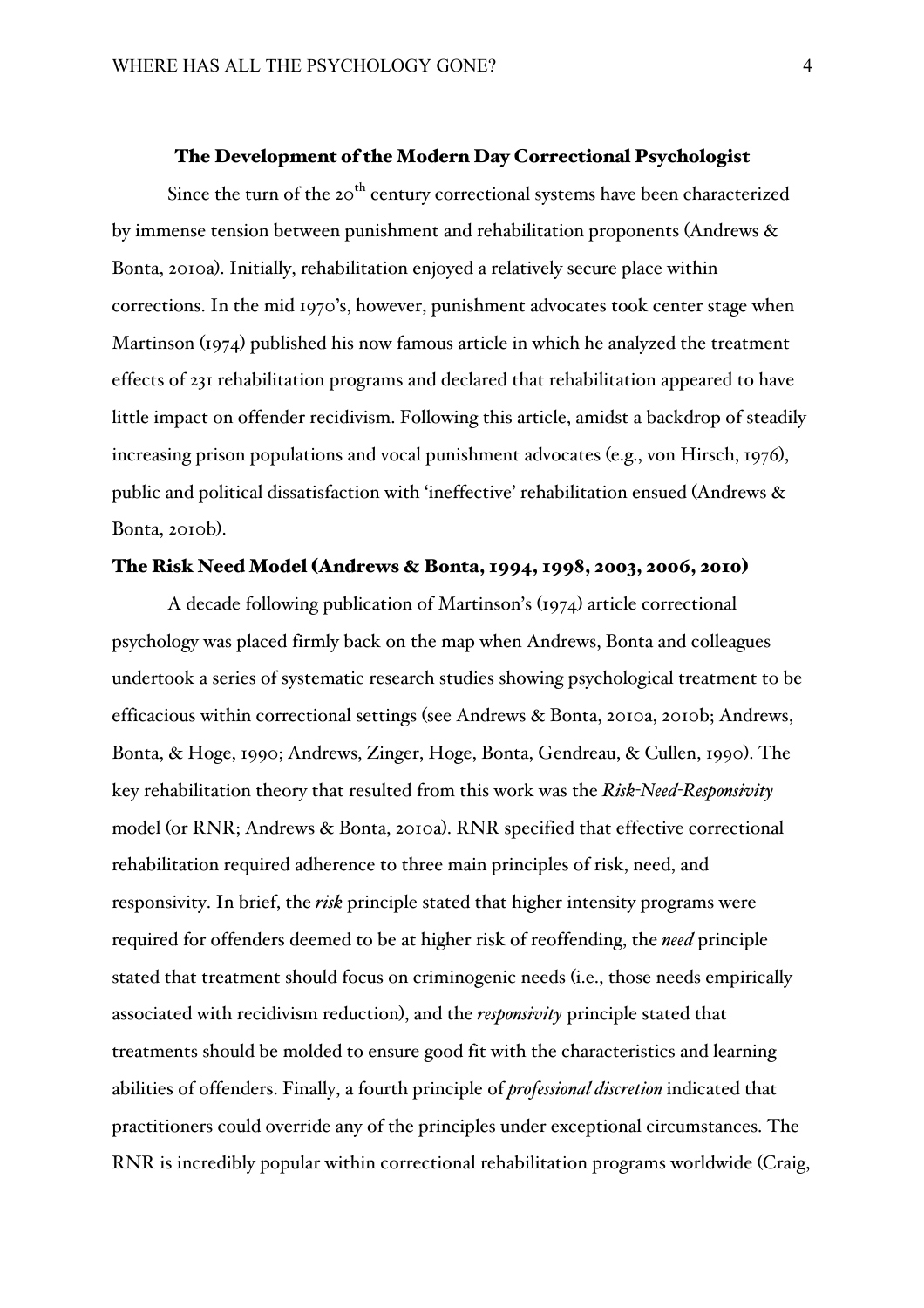Dixon, & Gannon, 2013) and is widely regarded to be "the received or orthodox position concerning rehabilitation" (Ward, Collie and Bourke; 2009, p.299).

RNR's popularity with policy makers appears to rest on three key factors. First, research shows that program adherence to all or even some of the RNR principles significantly reduces recidivism (Andrews, Zinger et al., 1990; Bonta & Andrews, 2007; Hanson, Bourgon, Helmus, & Hodgson, 2009) enabling policy professionals to make accountable decisions. Second, RNR principles are simple, and so can be implemented to large groups of offenders within highly structured cost effective manualized treatment programs. Third, the key focus of RNR is on risk reduction and management which resonates well with the security oriented culture of correctional establishments (Ward et al., 2007; Ward & Salmon, 2009).

There is no doubt that evidence-based RNR helped to reintroduce the value of offender rehabilitation—and of the psychologist—to corrections. However, the RNR was never intended to replace correctional psychologists' governing models of clinical practice. Instead, Andrews and Bonta (2010a) intended the RNR to provide policy makers with a clear focus for correctional policy in the form of program selection (Andrews & Bonta, 2010a).

#### Correctional Pressures

Over the past few decades, incarceration rates have increased dramatically. For example, in the US, around 220 individuals in every 100,000 were incarcerated in 1980 (Cahalan, 1986). By 2010, however, despite falling official crime rates (Zimring & Hawkins, 1991), this figure had risen threefold (i.e., to over 700 in every 100,000; United Nations Human Development Program, 2007). Although the number of US employed correctional psychologists increased with the advent of RNR, due to dramatic rises in prison numbers the US psychologist to offender ratio has remained poor (i.e., about 1:750; Boothby & Clements, 2000). A complex interplay of factors have facilitated increased incarceration rates (see Cullen, 2007; Jonson, Cullen, & Lux, 2013) including politicians' attempts to win the confidence of the public via 'get tough' policies (e.g., US three strikes laws). Against such a backdrop, politicians and corrections face extreme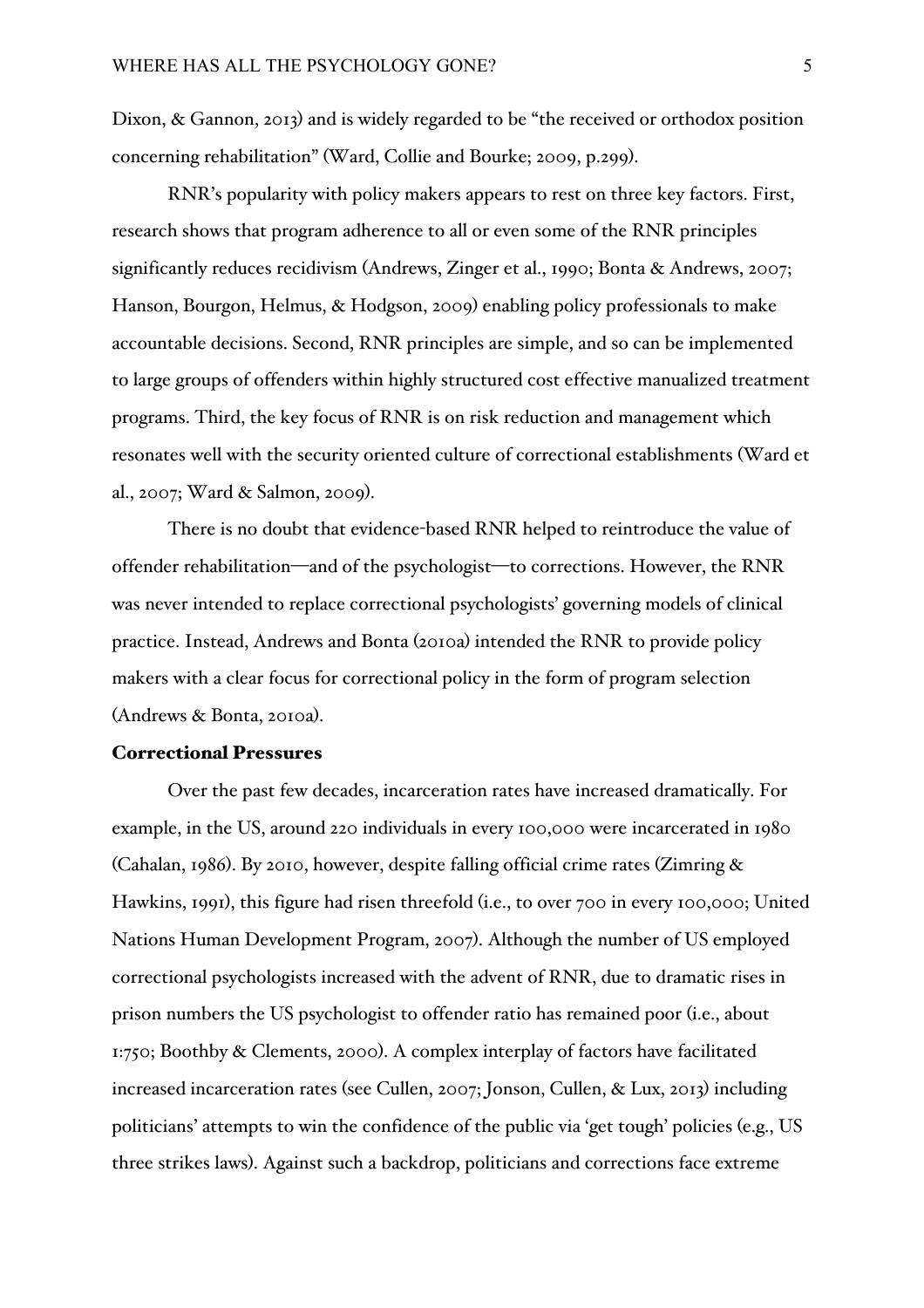negative publicity over security failures; especially those resulting in real or potential risk of reoffending within the community (Jonson et al., 2013; Wood, 2009). The result is correctional systems that are bursting at the seams; running at full capacity to ensure a high level of security under extreme economic pressures.

#### The Dual Relationship Problem

Although pioneering, the proliferation of RNR-based psychology programs, paired with correctional pressures, has resulted in a severe *identity* problem for correctional psychologists that has come to be known as the *dual relationship problem.* By *dual relationship*, we are referring to the conflict in roles experienced by psychologists who must engage in the competing roles of (1) conducting client-focused therapeutic psychological work, and (2) detecting risk and upholding security principles as prioritized within highly politicized correctional settings (Greenberg & Shuman, 1997; Ward, 2013). Psychologists facing the dual relationship problem within corrections are at heightened risk of 'ethical blindness' (Ward, 2010; Ward & Syverson, 2009; Ward & Willis, 2010). That is, prioritizing security and risk concerns as though they were therapeutic issues. Correctional psychologists, like any profession, gain their professional identity from a variety of sources including the key theories and political climate governing their practice, as well as the key values espoused within their workplace (Adams, Hean, Sturgis, & Clark, 2006; Griel & Rudy, 1983; Pratt, Rockmann, & Kaufmann, 2006). Metaphorically, the advent of RNR has acted as a double-edged sword for correctional psychologists. On the one hand, RNR played a key role in placing rehabilitation, and the correctional psychologist, back on the map within correctional systems. On the other hand, policy makers' widespread implementation of RNR has placed significant pressures on the modern day correctional psychologist to succumb to a simplistic catch all interpretation of RNR as their governing model of practice.

#### Evidence Based Practice (EBP)

The *Boulder Conference* of 1949 led to the development of the scientist-practitioner concept; a highly influential model espousing that research and practice should co-exist as complementary and informative partners (DiLillo & McChargue, 2007; Richardson,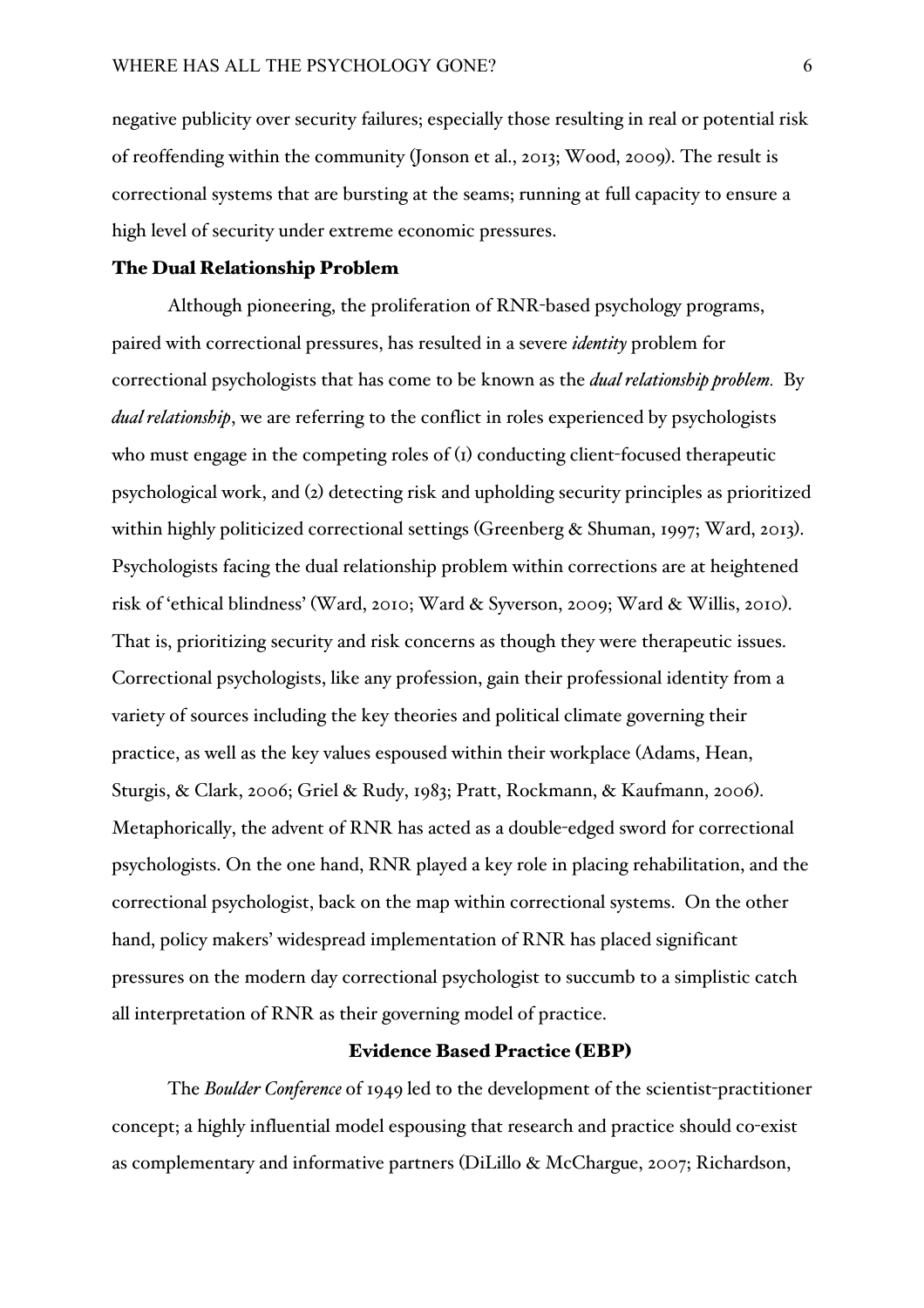2009). For many years, psychology trainees have been taught the importance of adopting scientist-practitioner values. More recently, however, psychology has embraced the Evidence Based Practice (EBP) model as the gold standard implementation of science as practice (DiLillo & McChargue, 2007; Lilienfeld, Ritschel, Lynn, Cautin, & Latzman, 2013). EBP represents an important development of the scientist-practitioner model since it is able to integrate the concepts of science and practice within a conceptually richer framework (DiLillo & McChargue, 2007). In recognition of this, the American Psychological Association has officially endorsed the EBP as the governing model of best practice applied psychology (APA Presidential Task Force on Evidence Based Practice, 2006).

The three central principles of EBP are that: (1) research evidence is fundamental to guiding good practice, (2) clinical expertise and decision making should be used when applying research to clinical situations and in situations in which research is ill-fitting or unavailable, and (3) client individuality in the form of preferences and values should be considered when allocating interventions (Lilienfeld et al., 2013; Spring, 2007). In terms of weighting EBP tenets, consensus exists that all three facets are critical for defensible evidence-based practice (APA Presidential Task Force on Evidence Based Practice, 2006; Lilienfeld et al., 2013; Thyer & Pignotti, 2011). The EBP model proposes that *research evidence* may be viewed along a continuum in which best-designed research studies (i.e., randomized controlled trials or meta analyses) should be afforded more weighting within clinical decision making than research designs that hold more room for interpretation or error (e.g., correlational designs; Ghaemi, 2009; Lilienfeld et al., 2013; Thyer & Pignotti, 2011). As Lilienfeld et al. (2013) have noted, EBP should not be confused with the concept of *empirically supported treatment*s which have been empirically supported through clinical trial research and represent one strand of research evidence within the EBP model (APA Presidential Task Force on Evidence Based Practice, 2006). Thus, *clinical experience* and discretion are viewed within the model as essential in bridging the gap between research evidence base and practice. Finally, in terms of *client individuality*, the psychologist is expected to use their knowledge base of best practice to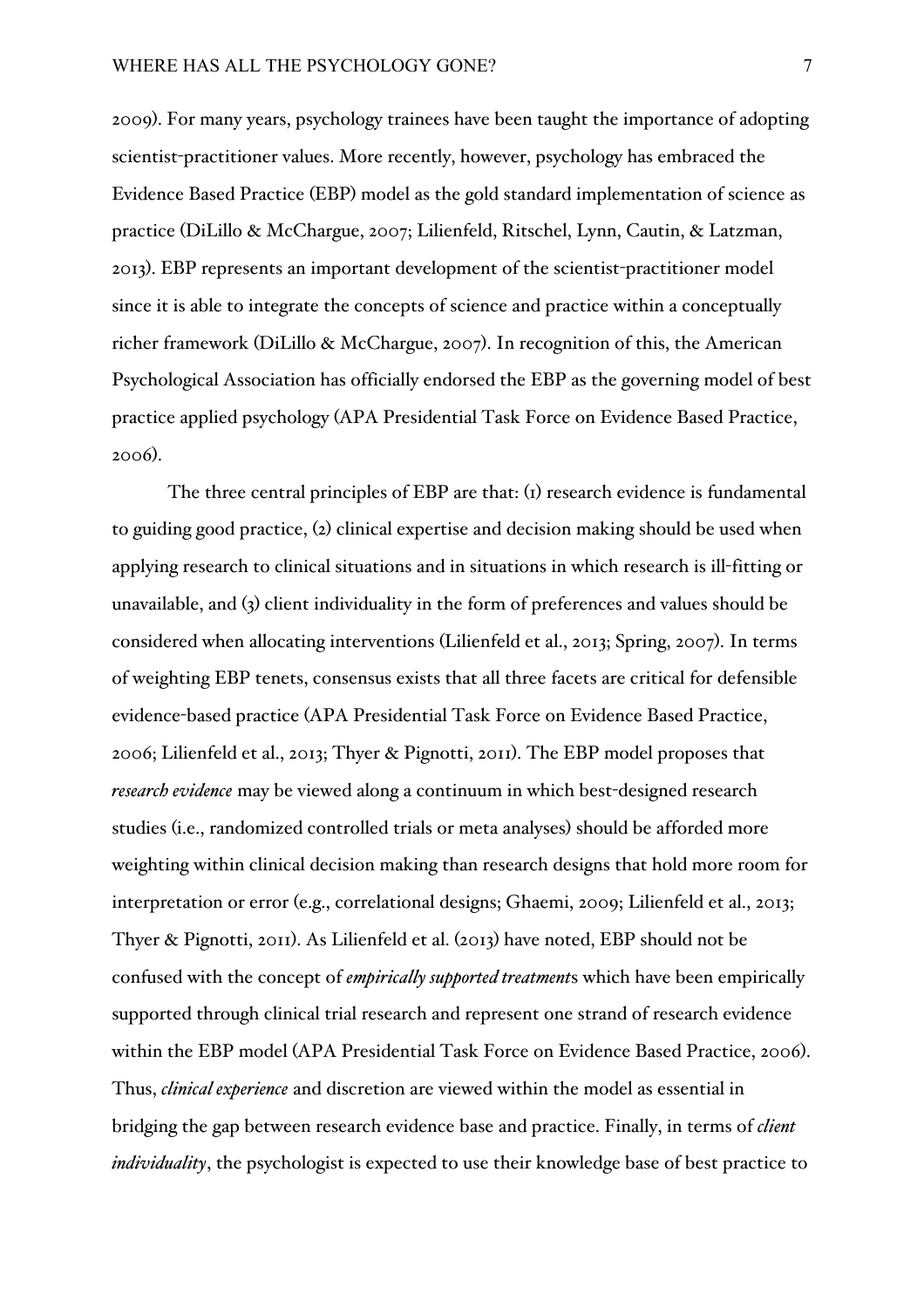consider key client values in treatment selection. Lilienfeld et al. (2013) provides the example of a client experiencing anxiety disorder who refuses the best available empirically supported treatment (i.e., behavioral flooding) as a result of intense fear necessitating the psychologist to select another empirically supported but slightly less efficacious treatment (i.e., graded exposure) that will ultimately ensure client engagement.

#### Why EBP is Inherently Superior to RNR

Both prior to and since the development of RNR, the concept of EBP has gained significant standing, not only in the field of medicine, but also within clinical psychology more generally. Despite espousing commitment to EBP, corrections focus predominantly on the provision of RNR-based psychology. Here, we examine three key reasons why EBP is able to subsume RNR and may be considered ultimately superior to RNR as an overarching model of psychological practice within corrections.

**1. EBP acknowledges a breadth of research.** RNR was developed from a series of systematic research studies examining treatment effectiveness within correctional settings with the overall intention of guiding policy (Andrews & Bonta, 2010a, 2010b; Andrews, Bonta, & Hoge, 1990; Andrews, Zinger et al., 1990). In taking such a specific focus, scores of research studies examining the general features required for treatment effectiveness have been missed. For example, research shows that *flexibility* (Beutler, Harwood, Michelson, Song, & Holman, 2011; Johansson et al., 2012), and *a strong therapeutic alliance* (Ackerman & Hilsenroth, 2003; Elvins & Green, 2008; Horvath, 2001; Horvath & Luborsky, 1993) are critical for maximizing treatment effectiveness. On the contrary, EBP explicitly promotes the use of a wide breadth of research in clinical decision making ensuring that psychologists focus on Risk Need and Responsivity yet do not become overly focused upon one strand of research. This includes research and available literature examining ethical practice with offender client groups (Chudzik & Aschieri, 2013; Greenberg & Shuman, 2007; Gutheil & Gabbard, 1993, 1998; Pope & Keith-Spiegel, 2008; Smith & Fitzpatrick, 1995) which is notably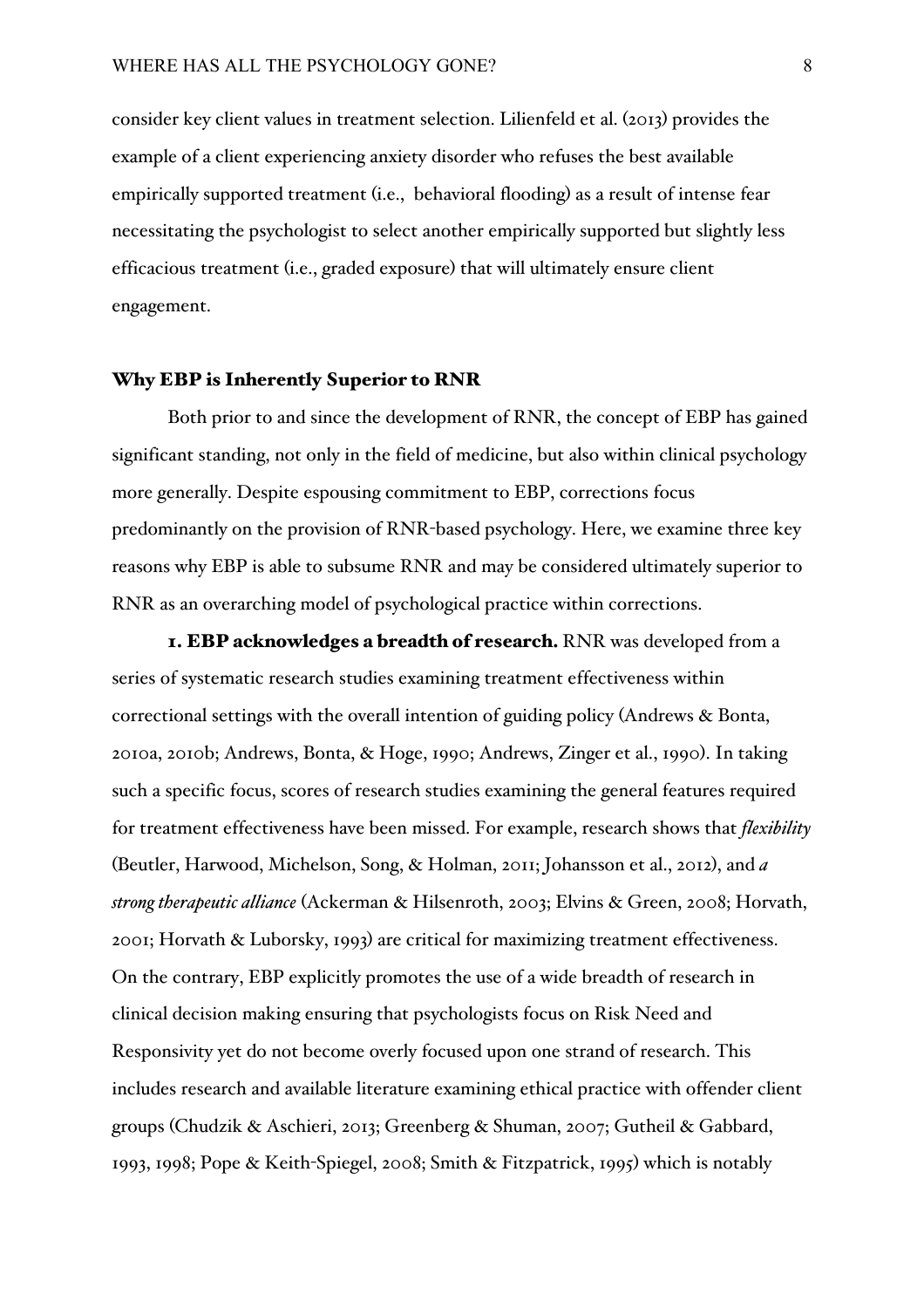absent from RNR and yet most likely to protect psychologists from engaging in therapeutically damaging decisions associated with the dual relationship problem.

2. EBP acknowledges the psychologist as active facilitator. Within RNR, research-based risk and need principles take center stage in governing program provision and the psychologist is viewed as a passive implementer whose discretion should be utilized only in *exceptional* circumstances. This over reliance on risk related research fails to acknowledge the role of correctional psychologists as *expert* professionals. EBP, on the other hand, views the psychologist as critical in bridging the gap between research and practice through expert interpretation, adaptation, and application (Lilienfeld et al., 2013; Spring, 2007). Thus, the EBP model is consistent with the wider research showing that behavior change is associated with competent professionals who are expert in their ability to both detect and adapt to varying client needs (Luborsky, Crits-Christoph, Mintz, & Auerbach, 1988; Marshall & Burton, 2010).

3. EBP promotes psychological identity. All governing codes of conduct for psychologists prioritize client need and avoidance of client harm (e.g., American Psychological Association's Ethical Principles of Psychologists and Code of Conduct, 2002; 2010 amendments). Policy makers typically have little experience of treatment implementation (Brayford, Cowe, & Deering, 2010). As such, their efforts to translate RNR into practice are often dominated by an overreliance on risk-related research and a neglect of wider areas of psychological research. Correctional psychologists—especially those who hold little experience of mainstream psychological settings—can feel pressured to acquiesce to policy officials' demands. Thus, over time, correctional psychologists can begin to experience problems with their identity as a psychologist and begin espousing attitudes, values and behaviors more akin with correctional security principles (i.e., the dual relationship problem). EBP, on the other hand, encourages psychologists to critically examine the wider psychological research literature governing their practice. This ensures a strong professional identity through promoting the importance of clinical expertise and decision making in the treatment process (DiLillo & McChargue, 2007).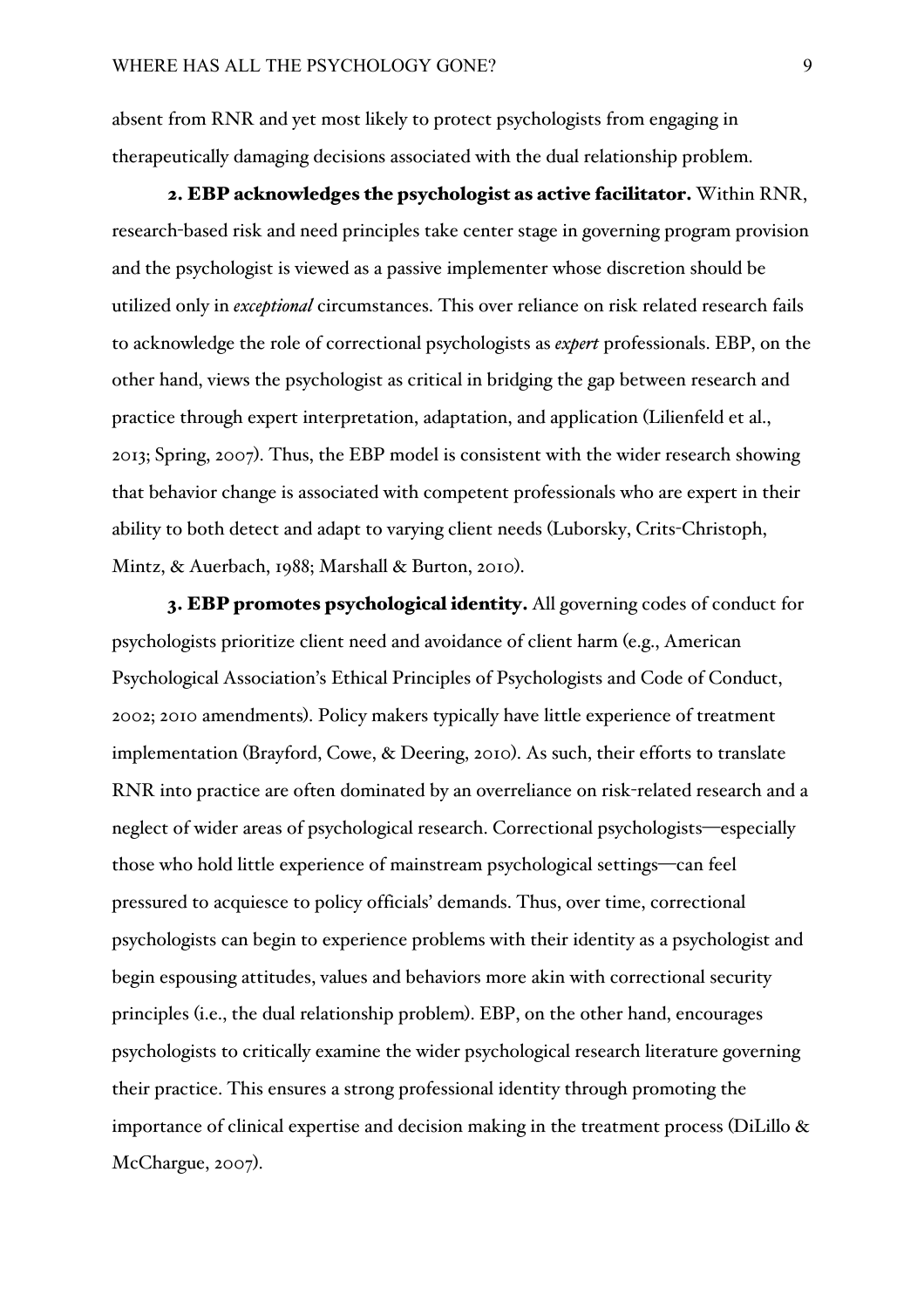In sum, the EBP model is able to subsume RNR and may be considered ultimately superior to RNR through requiring interventions to be anchored in a much broader framework of research knowledge and through viewing the professional judgment, training, and identity of psychologists as paramount. Appropriate use of EBP enables standardized and defensible expert psychological practice that is aligned with mainstream psychology and incorporates client values and preferences. In the following section, we examine three key areas of research—flexibility, therapeutic alliance, and expertise—that individually inform all three conceptual strands of the EBP model. We argue that, due to the widespread dominance of policy implemented RNR and the failure of psychologists to assert a strong psychological identity, these crucial factors are notably and disconcertingly absent within current correctional psychology.

#### Where Has all the Psychology Gone?

#### Individualized Focus and Flexibility

Evidence has accrued across various psychological disciplines to show that treatment specifically tailored to client need is more successful in diminishing problem behaviors—including criminal behaviors—than less tailored interventions (e.g., Barlow, 2011; Beutler et al., 2011; Boswell et al., 2011; Johansson et al., 2012; Marshall, 2009; Marshall & Serran, 2004; Serran et al., 2003). Individualized case-based assessment and formulation represents the 'cornerstone' of psychological treatment and is associated with increased treatment effectiveness (Koerner, Hood, & Antony, 2011; Kuyken, 2006). Practitioner flexibility is essential for the formulation of an individual client's potential treatment needs, responding appropriately to such needs, and detecting other clinical requirements as therapy progresses (Nelson, Steele, & Mize, 2006). Skilled psychologists are aware of their client's individuality at all times and adjust treatment and practices appropriately (Hofmann & Asmundson, 2008). A critical indicator of practitioner flexibility is the ability to respond to unanticipated needs as they evolve within therapy (Norcross, 2002; Shirk & Karver, 2011). The skilled psychologist is able to deal with genuine client catastrophes; either by stepping outside of the therapy aims to deal with the issue at hand or through linking the experience to aspects examined within therapy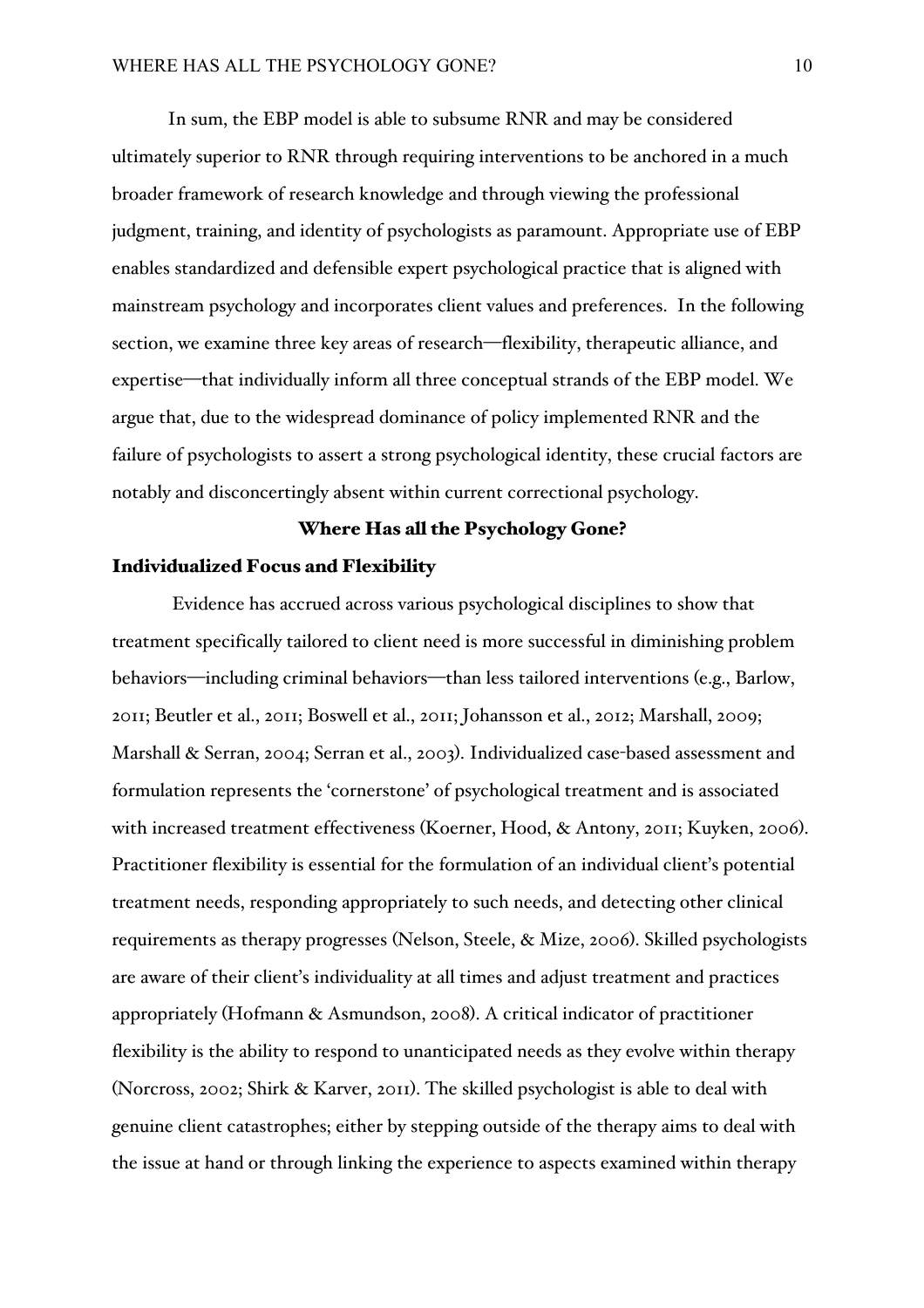(Gannon & Lockerbie, 2014; Nelson et al., 2006). Thus, effective treatment provision is flexible and constructed upon a broad based understanding of each client's particular needs (Koerner et al., 2011; Norcross, 2002; Persons, 2006, 2008; Persons & Tomkins, 2007; Spruill et al., 2004; Sturmey, 2009; Whiston & Coker, 2000).

#### Neglect of Individualized Focus and Flexibility within Correctional Settings

The flexibility-oriented principles of RNR (i.e., *responsivity* and *professional discretion*) were not well developed in the original RNR (Polaschek, 2012) and so have not translated into strong features of correctional-based group psychological work with offenders (Casey, Day, Vess, & Ward, 2013; Marshall & Serran, 2004; Ward & Gannon, 2006; Ward & Stewart, 2003; Ward et al., 2007). Consequently, contemporary psychological practice within corrections does not meet the gold standard of EBP for three key reasons.

*1. Stringent manualization.* In line with Andrews and Bonta's (1994, 1998, 2003, 2006, 2010a) recommendations, external policy makers have implemented evidence-based RNR practice on a large scale via highly structured manuals that fully specify offence-related assessment structure, session topics, exercises, and procedures, as well as treatment time. While the overarching goal of treating large numbers of offenders using evidence-based standardized treatment is laudable, such highly structured manuals suppress EBP clinical flexibility and neglect client individuality; promoting professional apathy. Highly manualized treatment also promotes rigid, authoritarian, rule-bound practice (Addis, 1997; Marshall, 2009) which is associated with poor treatment outcome (e.g., Marshall et al., 2003; Ringler, 1977; Sweet, 1984). Novice therapists, in particular, are those most susceptible to overreliance on manuals since they lack the skills and experience to work more flexibly with clients (Addis, 1997; Beck, Rush, Shaw, & Emery, 1979).

*2. Exclusive focus on offending behavior.* Current manual-based psychological treatment within corrections focus almost exclusively on offending behavior (Casey et al., 2013; Ward, Gannon, & Birgden, 2007; Harvey & Smedley, 2012) minimizing other aspects of associated need such as trauma, abuse, general mental health, and life quality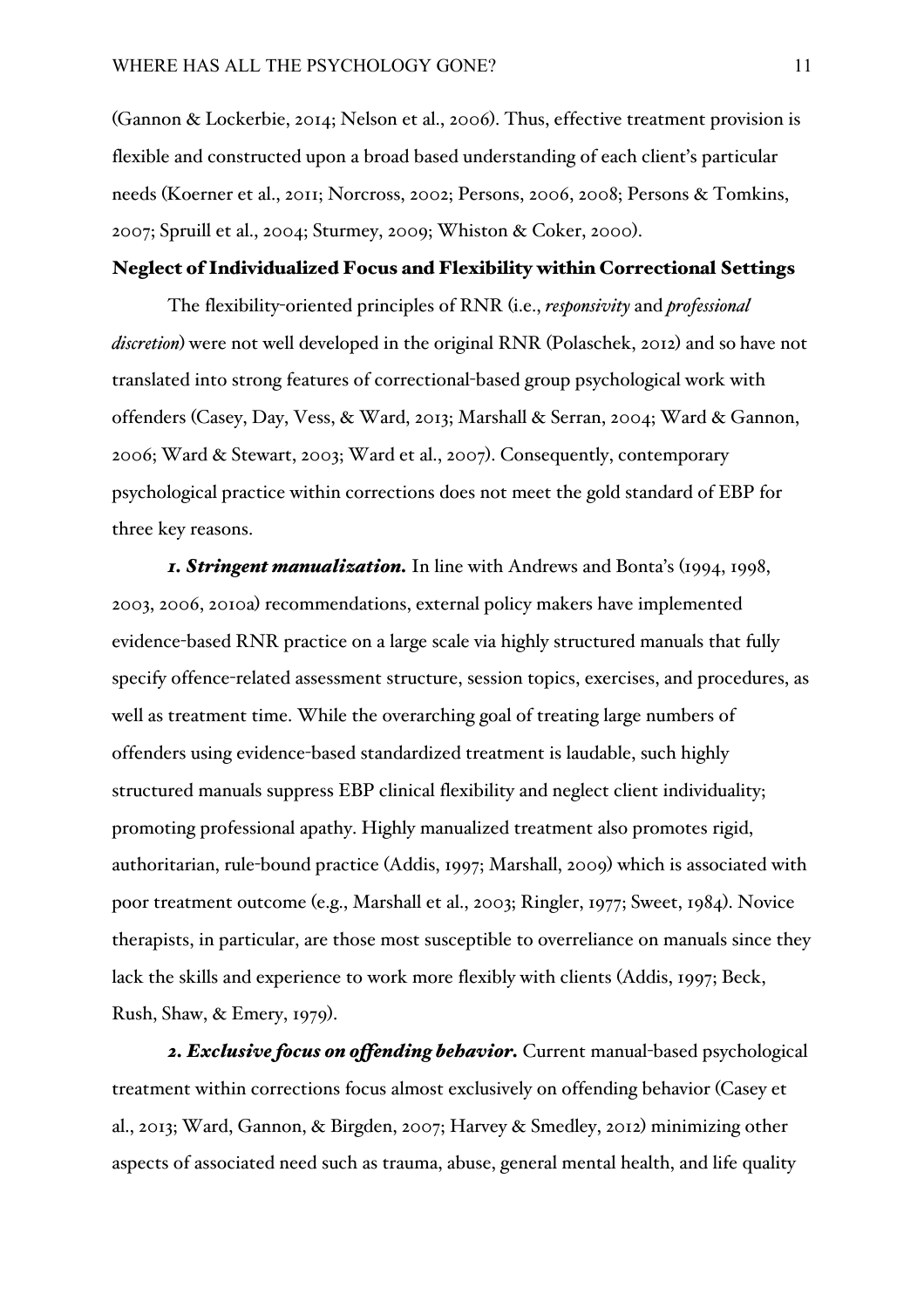(Ward & Maruna, 2007; Ward et al., 2007). As active practitioners ourselves, we have experienced situations in which a highly traumatized client has been unable to fully engage with treatment due to dissociation. Yet, because trauma was not documented within the program manual, we were informed by correctional worker colleagues that the 'trauma' should not be prioritized. This correctional response flies in the face of extensive research evidence supporting the basic psychological principle of flexibility and neglects evolving research literature indicating that trauma may, in fact, severely compromise an individual's ability to benefit from treatment (Clark, Tyler, Gannon, & Kingham, in press; Gray et al., 2003) and should be targeted within correctional programs (Levenson, Willis, & Prescott, 2014). Both flexibility and the evolving research literature are aspects that should inform psychological decision making under the EBP model.

The reality, of course, is that the nomothetic research underlying RNR based programming is unable to account for all existing or emerging therapeutic research evidence nor the inherent variability between clients seen in real practice (see Norcross, 2002). Instead, in line with EBP, possession of skilled clinical judgment and attendance to client preference and values is critical. For example, research is accumulating to suggest that non criminogenic needs are important for improving offenders' motivation and responsivity within offending behavior programs (Flinton & Scholz, 2006; Harkins, Flak, Beech, & Woodhams, 2012; Willis, Yates, Gannon, & Ward, 2013). Yet we have received a variety of multidisciplinary responses regarding our attempts to respond positively to clients' non criminogenic needs which include: slow or inadequate response to our referrals or being requested to prioritize the 'real' task of offence work. It appears, then, that the principles of responsivity and clinical discretion originally espoused within RNR theory are being sidelined in favor of the two principles of risk and need which are arguably easiest to implement across correctional settings. This makes it difficult for even experienced psychologists to engage in flexibility and attend to client individual need; a skill highly espoused within EBP. Most worryingly, however, corrections'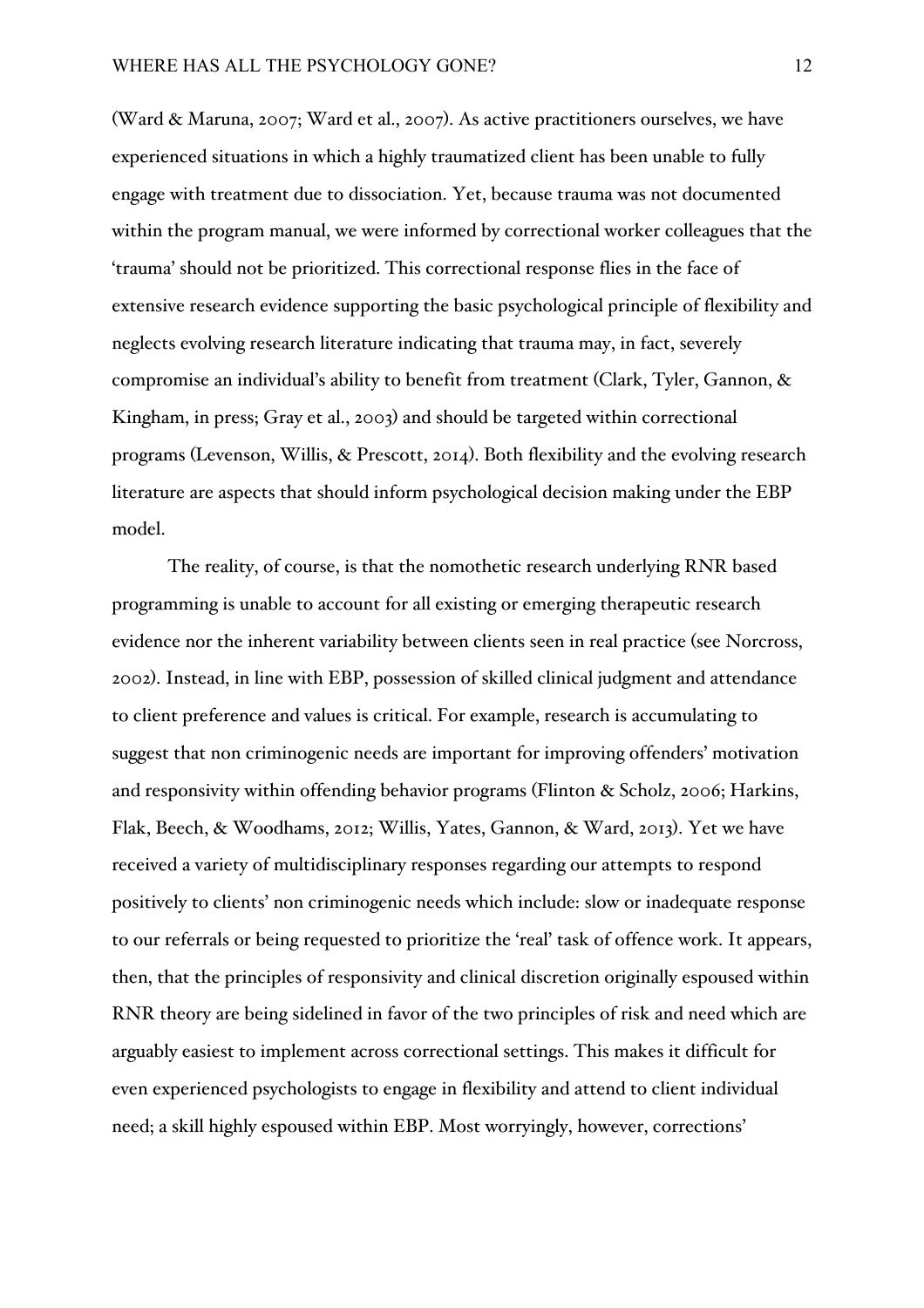dismissive responses to psychologists' attempts to engage in EBP devalues psychological expertise and erodes the correctional psychologist's identity as a psychologist.

*3. Exclusive focus on security and risk.* Recently, we read a UK prisoner's own reflection of 'psychology' which caught our attention:

"[Prison Psychology] does not reflect the attitude of its mainstream counterpart. The essence of psychology is a basic desire to understand the mental experiences and behavior of the self as well as those of others. The difference is that outside it is the individual's/client's interests which are regarded, whereas in prison the system and its politics are of sole concern" (Sanderson, 2009, p. 34).

Ironically, Sanderson—a prisoner himself—is highlighting the disconcerting inability of correctional psychologists to prioritize client need; a principle key to all mainstream ethical codes governing psychology. In other words, the dual relationship problem appears rife. Associated with this, we have noted a particular lack of institutional flexibility in accommodating EBP. For example, it is not uncommon for psychologists to be denied access to a client who has been placed in segregation. At times clients' behavior is so risky that it would be inadvisable for anyone—including their psychologist—to meet with them in segregation. Typically, however, segregation indicates that a client has been engaging in offending, offence paralleling behavior, or actions symptomatic of self regulatory failure or mental health problems (e.g., PTSD) that are causally connected either to offence commission or to the client's ability to respond to risk reducing treatment. Thus, placement in segregation is an important signal for psychologists to prioritize the client and engage in EBP through considering the range of empirically-informed approaches available to work with the client in order to bring about risk reducing and meaningful behavior change. Clearly, however, if psychologists are blocked from seeing their client, or a psychologist is not forthcoming with the reasons why contact within segregation is necessary (i.e., their EBP formulation) then these fundamental opportunities—which lie at the very heart of promoting psychological change—are missed. Some correctional officers may be unable to see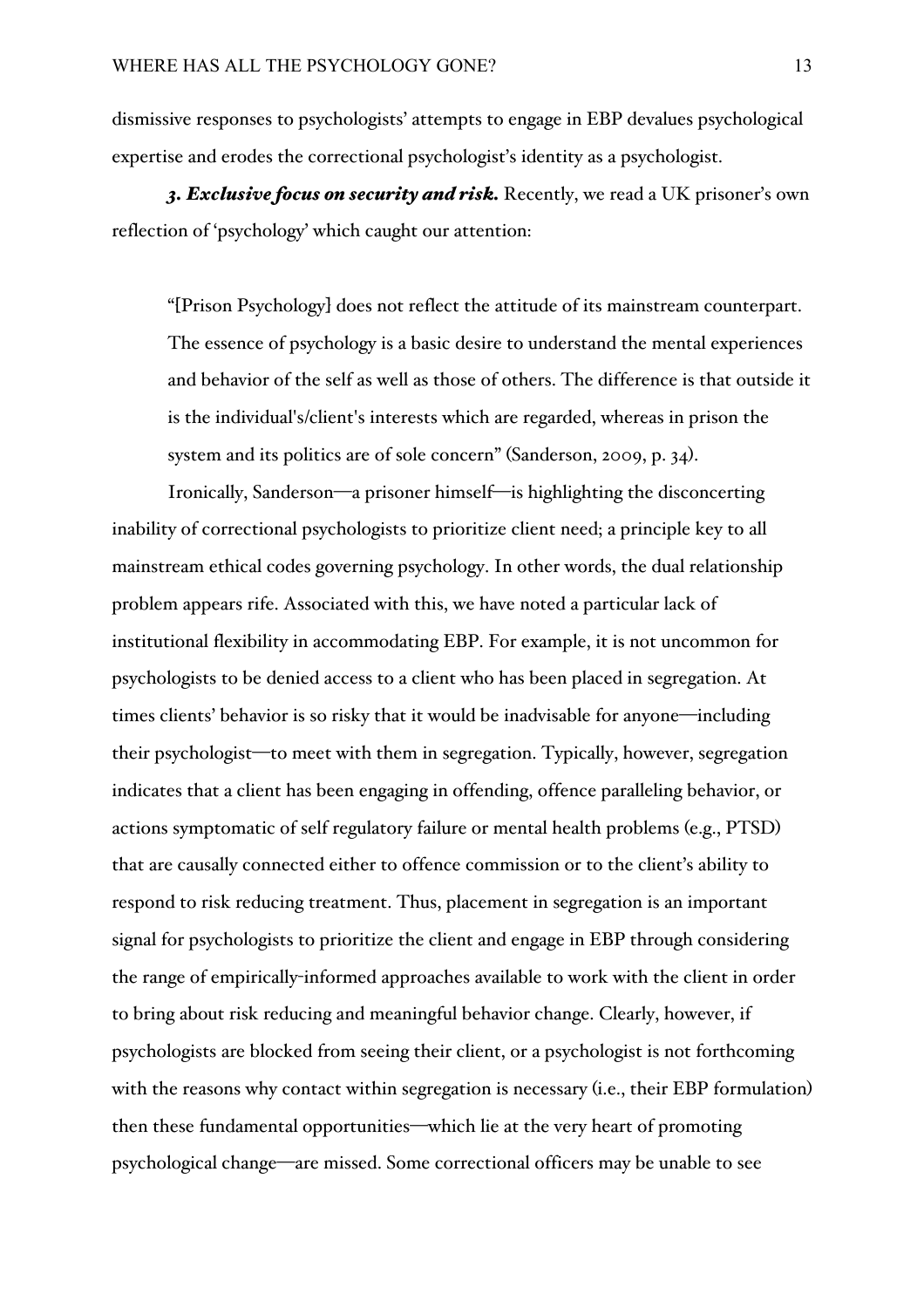exactly what psychology might offer in such situations. Indeed, when a client's behavior deteriorates and reasons for psychological input are not assertively communicated, a psychologist's attempt to engage with risk might appear soft or even idealistic. It appears that effectiveness of psychological interventions is not fully realized by some correctional workers who have perhaps not had the opportunity to learn about EBP. In such cases, psychologists who walk away from such common correctional confrontations risk overlooking the needs of their client—and also the community—in favor of subjugation to heavily enforced correctional security. This is particularly disconcerting given research shows that the effectiveness of psychological interventions can surpass those of medical interventions (APA Presidential Task Force on Evidence Based Practice, 2006; Lipsey & Wilson, 2001; Marshall & McGuire, 2003).

A whole variety of treatment approaches that inform the research evidence strand of EBP require significant practitioner flexibility and innovation within correctional settings. Examples include the empirically supported treatment approaches of flooding (DeRubeis & Crits-Christoph, 1998), or aversion therapy (Garfield, 2008) as well as key techniques found to be effective in promoting in vivo tests of beliefs and attitudes associated with dysfunctional and offence supportive behavior (i.e., the *Behavioral Experiment*; Bennett-Levy, 2003; Bennett-Levy et al., 2004; Gannon, 2014; Hagen & Nordahl, 2008). Within correctional settings there are aspects of psychological treatment approaches that are impossible to conduct due to clear security contraventions. Thus, using EBP as a guiding framework, the onus falls upon the correctional psychologist to be flexible and innovative in the application of such methods. In our experience, simple and effective methods—based on collaboration and flexibility—are extremely difficult to enact within correctional settings for two main reasons. First, the collaboration and flexibility required to develop and engage in effective psychologically informed treatment is misinterpreted within the risk-focused correctional context as *collusion.* Second, since risk is the paramount consideration within correctional settings, possible indicators of risk are prioritized to the detriment of longer term psychological solutions to that risk. This tension, between correctional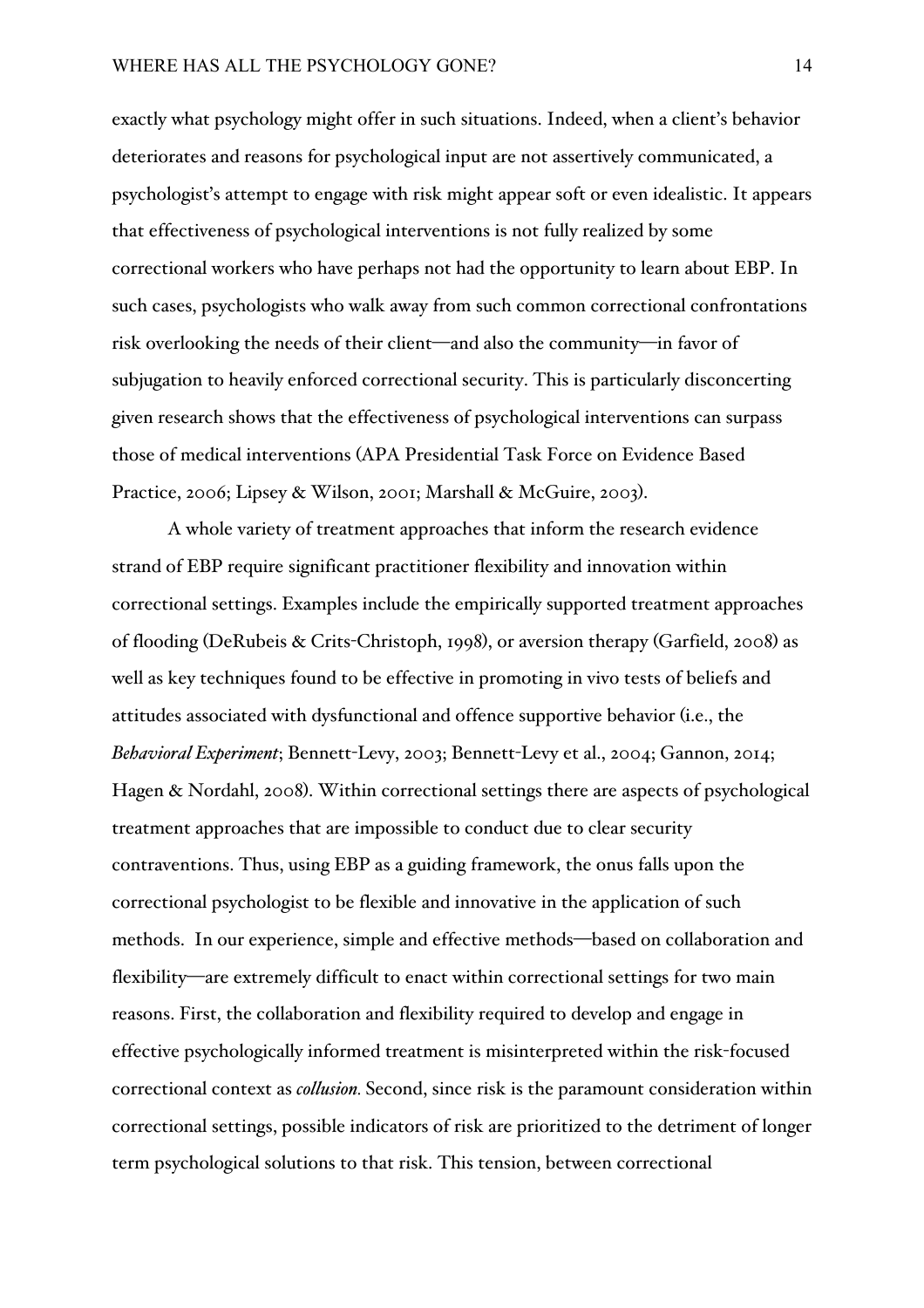environments and key psychological principles required for effective change, leads to psychologists who are (1) unable to practice grass roots psychology, and (2) espouse security management principles and react to security risk related issues as though they were psychological problems. In other words, there is a tangible reduction in the creativity and diversity that psychology can offer in reducing risk within correctional settings.

#### Therapeutic Alliance

!!!!!!!!!!!!!!!!!!!!!!!!!!!!!!!!!!!!!!!!!!!!!!!!!!!!!!!!!!!!

Empirical research has consistently shown that a key feature required for beneficial treatment outcome is the development of a high quality therapeutic alliance<sup>1</sup> between practitioner and client (Ackerman & Hilsenroth, 2003; Elvins & Green, 2008; Horvath, 2001; Horvath & Luborsky, 1993). In fact, psychologists estimate that the proportion of change accounted for by group cohesion and the therapeutic alliance is sizable with some estimates exceeding 30% (Beech & Fordham, 1997; Beech & Hamilton-Giachritis, 2005; Marshall & Burton, 2010, Norcross, 2002, 2011). Research studies indicate that highly important therapist characteristics for enabling behavior change include flexibility, confidence, expertise, respectfulness and factors related to genuineness (i.e., empathy, warmth, openness, trustworthiness; Ackerman & Hilsenroth, 2003; Couture et al., 2006; Elvins & Green, 2008; Evans, 2013;Horvath, 2000; Marshall et al., 2002, 2003; Norcross & Wampold, 2011). All can be viewed as therapist 'virtues' that converge on the three core features or strands of the EBP model. Important therapeutic styles have been identified as collaboration, exploration, reflection and supportiveness of the client (Ackerman & Hilsenroth, 2003; Horvath, 2000). Not only are these features required for the development of the therapeutic alliance but they also appear to play a key role in the repair of ruptured relationships (Safran, Muran, & Eubacks-Carter, 2011). This is important given that unresolved therapist ruptures are

<sup>1</sup> We adopt Bordin's (1979) accepted conceptualization of the term *therapeutic alliance*— (i.e., "agreement on goals, an assignment of task or a series of tasks, and the development of bonds" p. 253).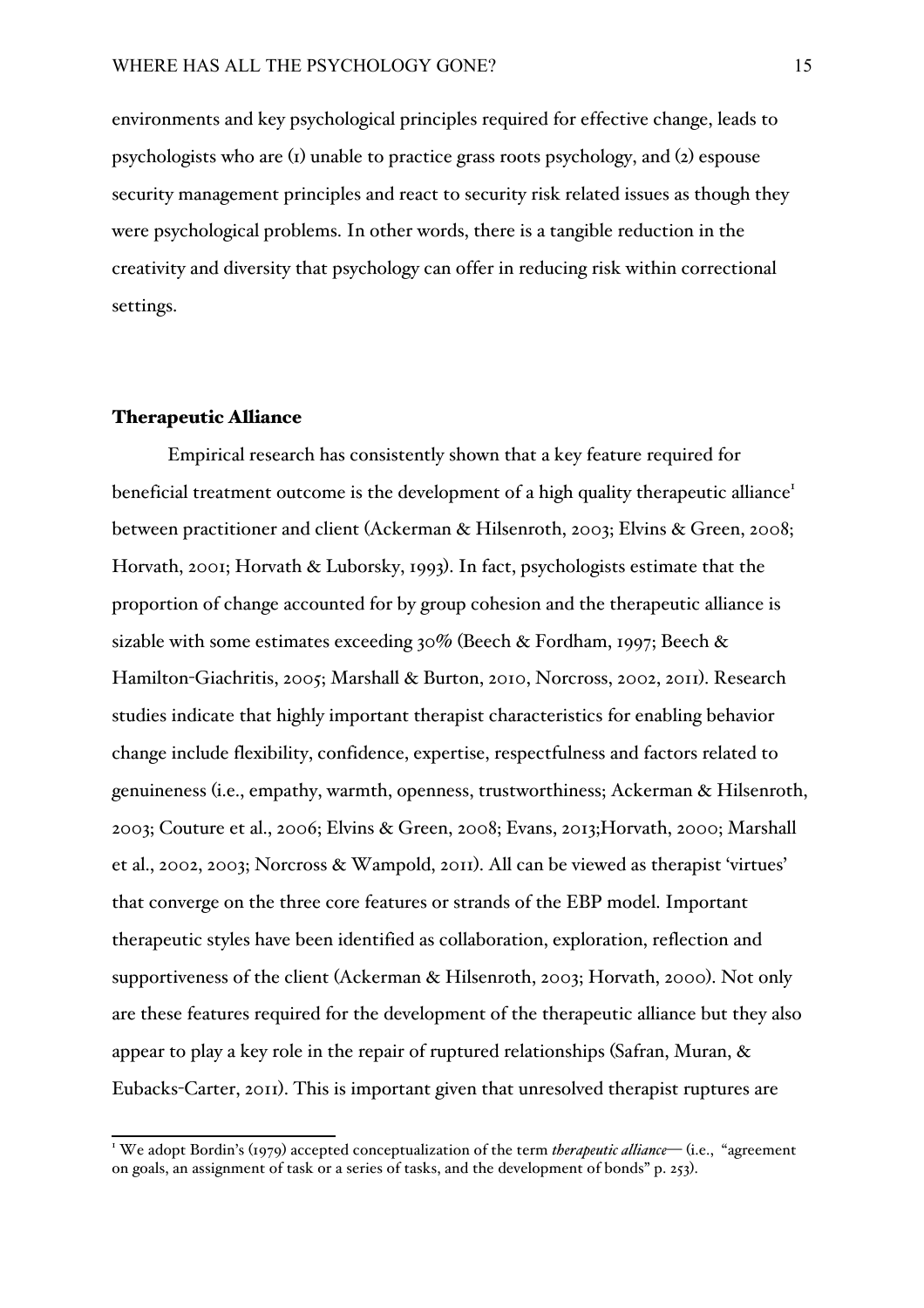associated with general treatment evasion and drop-out (Schottenbauer, Glass, Arnkoff, Tendick, & Hafter-Gray, 2008; Strauss et al., 2006). In a therapy outcome study with depressed outpatients, Castonguay, Goldfried, Wiser, Raue, and Hayes (1996) found evidence to suggest that overly rigid adherence to therapy manuals (i.e., lack of individual focus and flexibility) resulted in therapeutic alliance problems (see also Henry, Strupp, Butler, Schacht, & Binder, 1993; Marshall, 2009).

#### Neglect of the Therapeutic Alliance within Correctional Settings

Any psychologist walking around their correctional establishment will typically receive a number of enquiries from prisoners as they walk by such as: "Who are you?" and/or "What department do you work for?" For those professionals who take care to respond to such enquiries with "Psychologist" or "Psychology" general distaste for psychology as a discipline is generally received. Sometimes, the enquiring prisoner may even provide additional information outlining exactly how psychology has—in their eyes—broken trust.

We believe that such a generally negative perception of psychology amongst prisoners is highly disconcerting and reflects some failure of psychology as a discipline to attend to the therapeutic alliance within correctional settings. All ethical codes of best psychological practice stress the value and importance of the therapeutic relationship. For example, the British Psychological Society's Code of Ethics and Conduct (2009) stipulates that the psychologist should, "be mindful of the importance of fostering and maintaining good professional relationships with clients and others as a primary element of good practice" (p.4). Yet, within the correctional context, this core principle that converges on all three key features of EBP is becoming sidelined. The key issue appears to stem from the inherent mismatch between psychological and correctional goals (i.e., the dual relationship problem; Ward, 2013). Key performance indicators (KPIs) for corrections revolve around security issues such as serious assaults or number of prison escapes (Mennicken, 2013; New Zealand Department of Corrections, 2013; Towl, 2002).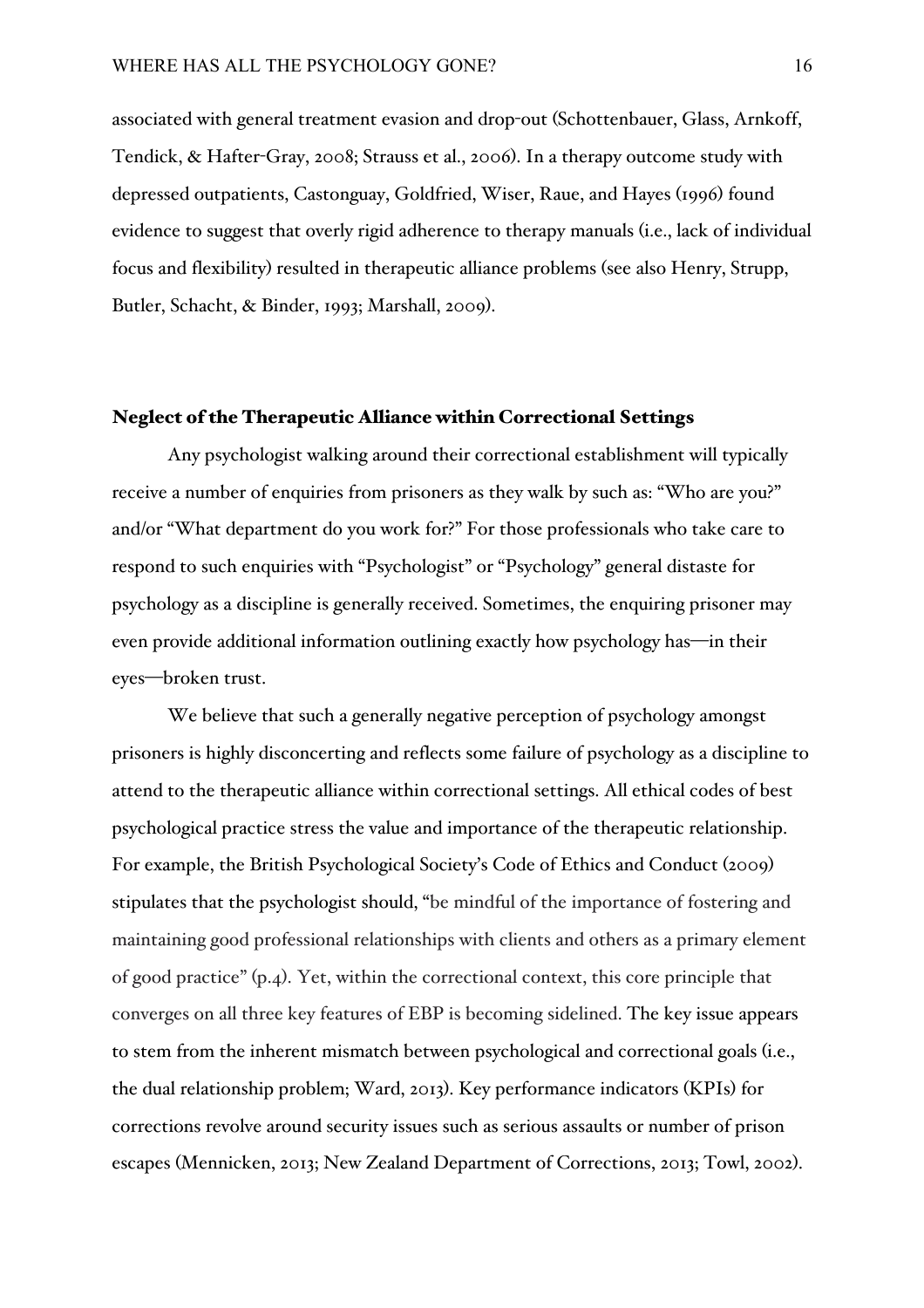While rehabilitation KPIs are also apparent, and are reflected in many of the vision statements of correctional services worldwide, in practice only relatively rigid rehabilitative ideals are prioritized. For example, in line with RNR, a good deal of energy is spent by psychologists to ensure that all offenders classified as 'high risk' are channeled towards highly intensive treatment. Yet, at the same time, the therapeutic alliance is often overlooked both in correctional program planning and roll out and in how psychologists respond to dual relationship problems. For example, the engagement of correctional officers as paraprofessionals delivering treatment (see Psychological Expertise) is one key area highlighting the lack of attention paid to the therapeutic alliance within correctional settings. Offender clients are likely to find it difficult to fully trust correctional workers due to the fact that the correctional worker's primary role is one of security management. For psychologists, common correctional challenges to the therapeutic relationship include: being asked to aid, or engage with tasks that are purely security or punishment focused (e.g., to help 'lock down', transport, or count prisoners and to sit on disciplinary panels), the blanket application of no-touching policies, and requests to report information provided within treatment that could aid the prison security regime in general (e.g., clamping down on the brewing of "hooch").

*1. Engagement with security or punishment focused tasks.* Some events threaten basic security and warrant the assistance of a member of staff regardless of discipline (i.e., being asked to aid in the containment of a prisoner when there are not enough officers in sight and the safety of others is at risk). In such circumstances, the psychologist's involvement in such containment practices is unfortunate yet arguably justified by the immediate risk of harm. More ambiguous situations—not accounted for in existing ethical codes—have the potential to challenge EBP and the key psychological principles relating to the therapeutic alliance (Weinberger & Sreenivasan, 1994). Take, for example, a situation in which a psychologist is requested to aid busy correctional officers through returning a client that they have just interviewed back to their cell and shutting the door so that it is locked. There is no set of psychological ethical standards that will specifically direct the psychologist within this situation. Yet in order to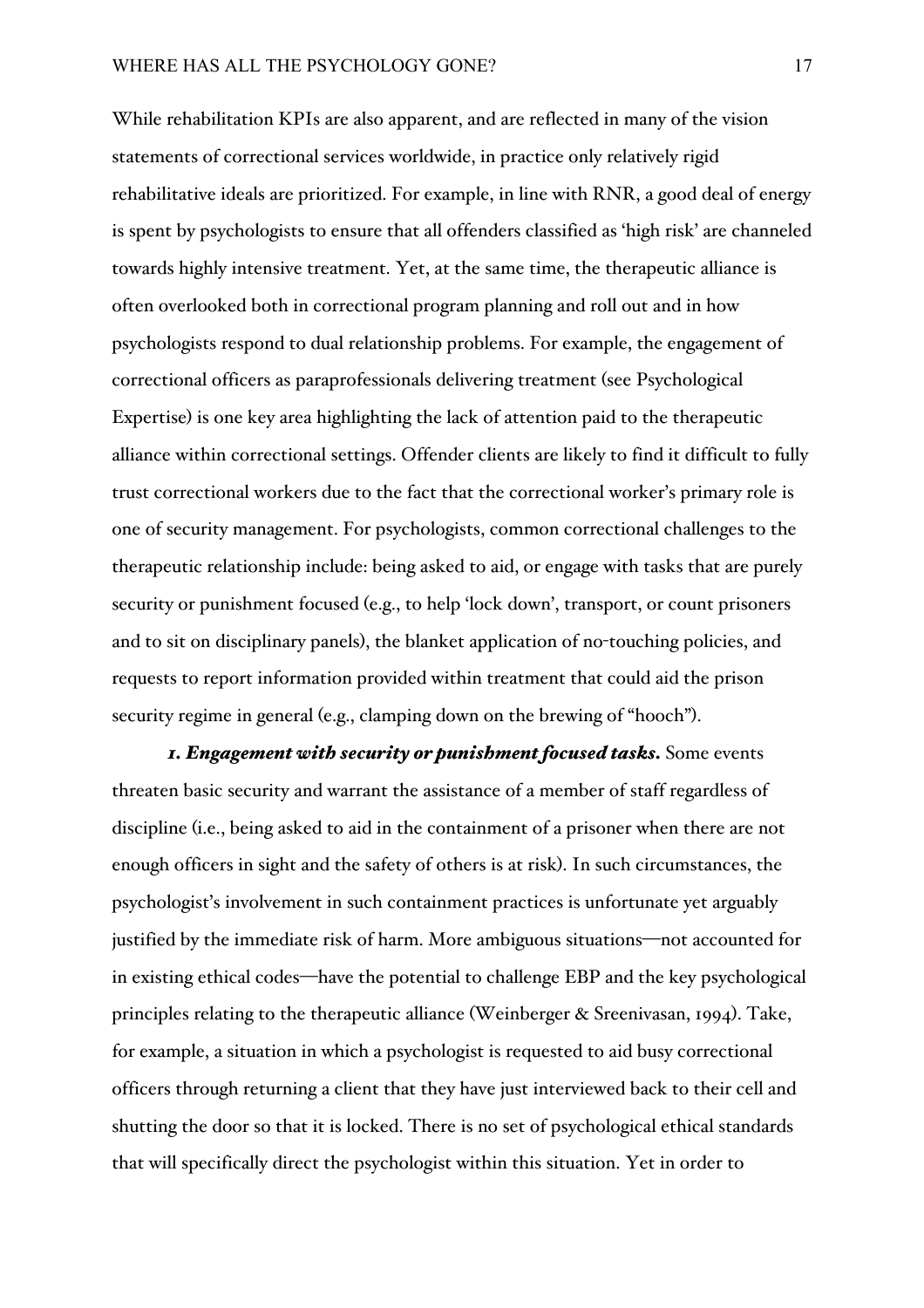function within the "highest ideals of psychology" as espoused within the American Psychological Association's Ethical Principles of Psychologists and Code of Conduct (2002; 2010 amendments, p. 2), the psychologist must clearly evaluate how such a seemingly innocuous action might damage the therapeutic relationship. In taking on the role of temporary officer, the client's perception of that psychologist as warm, genuine and empathic—all established therapeutic principles required for effective correctional therapy (Ackerman & Hilsenroth, 2003; Elvins & Green, 2008; Horvath, 2000; Couture et al., 2006)—can be severely compromised. Some professionals feel that assistance in general correctional tasks (e.g., head counts) or with prisoners whom one does not have a therapeutic relationship with are unavoidable and do not constitute any threat to the psychological profession. We invite psychologists to seriously consider how their engagement in such seemingly innocuous tasks might threaten the overall therapeutic image of the psychological profession, and the ability of prisoners to trust psychology as a profession. As Weinberger and Sreenivasan (1994) have so aptly stated, such situations result in psychologists being seen as just another "cop", or from our perspective, as a generalized extension of correctional officers. Similarly, numerous writers (e.g., Haag, 2006; Weinberger & Sreenivasan, 1994) have explicitly cautioned psychologists from engaging in disciplinary focused correctional panels—regardless of whether or not the prisoner in question is their psychological client.

**2. No touching policies.** No touching policies are enacted to protect both prisoners and staff from engaging in relationships that are abusive, coercive, or ambiguous at best. Yet such policies—when strictly adhered to—can threaten to severely undermine the therapeutic relationship between psychologist and client (Zur, 2005). Take, for example, a first meeting with a client, in which a psychologist refrains from shaking that client's hand. Is it possible for this psychologist to develop a positive trusting relationship with their client when such a fundamental social rule has been quashed? The clear signal being sent by the psychologist appears to be, most fundamentally, that the needs and requirements of corrections trump those of the individual client, and that the client is not *worthy* of the psychologist's effort to step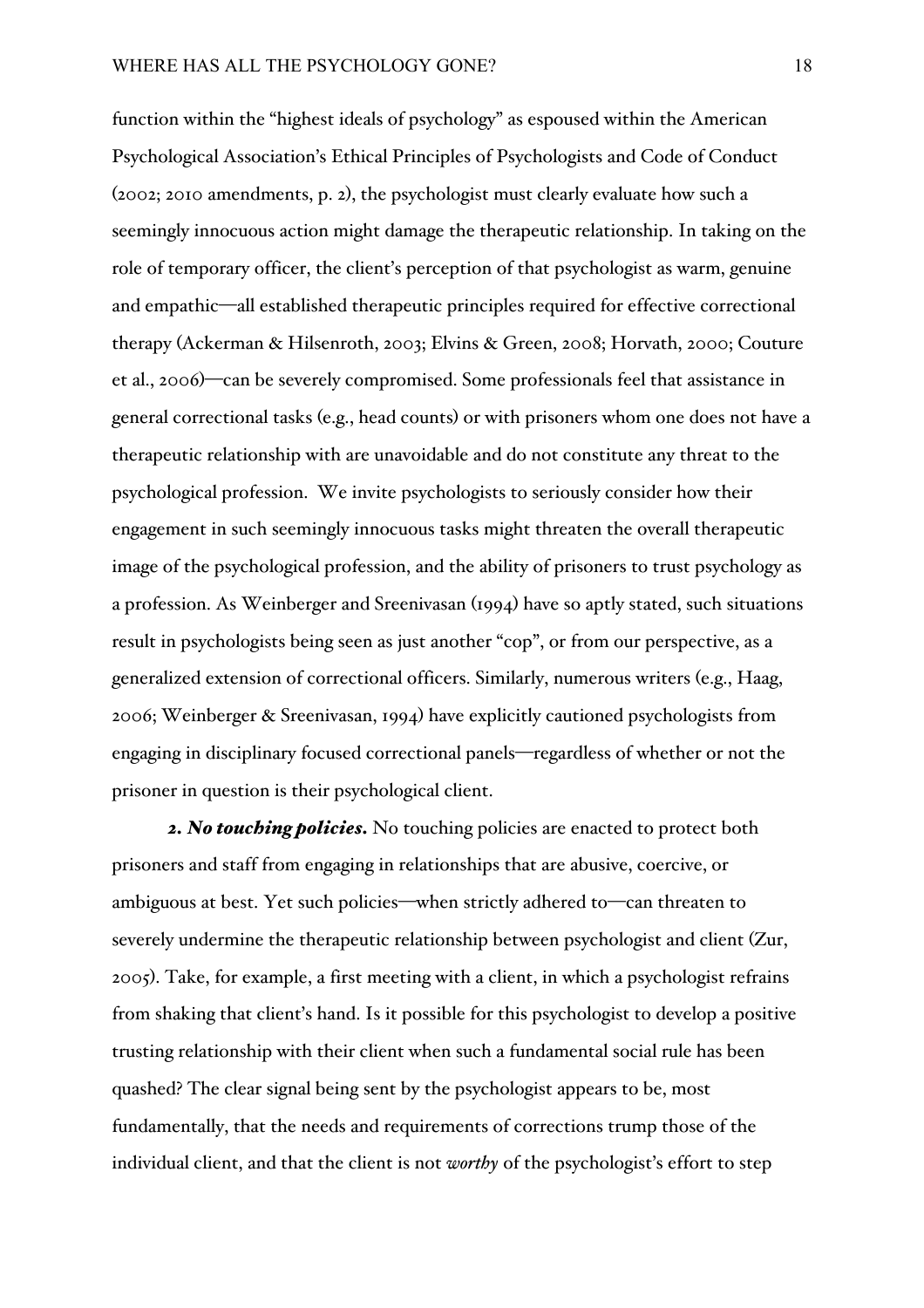outside of the correctional policy in order to nurture and promote the therapeutic relationship. Adherence to such a policy, in our view, appears strange and incongruent with the overall ethos of beneficence and nonmaleficence underlying the psychological discipline (i.e., to "benefit (….) and take care to do no harm" to clients; American Psychological Association, 2002, 2010 ammendments). Yet, on occasions, we have witnessed psychologists in training either politely declining to shake the hand of their client, or being informed by correctional staff after having done so that they have contravened correctional policy. Within this context, we view the psychologist in training's decline of the handshake as "a failure to respond in a human way" (Gutheil  $\&$ Gabbard, 1998). Perhaps the very essence of psychological work (i.e., interpersonal interaction) that makes the handshake necessary, is the very reason why the untrained eye can see no justification for it. It is hard to imagine, for example, a medical doctor in training receiving the same cautionary messages. Their need to touch their client as part of their investigation and profession is fully accepted as necessary for effective treatment. As we have illustrated earlier (see Sanderson, 2009), clients in prison clearly notice when psychologists subjugate to correctional needs too readily. Within mainstream psychology we know that the therapeutic alliance is *critical* for effective behavior change. Yet correctional psychologists appear to swiftly subjugate to correctional priorities to the point that psychologists may no longer even question whether or not adherence to such a policy contravenes the behavior change research informing EBP.

*3. Security information reporting procedures.* Commonly, during security induction, psychologists—like all correctional staff—are requested to complete a report if they receive any information from their client that could aid in the security/intelligence procedures of the prison. The groundbreaking *Tarasoff v Regents of the University of California* case highlights the clear need for psychologists to override the fundamental principles of confidentiality to their client when others' safety is in danger. Competent contemporary psychologists should be aware of the clear limits to confidentiality and of the need to report information associated with their client that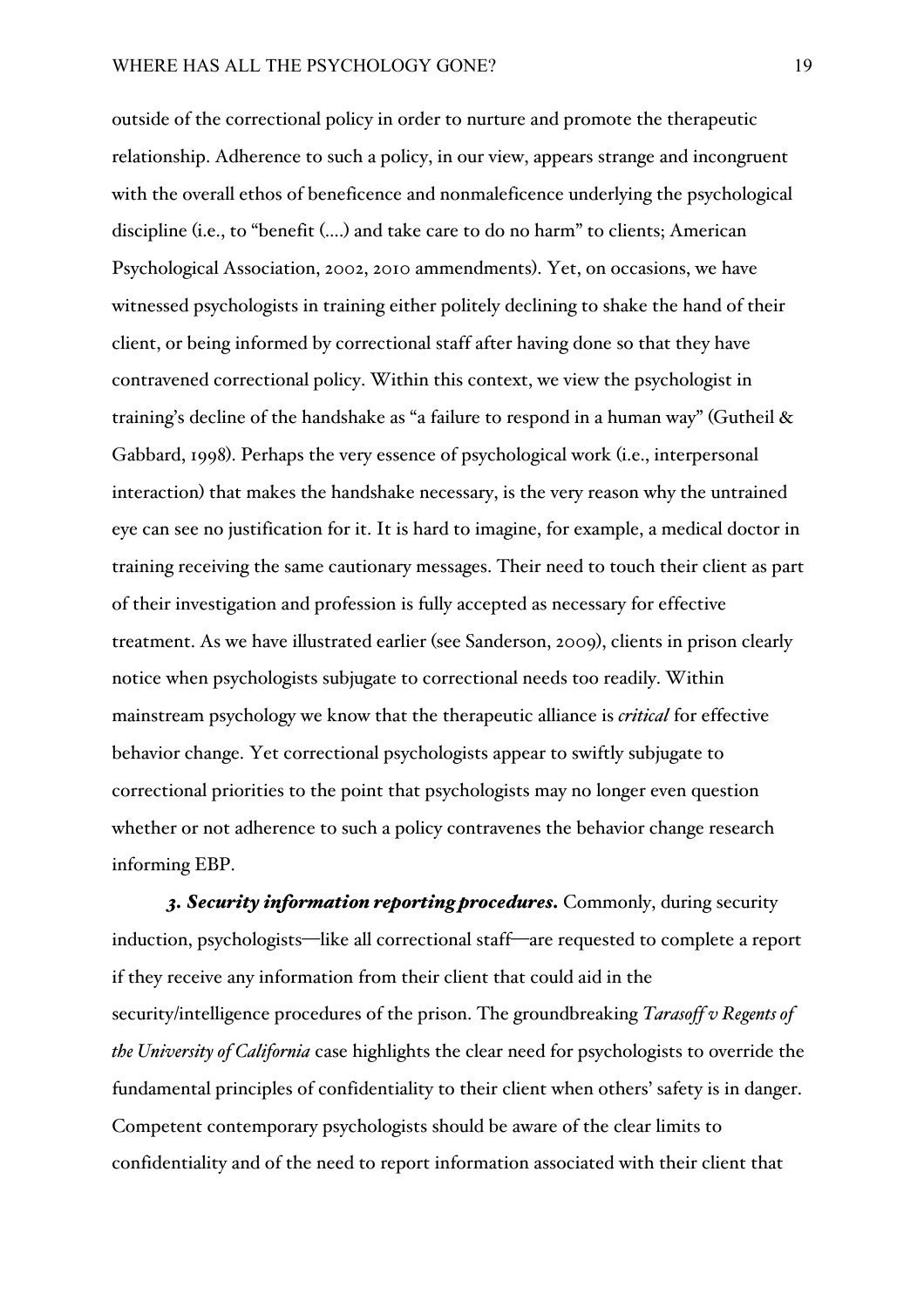clearly represents a risk to self (i.e., intended self harm or suicide), others (i.e., a planned hostage taking event) or security (i.e., a planned riot, escape, or contraband introduction) as well as clearly specified information regarding unreported offences (Morgan, Winterowd, & Ferrell, 1999). These limits to confidentiality should be clearly specified to clients at the beginning of the therapeutic relationship and reinforced throughout treatment in order to promote and nurture, not only the individual therapeutic relationship, but the image of psychology as a profession more generally. A key problem emerges, however, when correctional establishments request psychology staff to report information that may or may not represent a threat to security (i.e., particular allegiances, changes in routine, brewing of hooch). In such cases, the psychologist must weigh up the relative potential of harm within the therapeutic relationship through reporting potentially irrelevant information against possible threats to security and risk of harm to others. In our view, it is these grey areas which greatly threaten the therapeutic relationship and yet, in the absence of strong identification with EBP and research underpinning the therapeutic relationship, one can easily become dominated by security principles. At the very least, psychologists should be fully transparent with their client regarding the full range of information falling under the remit of limited confidentiality. Yet specifying such a large number of limitations at the onset of treatment is likely to make it difficult or even impossible to ever develop a trusting and genuine therapeutic relationship. In our view, if a situation or piece of information gleaned within treatment is not clearly related to a situation of risk, then psychologists should refuse to share this information. Not only will this protect the individual therapeutic relationship but it also protects and strengthens the overall reputation of psychology as a discipline.

#### Psychological Expertise

Applied psychological training—generally conducted via clinical placements aims to instill a level of clinical competency within individuals that enables them to conceptualize and analyze complex clinical information in accordance with the development of extensive and elaborate knowledge structures (i.e., EBP based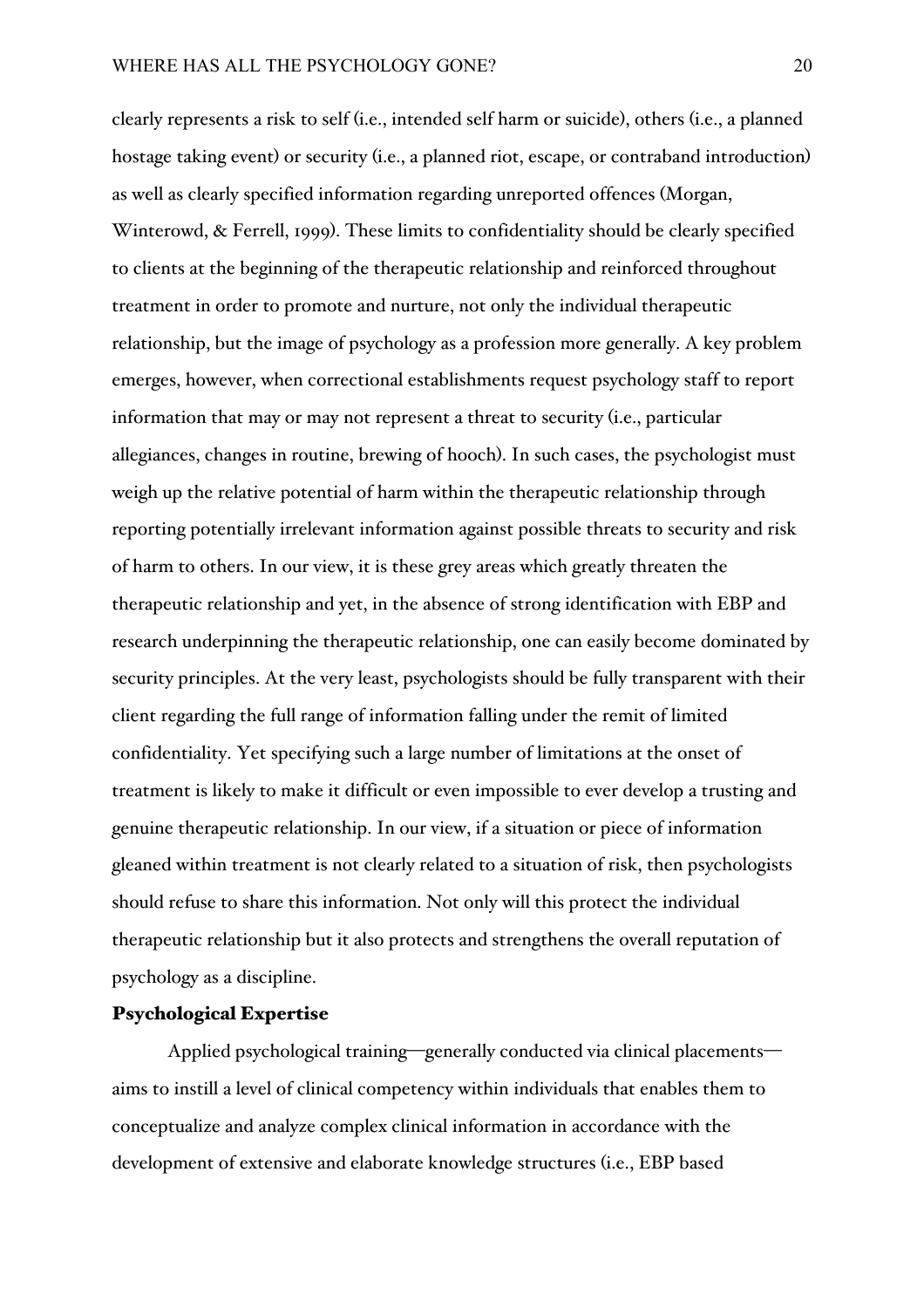translation of psychological knowledge into procedural action; Benner, 2001; Etringer & Hillerbrand, 1995; Lilienfeld et al., 2013; Spruill et al., 2004). Research strongly suggests that competent professionals are more expert in their ability to both detect and adapt to varying client needs; increasing the likelihood of behavior change (Luborsky et al., 1988; Marshall & Burton, 2010). Most importantly, the level of knowledge input, expert feedback, and practical challenges required to develop competency cannot be artificially fast-tracked (Roe, 2002). For example, Roe (2002) argues that psychologists holding "advanced" competencies are characterized by 4 to 5 years of autonomous practice in addition to at least 5 years of academic study and a period of supervised practice. Those who begin the task of unsupervised practice—on the other hand—are likely only to hold a set of 'initial competencies' that they must further develop in order to become truly competent professionals. Clinical expertise and skill are aspects that should underpin psychological decision making under the EBP model. Current theoretical models view professional skills or competencies as paramount in developing a functional therapeutic alliance (Ross et al., 2008). In other words, it is not necessarily knowledge of 'techniques' that is of paramount importance in the transition from novice to expert but instead the way in which the trained psychologist has learnt to interact with, analyze, and respond to key clinical issues played out within the interpersonal context. Ross and colleagues argue that professional skills on the part of the therapist are especially crucial within correctional settings due to the plethora of difficulties associated with presenting clients (e.g., hostility and personality problems). Failure on the part of the therapist to make sense of and respond appropriately to such complex psychological behavior can have detrimental effects on therapy outcome in the form of a ruptured therapeutic relationship (Ross et al., 2008). Put simply, psychological expertise is essential for competent EBP and effective psychological treatment that is able to detect and adapt to varying client needs (Lilienfeld et al., 2013; Luborsky et al., 1988; Marshall & Burton, 2010).

#### Neglect of Psychological Expertise within Correctional Settings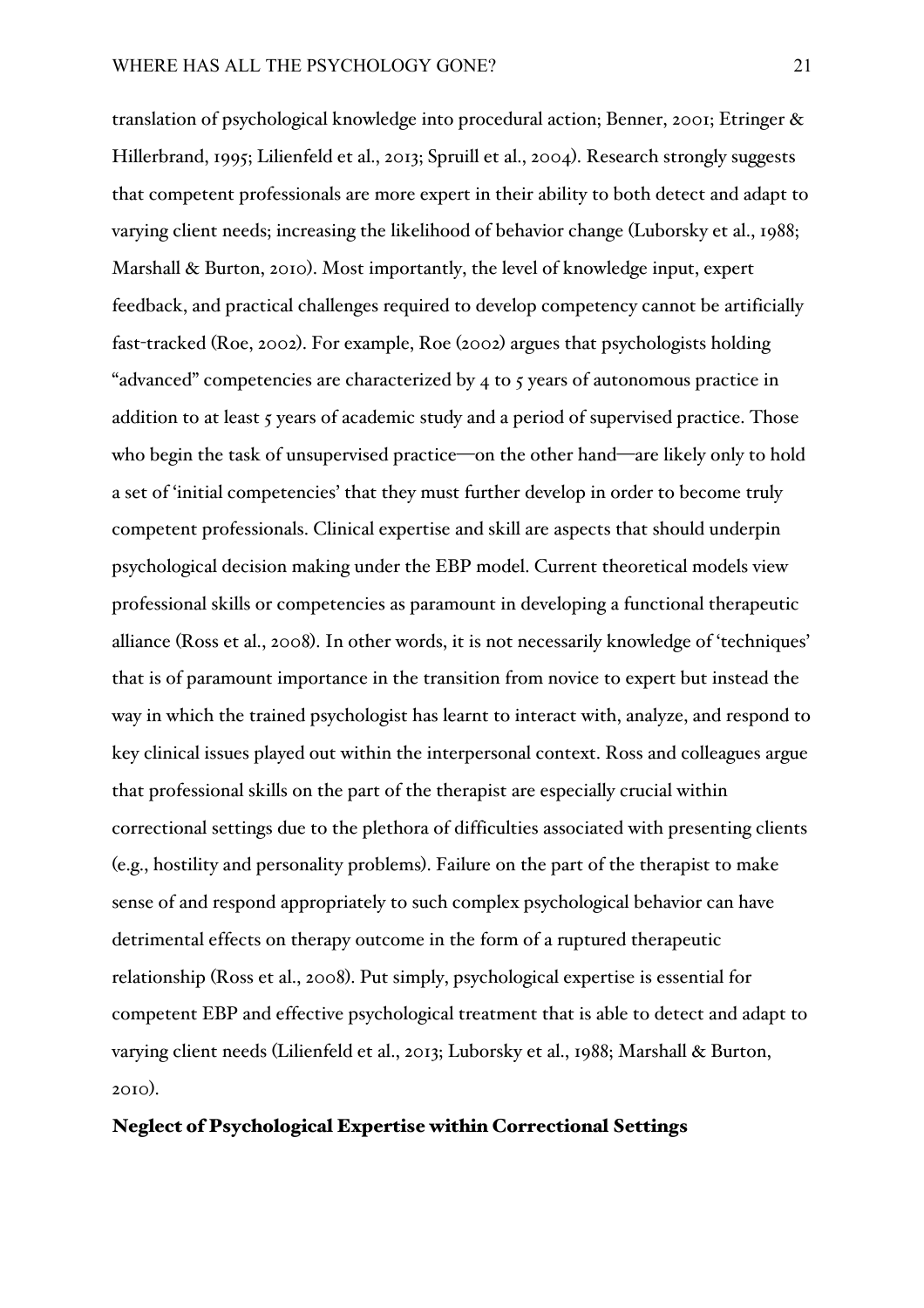Surprisingly, psychological expertise is becoming frequently overlooked within correctional services. There are worldwide variations in the qualifications and level of training required of correctional psychologists. Our comments below concerning the use of paraprofessionals in treatment programs will not necessarily be relevant for all countries or states although given the increase in prison numbers we anticipate that this trend will become more evident. Furthermore, the failure of correctional program designers and providers to adopt EBP practices may well accelerate this trend.

*1. Growing reliance on paraprofessionals to implement psychology.* The extreme economic pressures and accountability faced by corrections has resulted in the proliferation of RNR policy aimed to maximize visible attempts to protect the pubic (i.e., treat as many offenders as possible). Because of the increased focus on economic resources and 'best use' of these resources in corrections (see Towl, 2002), the growth of group interventions has involved extensive delegation of psychological work to paraprofessionals. By paraprofessional, we mean any individual who is not registered as an independent practicing psychologist. There is, of course, nothing wrong with training paraprofessionals to aid in offender rehabilitation. However, in some jurisdictions (e.g., Correctional Services Canada; Her Majesty's Prison Service in England and Wales), it appears that paraprofessionals (i.e., correctional officers, trainee psychologists) provide the majority of treatment implemented in corrections and are supervised, at a distance, by a qualified psychologist. A concern is that the laudable aim of using scarce resources in the most efficient manner may inadvertently result in the devaluation of skilled psychological intervention (see Lilienfeld, 2010).

It appears that many, including those at the heart of psychological corrections, view psychological knowledge as palpable (see Lilienfeld, 2010) and by implication, believe that psychology can be competently and expertly practiced by paraprofessionals. In our view, the value of having consistent qualified psychological input into psychological work with offenders is being overlooked; not only in relation to in vivo supervision opportunities but also in terms of treatment quality itself. Research clearly indicates that effective treatment outcome is related to the skills and competencies of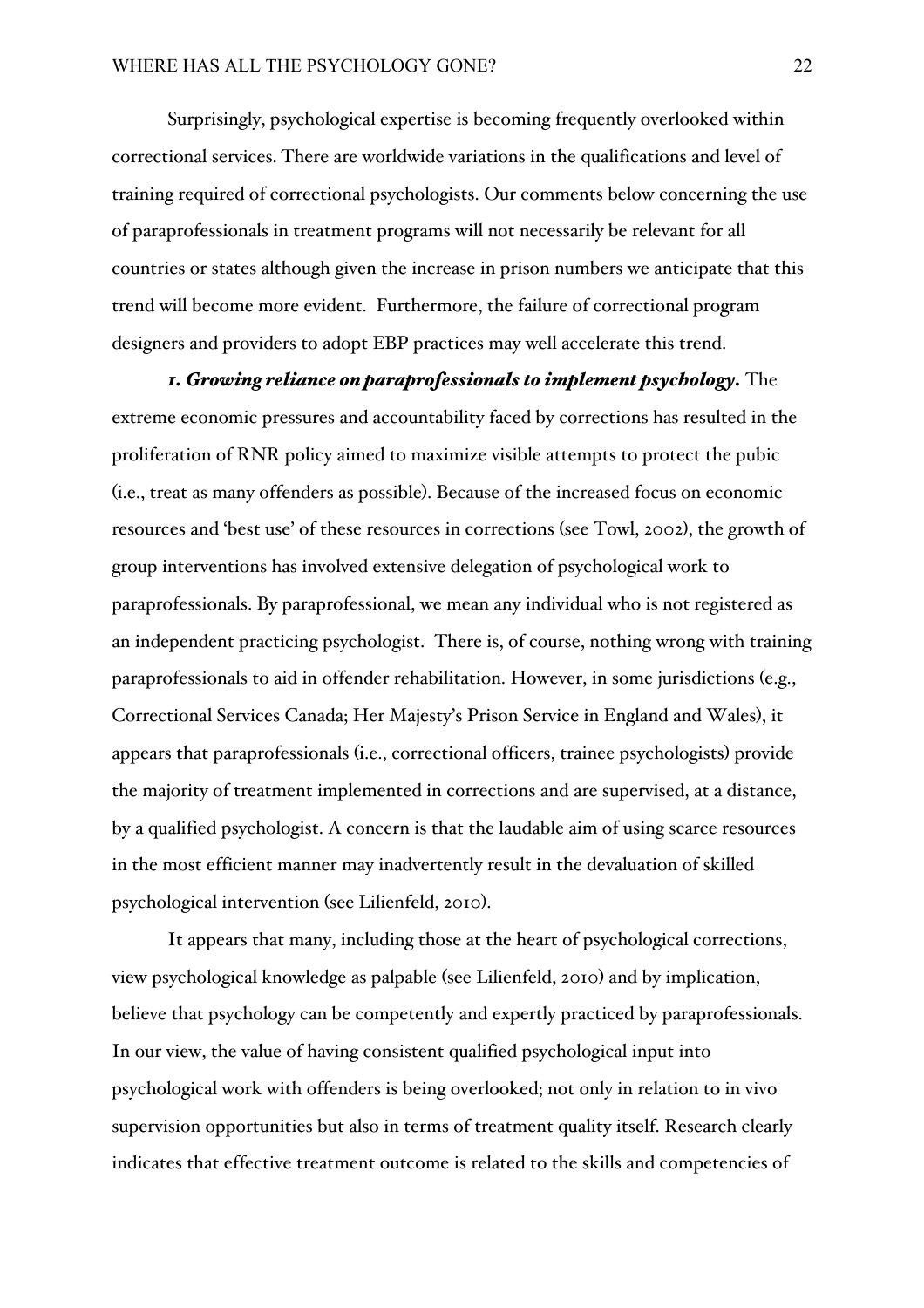the treatment provider (APA Presidential Task Force on Evidence Based Practice, 2006; Norcross, 2011). Consequently, it is hard to see how those with little or even no psychological training hold the technical and interpersonal expertise required to engage in the series of complex and dynamic tasks required to implement flexible, cognizant, and reflective EBP treatment that is matched to patient need and grounded in knowledge of the research evidence base pertaining to assessment, formulation, treatment strategies, and ethical decision making. Most notably, the employment of some staff in psychological programing (i.e., correctional officers) may even make one aspect underpinning EBP—that is, the development of a trusting therapeutic relationship—extremely difficult. This is not to say that current approaches are wholly *ineffective*. On the contrary, research evaluations indicate that cognitive skills programs typically facilitated by paraprofessionals—can lead to tangible reductions in undesirable behavior, negative thinking styles, and reconviction (Friendship, Blud, Erikson, Travers, & Thornton, 2003; Tapp, Fellowes, Wallis, Blud, & Moore, 2009). Yet there is room for significant improvement. For example, Friendship et al.'s (2003) cognitive skills evaluation illustrated significant and positive recidivism effects for medium risk offenders, but not for low and high risk offenders. We believe that a more intense focus on the expertise of professionals delivering such programs could be key.

*2. Neglect of the wider expertise research literature.* There is no research evidence available to answer the question as to whether treatment undertaken by paraprofessionals is any less effective than treatment undertaken by trained psychologists (see Mann, Ware, & Fernandez, 2011). However, the general expertise (Chi, 2006) and clinical research literature (Luborsky et al., 1988; Marshall & Burton, 2010) indicates that competent, highly trained professionals are more expert in their ability to both detect and adapt to varying complex issues. In line with EBP, what is fundamental for best practice is the ability of the psychologist to interact with, analyze, and respond to key clinical issues played out within the interpersonal context through both referring to the research evidence base and molding interventions to the preferences and values of the client. Sharpless and Barber (2009) note that, in the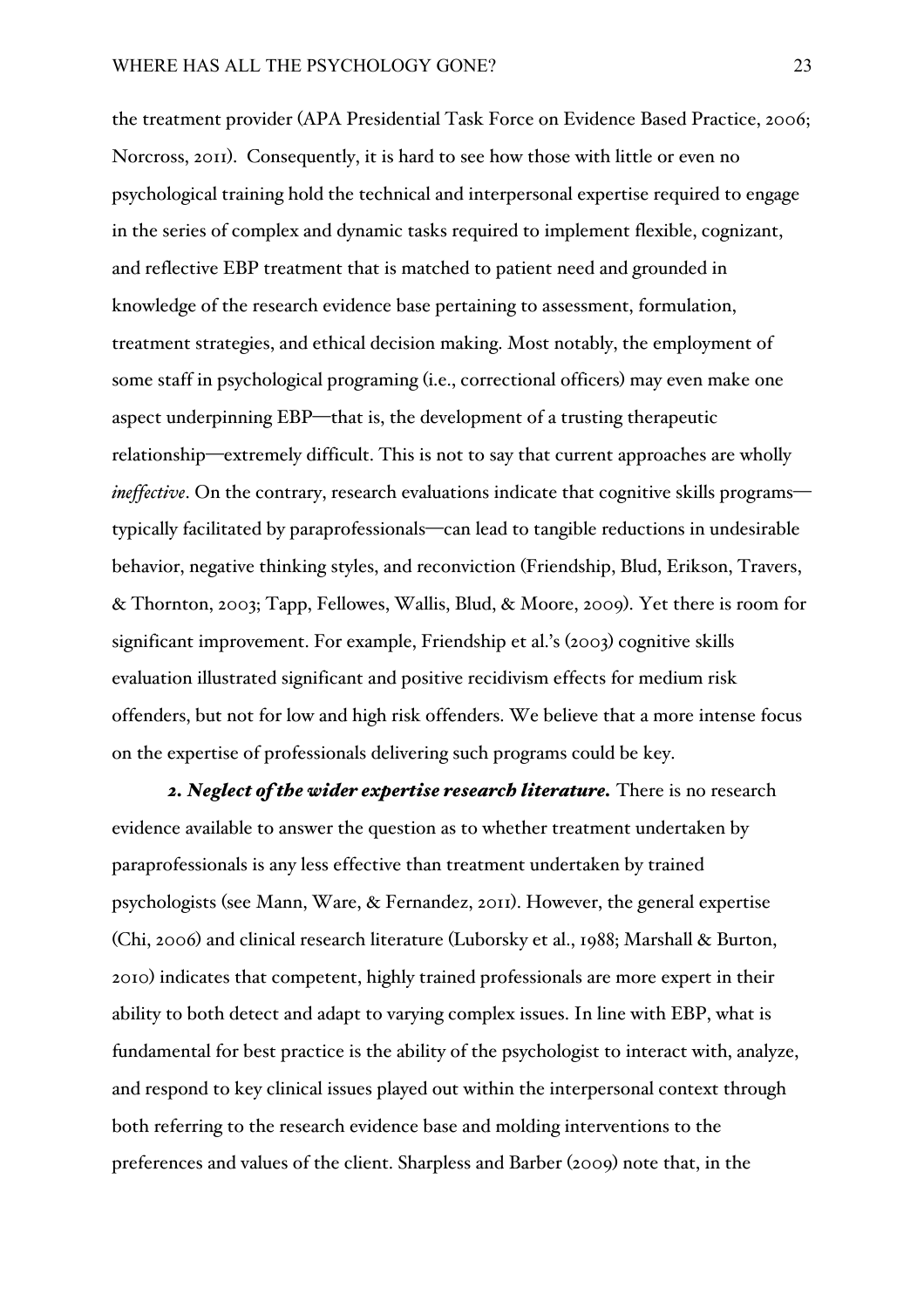transformation from novice to expert, trainee psychologists proceed through stages characterized by: *rigid rule adherence* (i.e., *novice*), *advanced rule adherence* (i.e., a more flexible repertoire of rule governed behavior), *competence* required for independent practice (i.e., responding to individual client need and synthesizing clinical problems in a sophisticated manner;), and *proficiency* (i.e., a deep and intuitive response to psychological problems that is automatic in nature yet still prone to conscious deliberation). Sharpless and Barber (2009) argue that expert status occurs when the individual views, "clinical problems in an immersed, not detached way, and respond not with rules, but with what experience has taught them" (p. 51). Such competence also manifests through mature reflection regarding competency boundaries (Haag, 2006) and fits readily with research suggesting that experts are faster and more accurate in problem solving (Klein, 1993; Larkin, McDermott, Simon, & Simon, 1980), detect and respond to issues that are unseen by novices (Lesgold et al., 1988), and self monitor performance (Chi, 2006). Yet paraprofessionals—with relatively little, if any, formal psychological training—receive literally days of training to facilitate the most challenging offending behavior groups within corrections (e.g., sexual offender treatment). For example, Mann et al. (2011) note that Prison Officers within Correctional Services of Canada obtain 10 days of training for each treatment program run. In the UK, staff facilitating sexual offender treatment receive 10 days of training for each CORE or rolling SOTP program facilitated and receive additional 10 day training for programs aimed at high risk offenders (e.g., Extended SOTP; Mann et al., 2011). This model is notably one of good practice in training paraprofessionals and is likely to propel trainees to the stage of advanced rule adherence using Sharpless and Barber's (2009) criteria. Yet the stages of competence, proficiency and expertise are likely to take years to establish. Thus, there appears to be a highly concerning increasing lack of appreciation for the expertise and skill provided by the psychological discipline within correctional services.

#### Putting Psychology Back Into Corrections

In this manuscript, we have critically examined the implementation of psychological services within corrections. Despite espousing commitment to practice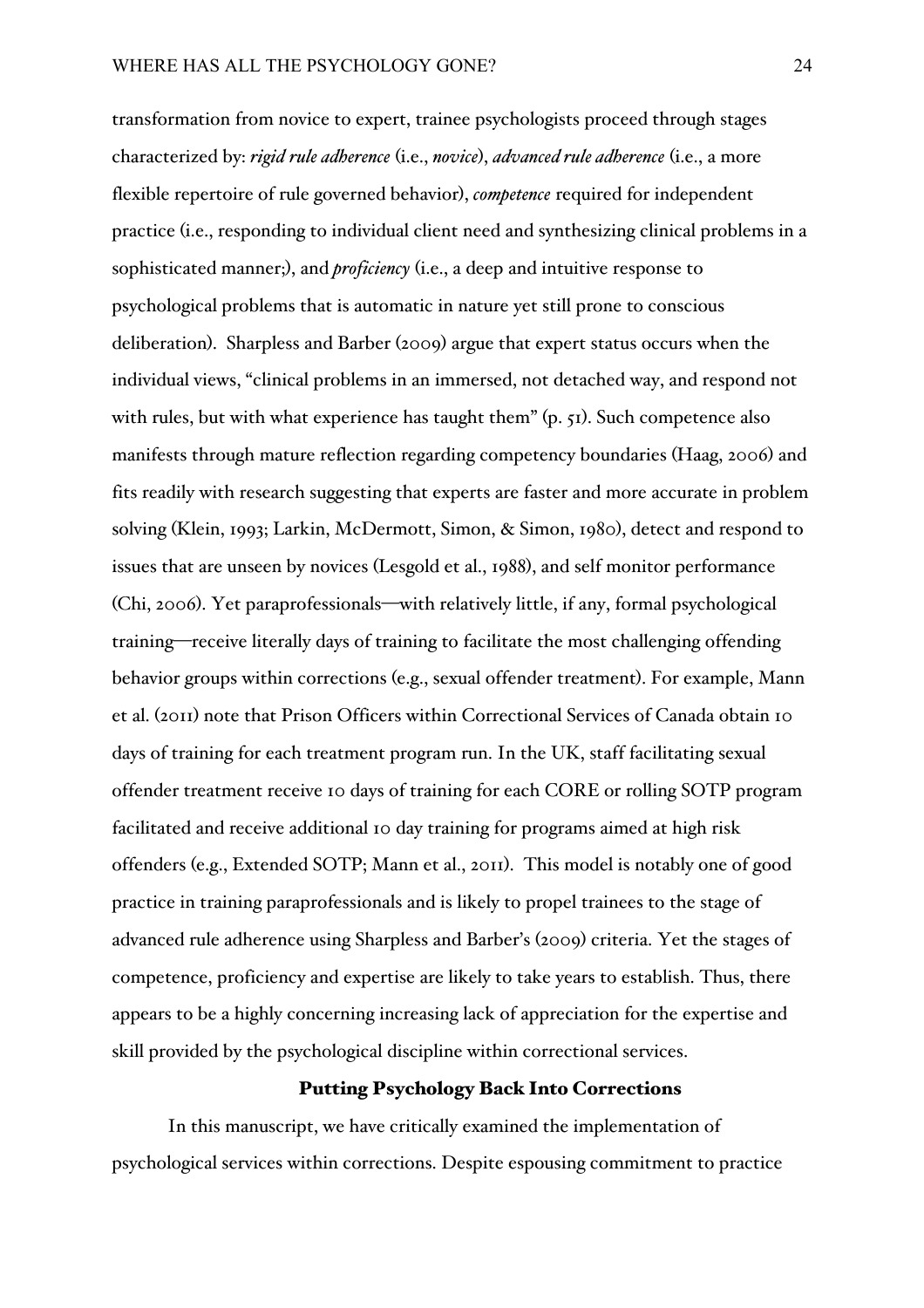informed by research evidence, we have found that corrections focus predominantly on the provision of RNR-based psychology. Whilst RNR principles can be helpful in guiding program provision, RNR was never intended as an overall model of psychological practice. Yet because this simplistic model has been so heavily relied upon by policy makers, correctional psychologists have become increasingly reliant upon the RNR as their overall guiding model of practice; neglecting the gold standard principles of EBP. We have highlighted three key areas in which correctional psychology is failing to adhere to EBP. We believe that the profession of correctional psychology is facing a mounting and very serious crisis. Correctional psychologists appear to have become increasingly disconnected from commitment to their professional identity as psychologists and more aligned with what looks like security, containment, and risk principles. Thus, it is vital that correctional psychologists themselves, the discipline as a whole, and correctional policy makers work collaboratively to examine the scope of this problem as well as best solutions. In the following sections, we provide a number of recommendations at varying levels (i.e., individual, discipline, and policy-maker) in the hope of injecting the psychology back into corrections and improving rehabilitative success.

#### Recommendations for Individual Psychologists working in Corrections

First, psychologists themselves must be active in adopting the gold standard EBP as their overarching model of practice. In order to achieve this, psychologists must step outside of the narrow RNR dominated literature to keep their research knowledge broad and current. For example, psychologists should seek to attend scientific conferences and pursue opportunities to interact with non-correctional psychologists implementing EBP. Importantly, lead correctional psychologists should seek to promote and encourage EBP through advocating opportunities for staff to engage in such activities and communicating with correctional management regarding the importance of rewarding and funding such activities.

Second, implementation of EBP within the highly rigid and security focused environment of corrections requires a high level of flexibility and dynamism. Thus,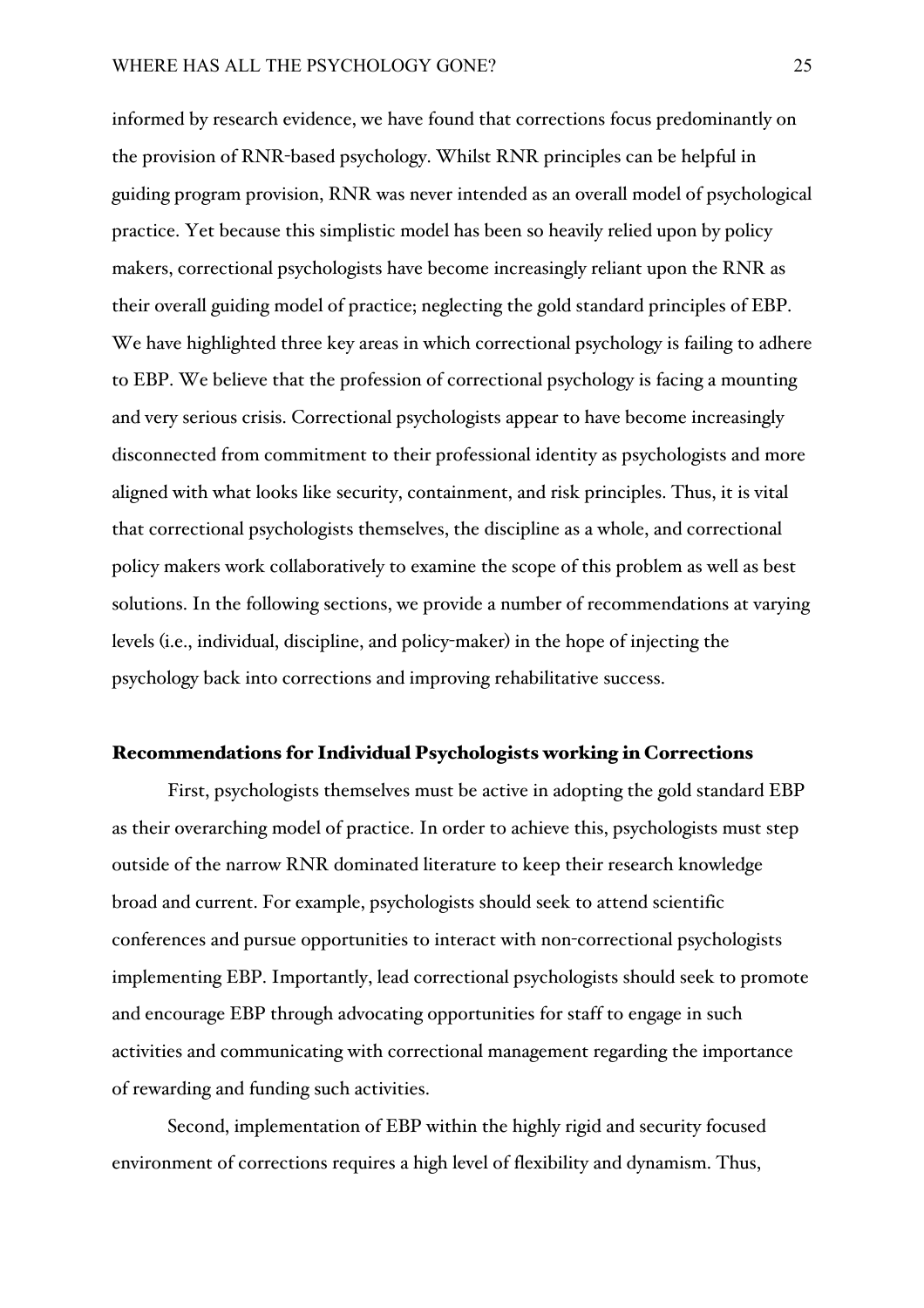correctional psychologists must pursue high levels of cognitive flexibility from themselves, colleagues, and trainees. By cognitive flexibility, we are referring to "an individual's ability to structure knowledge in response to changing situational demands" (Adams et al., 2006, p. 58). In other words, becoming 'expert' is critical for enabling independent psychologists to fully implement EBP as was originally intended. Psychologists can foster their own cognitive flexibility through seeking out supervised opportunities to challenge their clinical decision making skills with varying client groups and through being responsive to the full range of solutions available when seemingly impervious problems arise. Supervising psychologists should also seek to foster and reinforce cognitive flexibility in trainee psychologists who are particularly susceptible to the dual relationship problem.

Third, correctional psychologists need to nurture their general identity as a psychologist and take pride in their professional skills and expertise. To achieve this, they must regularly familiarize themselves with ethical codes governing psychological practice, engage in activities likely to foster strong psychological identity (i.e., through attending psychological societies or events), and promote EBP psychology in the face of correctional resistance stemming from genuine misunderstandings, economic pressures, and misperceived psychological parity. Correctional psychologists must also resist pressures to engage in correctional tasks that might compromise their identity as a psychologist and take the time to respectfully communicate the underlying reasons for their refusal to engage in such tasks. In a recent paper, Gaudiano and Miller (2013) stated that psychologists "focus too much on 'getting along' instead of advocating strongly for their interests and perspectives" (p 821). We believe this to be particularly evident within correctional settings. Senior psychologists should pay particular care to model appropriate assertion of professional identity to junior psychologists. Furthermore, lecturers and other professionals who play a key role in training and supervising students should pay more attention to developing the trainee's general identification as a psychologist. This will enable trainees to enter the workforce ready to face significant challenges to their identity.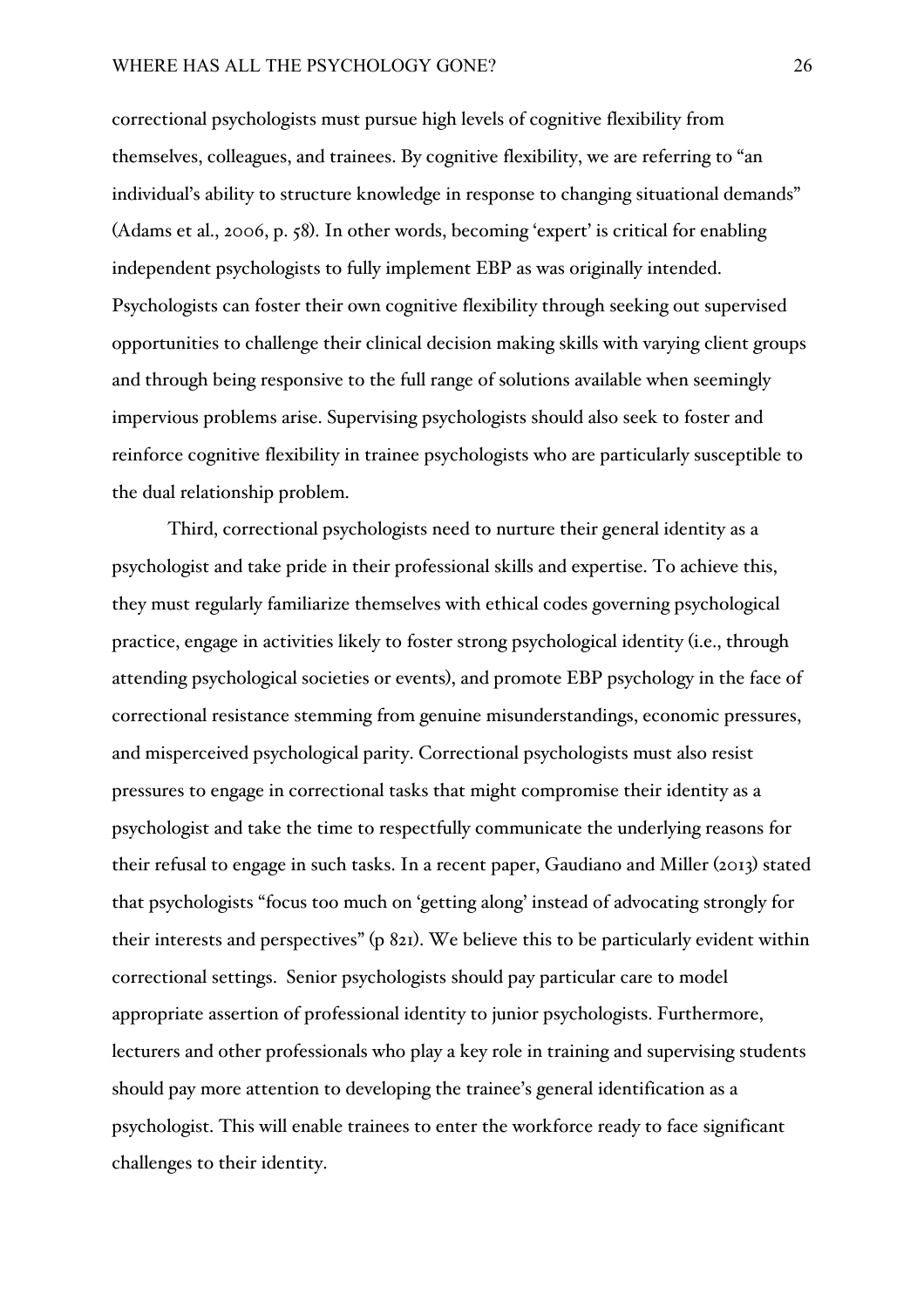#### Recommendations for Correctional Psychology as a Discipline

There are key recommendations that correctional psychology as a discipline need to take on board in order to support correctional workers at the coal face. First, professional forensic organizations need to help correctional policy makers see the benefits of EBP psychology within corrections. Professional organizations must highlight that registered psychologists' expertise and ability to flexibly and dynamically implement psychology within correctional settings is not a skill that can be fast tracked or emulated by paraprofessionals. In fact, they must do more to concretely address the de-professionalism of psychology within corrections through advocating transparent guidelines regarding 'best practice' EBP conditions within correctional settings. If strong guidelines and recommendations are proposed it is likely that the discipline of psychology within corrections can become much more respected and enhanced both by correctional workers and clients themselves. Professional organizations should also focus their attentions on the training of psychologists to work within correctional settings. Much more directive advice is required to make it clear that the dual relationship is problematic and can lead to reductions in best practice EBP psychology. This should then more explicitly inform core curricula for trainee correctional psychologists. Those professional organizations governing correctional psychology practice courses should also ensure that trained psychologists are aware of the 'bigger picture' outside of corrections through providing placements in other related areas (e.g., healthcare) that can promote more generalized clinical-forensic skills.

#### Recommendations for Correctional Policy Makers

We recognize that correctional policy makers experience significant pressures to implement risk reducing cost effective treatment to large numbers of offenders. Yet we believe that there is room—within these constraints—to inject psychology back into correctional settings so as to further optimize current RNR driven psychological approaches. First, correctional policy makers must increase their efforts to promote a broader EBP model to psychological practice and pay careful attention to ensure that key conditions required to implement EBP are in place. Most correctional policy makers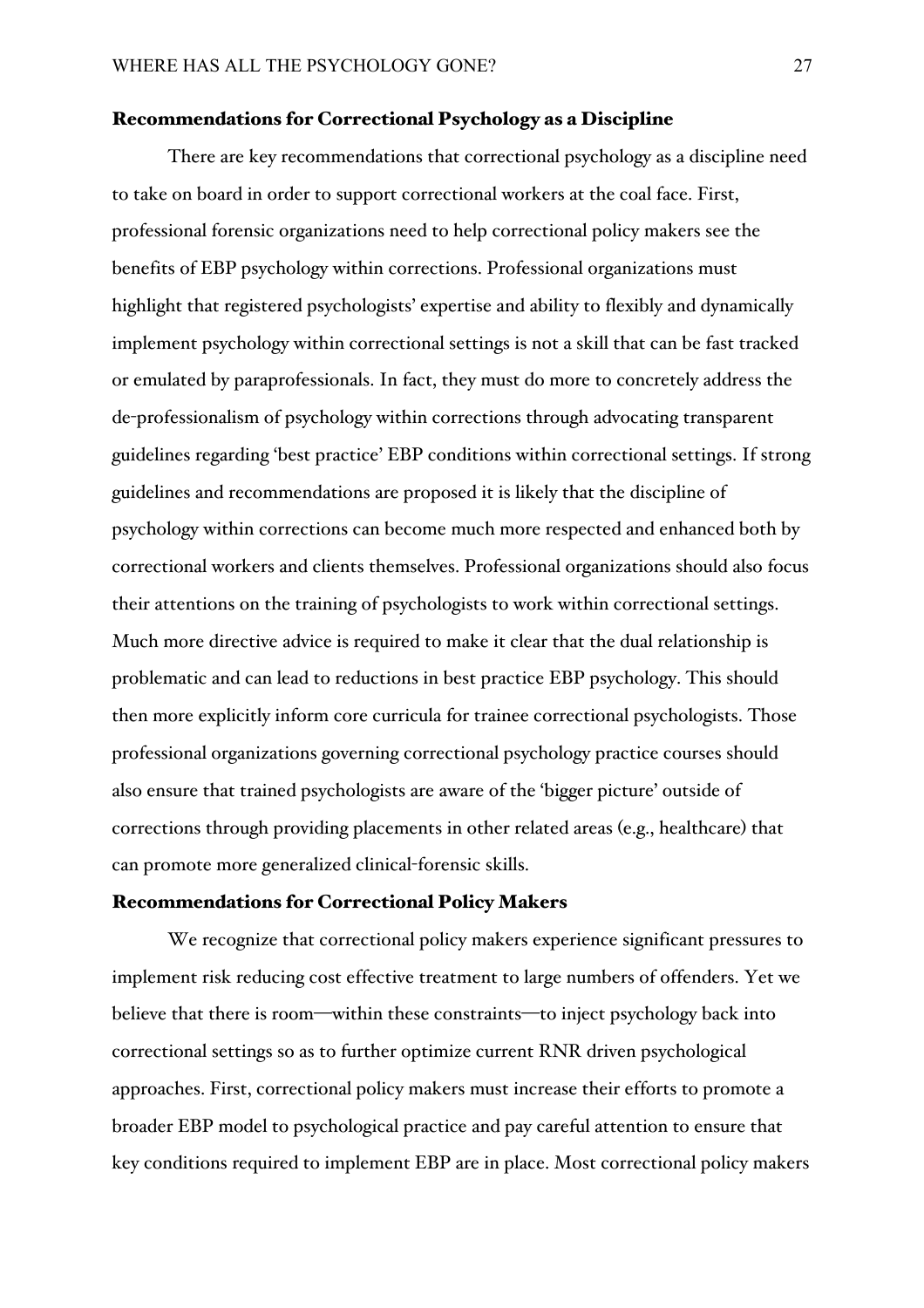receive key expert advice from psychologists in order to improve correctional treatment practice. We urge correctional policy makers not only to maintain these links but also to make efforts to broaden their psychological input and advice to ensure that correctional psychology is not overly narrow. As an emerging discipline, correctional psychology has—over the decades— imported models, concepts, and ideas from general clinical psychology. Yet the key EBP model governing clinical psychological practice has been neglected. We urge policy makers to reconnect with experts within general clinical psychology to ensure best practice psychology within corrections.

Related to this, as noted earlier, it appears that the expertise and clinical decision making skills of the correctional psychologist have been undervalued. In some countries and jurisdictions, widespread training of paraprofessionals to undertake psychological treatment is common place and highly rigid structured treatment manuals prevail. We believe that the widespread training of paraprofessionals undertaking treatment, without co-facilitation by registered psychologists will lead to facilitators who (1) are not fully aware that the concept of EBP is much broader than RNR and should be their guiding model of practice, (2) do not detect valuable opportunities that they could use in order to bring about change in their clients, (3) remain unaware of or do not sophisticatedly reflect upon issues of clinical complexity, and (4) are at heightened risk of prioritizing relatively minor risk issues at the expense of the fundamental principles of behavior change (i.e., the dual relationship problem). Clinical competence requires maintenance and development of dynamic coal face clinical skills (Barnett, Doll, Younggren, & Rubin, 2007). Thus, corrections must employ qualified psychologists to engage in the complex task of translating and implementing EBP. In cases where paraprofessionals are required to support treatment, registered psychologists should co-facilitate groups in order to provide 'hands on' supervision and assist those in training to develop the competencies required to deliver best practice psychological treatment (e.g., the UK *Firesetting Intervention Program for Prisoners*; Gannon, 2012). Furthermore, policy makers must make efforts to put in place the conditions necessary for such a shift through informing and training correctional staff of the benefits of qualified psychological input.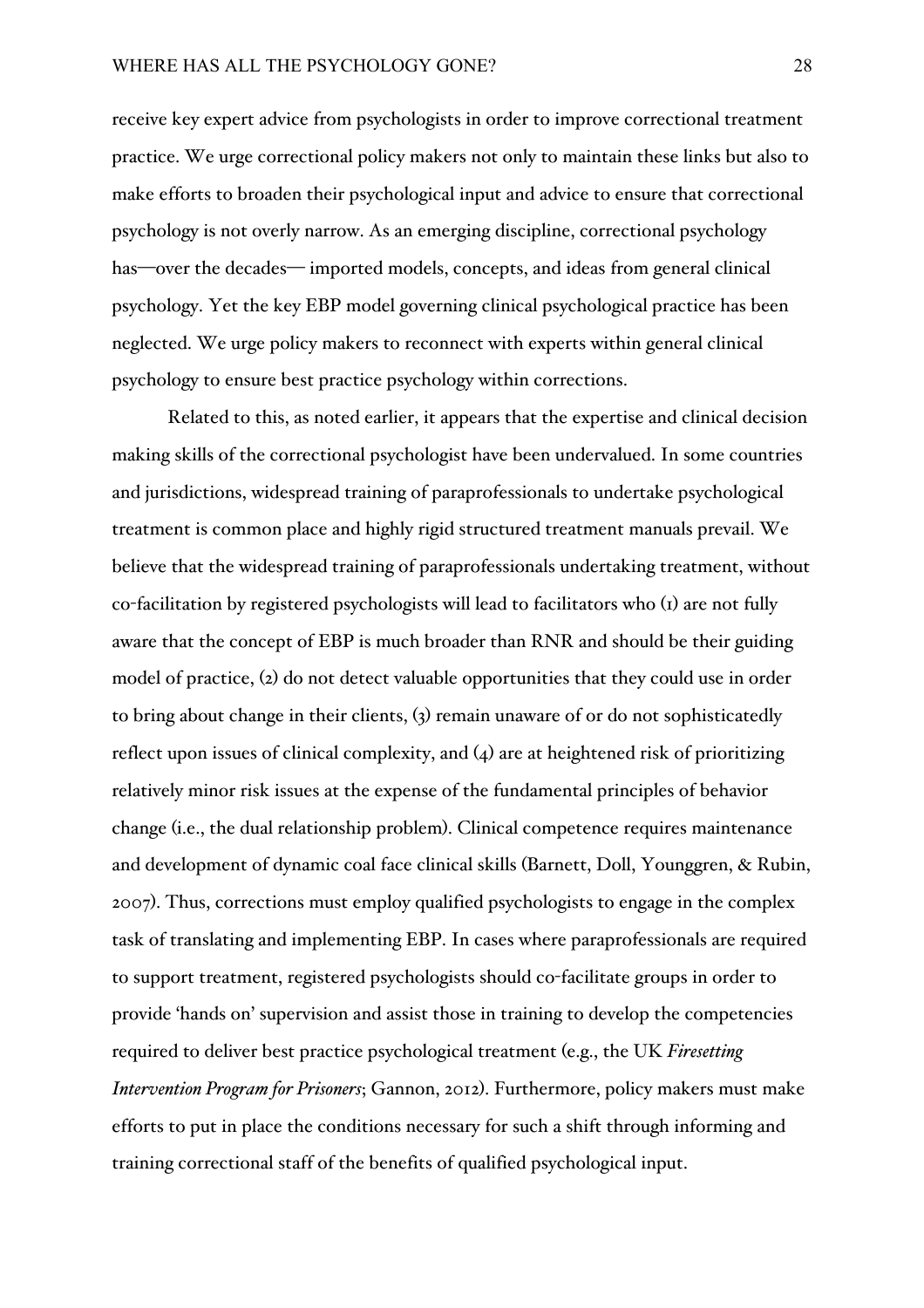In the case of manuals provided to guide psychological treatment, policy makers should seek to promote the use of semi-structured manuals or guides (see Marshall, 2009). That is, manuals that guide practice and hold key aims and objectives but also allow for clinical flexibility and do not treat the psychologist as passive 'teacher.' Towards this aim, policy makers should nurture cognitive flexibility on the part of psychological staff through ensuring that opportunities for developing cognitive flexibility are supported through training and CPD experiences. Psychological staff also require support in order to access the latest journal articles and books relating to EBP if they are to keep astride of EBP developments. In short, policy makers must adopt a more productive collaboration between psychology and corrections, examine how EBP can be supported, and find a better way of providing quality psychological treatment to large groups of individuals. In short, policy makers must cease their obsession with the content of manuals and look carefully at training the individuals who provide therapy.

#### Concluding Comments

We are aware that the title of our manuscript "Where has all the psychology gone" might appear critical of the general psychological skills and competencies of correctional psychologists. Our title is intentionally challenging. We are concerned about the lack of psychology and general support for EBP psychology within corrections. However, our arguments are intended to aid correctional colleagues in their pursuit of best practice psychology. This is not to say that psychologists do not have a role to play in injecting psychology back into corrections. We believe they do, however such efforts are much more likely to be effective if correctional policy makers are able to see the value of psychology as a profession.

We do believe that clinical-forensic psychology is in crisis. Through centralized policy-making, the implementation of concrete RNR principles has become translated in a way that is far removed from what we know about best practice psychology. In other words, RNR principles have become translated into a language which 'works' for correctional settings; that is, prioritize risk detection and management above all other things. Much more attention is needed on the basic psychological principles that we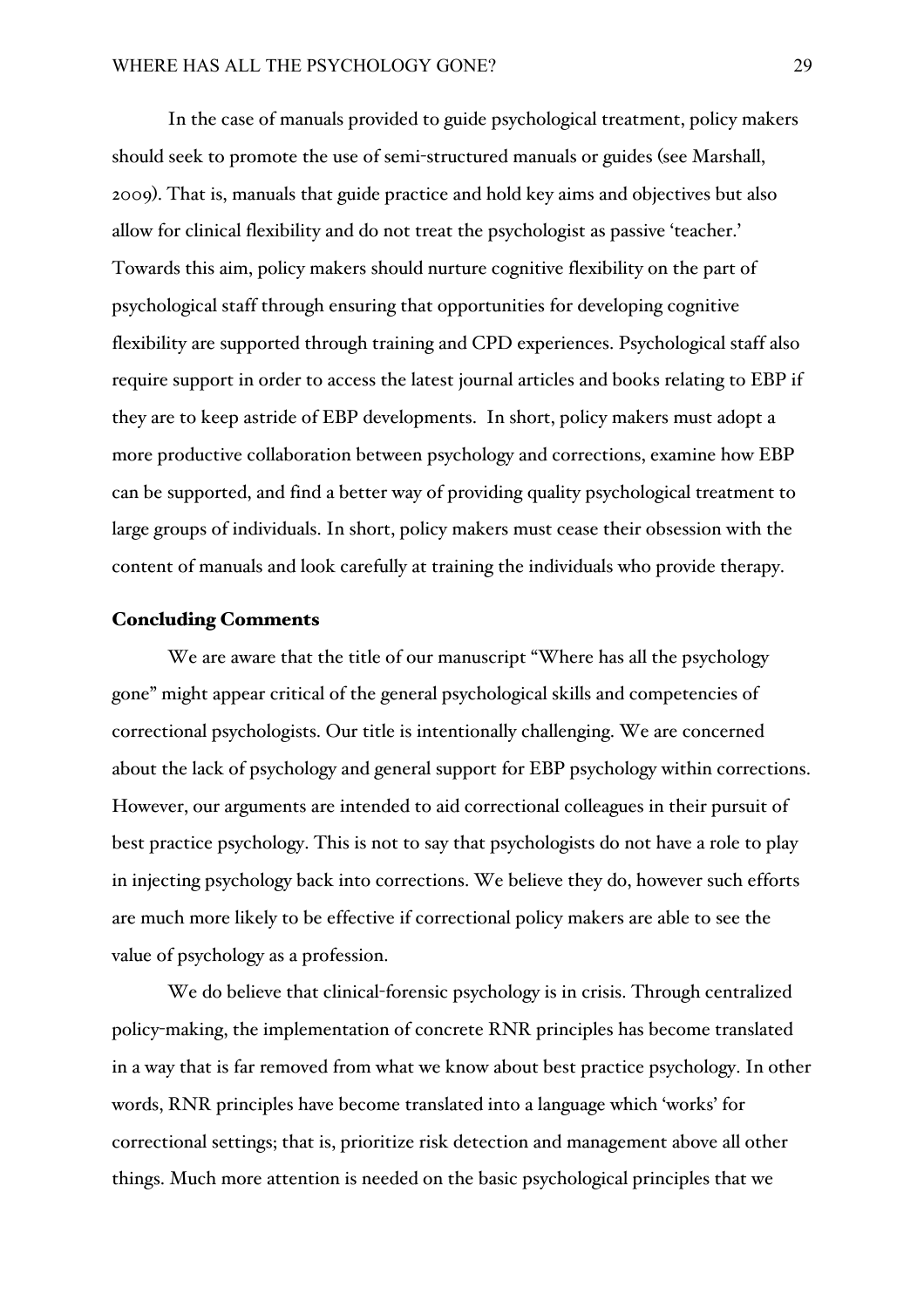were trained in and on implementing these in correctional settings. We are not arguing for something unachievable. And, we are not arguing that psychologists should prioritize individual offender client need and disregard the criminal justice system (see Chudzik & Aschieri, 2013). We know that individual therapy is not the key and that there is a need for effective group programming. What we are asking is that correctional psychology takes more of a role rather than quietly acquiescing to political and economic pressures. Risk and security is important within correctional settings but so too is best practice effective rehabilitation. The question is: which road will psychologists and policy makers choose for the future?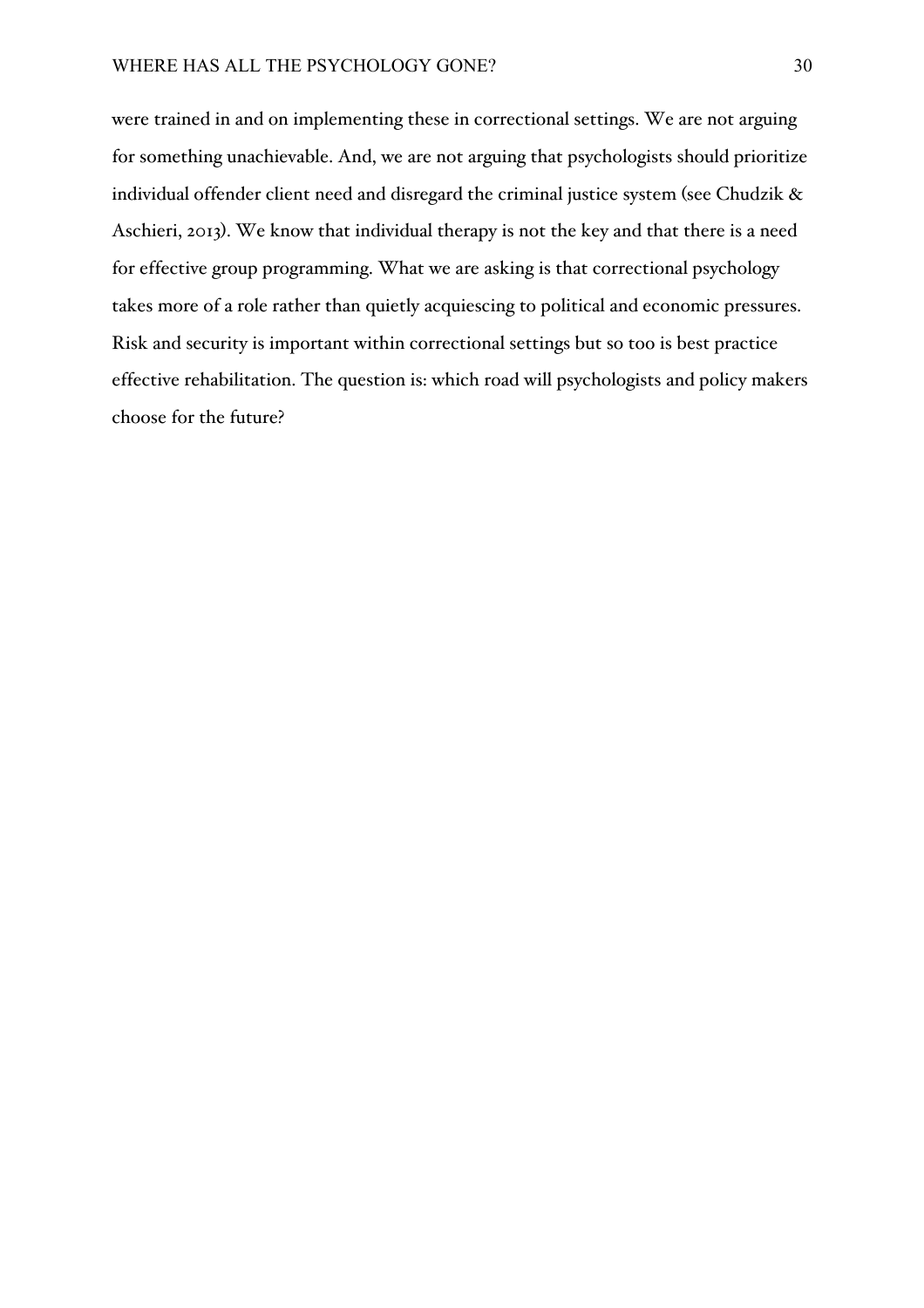#### References

- Adams, K., Hean, S., Sturgis, P., & Clark, J. (2006). Investigating the factors influencing professional identity of first-year health and social care students. *Learning in Health and Social Care, 5*, 55-68. doi: 10.1111/j.1473-6861.2006.00119x
- Ackerman, S. J., & Hilsenroth, M. J. (2003). A review of therapist characteristics and techniques positively impacting the therapeutic alliance. *Clinical Psychology Review, 23*, 1-33.
- Addis, M. E. (1997). Evaluating the treatment manual as a means of disseinating empirically validated psychotherapies. *Clinical Psychology: Science and Practice, 4* (1), 1-11.
- American Psychological Association (2002, 2010 amendments). *Ethical principles of psychologists and code of conduct.* Retrieved March 26, 2014 from www.apa.org/ethics/code/principles.pdf.
- American Psychological Association Presidential Task Force on Evidence-Based Practice (2006). Evidence-based practice in psychology. American Psychologist, 61, 271-285. doi: 10.1037/003-066X.61.4.271
- Andrews, D. A., & Bonta, J. L. (1994). *The psychology of criminal conduct*. (5<sup>th</sup> edition). Cincinnati, OH: Anderson.
- Andrews, D. A., & Bonta, J. L. (1998). *The psychology of criminal conduct*. (2<sup>nd</sup> edition). Cincinnati, OH: Anderson.
- Andrews, D. A., & Bonta, J. L. (2003). *The psychology of criminal conduct*. (3<sup>rd</sup> edition). Cincinnati, OH: Anderson.
- Andrews, D. A., & Bonta, J. L. (2006). *The psychology of criminal conduct*. (4<sup>th</sup> edition). Cincinnati, OH: Anderson.
- Andrews, D. A., & Bonta, J. L. (2010a). *The psychology of criminal conduct*. (5<sup>th</sup> edition). Cincinnati, OH: Anderson.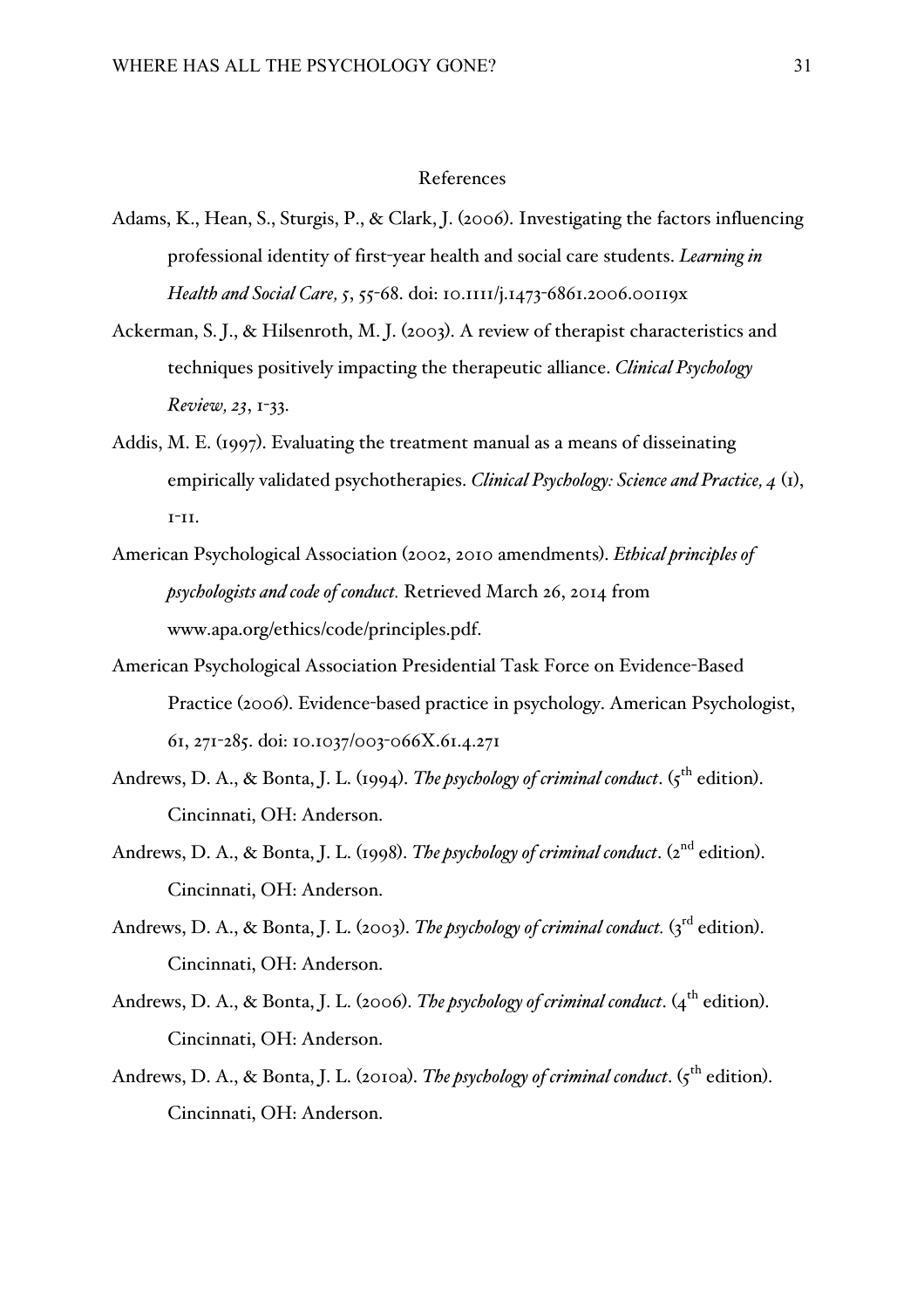- Andrews, D. A., & Bonta, J. L. (2010b).Rehabilitating criminal justice policy and practice. *Psychology, Public Policy, and Law, 16*, 39-55.
- Andrews, D. A., Bonta, J. L., & Hoge, R. D. (1990). Classification for effective rehabilitation: Rediscovering psychology. *Criminal Justice and Behavior, 17*, 19-52.
- Andrews, D. A., Zinger, I., Hoge, R. D., Bonta, J. L, Gendreau, P., & Cullen, F. T. (1990). Does correctional treatment work? A psychologically informed metaanalysis. *Criminology, 28*, 369-404.
- Barlow, D. H. (2011). A prolegomenon to clinical psychology: Two 40-year Odysseys. In D. H. Barlow (Ed), *The oxford handbook of clinical psychology* (pp.3-20). NY: Oxford University Press.
- Barnett, J. E., Doll. B., Younggren, J. N., & Rubin, N. J. (2007). Clinical competence for practicing psychologists: Clearly a work in progress. *Professional Psychology: Research and Practice, 38*, 510-517.
- Beck, A. T., Rush, A. J., Shaw, B. F., & Emery, G. (1979). Cognitive therapy of depression. New York: Guilford Press.
- Beech, A. R., & Fordham, A. S. (1997). Therapeutic climate of sexual offender treatment programs. *Sexual Abuse: A Journal of Research and Treatment, 9*, 219-237.
- Beech, A. R., & Hamilton-Giachritis, C. E. (2005). Relationship between therapeutic climate and treatment outcomes in group-based sexual offender treatment program. *Sexual Abuse: A Journal of Research and Treatment, 17, 127-140.*
- Benner, P. (2001). *From novice to expert: Excellence and power in clinical nursing practice*. Upper Saddle River, NJ: Prentice Hall.
- Bennett-Levy, J. (2003). Mechanisms of change in cognitive therapy: the case of automatic thought records and behavioural experiments. *Behavioural and Cognitive Psychotherapy*, 31, 261-277.
- Bennett-Levy, J., Butler, G., Fennell, M., Hackman, A. Mueller, M., & Westbrook, D. (Eds.) (2004). *Oxford guide to behavioural experiments in cognitive therapy.* Oxford: Oxford University Press.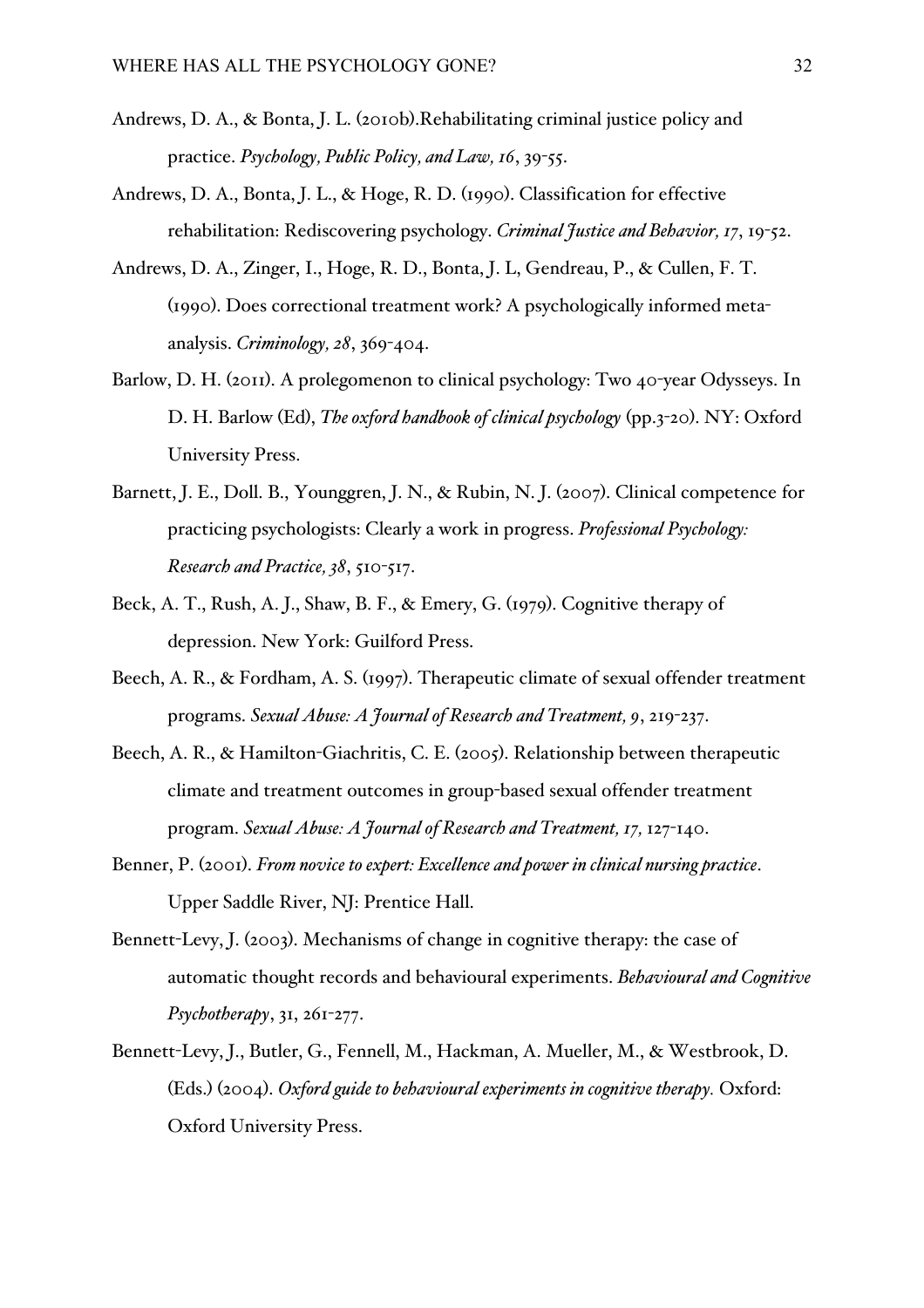- Beutler, L. E., Harwood, T. M., Michelson, A., Song, X., & Holman, J. (2011). Reactance/resistance level. *Journal of Clinical Psychology, 67*, 133-142.
- Bonta, J., & Andrews, D. A. (2007). *Risk-need-responsivity model for offender assessment and rehabilitation* (User report 2007-06). Ottawa, Ontario: Public Safety Canada.
- Boothby, J. L., & Clements, C. B. (2000). A national survey of correctional psychologists. *Criminal Justice and Behavior, 27*, 716- 732.
- Boothby, J. L., & Clements, C. B. (2002). Job satisfaction for correctional psychologists: Implications for recruitment and retention. *Professional Psychology: Research and Practice, 33*, 310-315.
- Bordin, E. S. (1979). The generalizability of the psychoanalytic concept of the working alliance. *Psychotherapy: Theory, Research and Practice, 16*, 252-260.
- Boswell, J. F., Sharpless, B. A., Greenberg, L. S., Heatherington, L., Huppert, J. D., Barber, J. P., Goldfried, M. R., Castonguay, L. G. (2011). Schools of psychology and the beginnings of a scientific approach. In D. H. Barlow (Ed), *The oxford handbook of clinical psychology* (pp.98-127). NY: Oxford University Press.
- Brayford, J., Cowe, F., & Deering, J. (2010). *What else works? Creative work with offenders.* Cullompton, UK: Willan.
- British Psychological Society (2009). *Code of ethics and conduct. Guidance published by the Ethics Committee of the British Psychological Society.* Retrieved May 01, 2014 from http://www.bps.org.uk/system/files/documents/code\_of\_ethics\_and\_conduct.pdf
- Cahalan, M. W. (1986). Historical corrections statistics in the United States 1850-1984. *BJS reports. NCJ 102529*. Washington, DC: United States Department of Justice.
- Casey, S., Day, A., Vess, J., & Ward, T. (2013). *Foundations of offender rehabilitation*. NY: Routledge.
- Castonguay, L. G., Goldfried, M. R., Wiser, S., Raue, P. J., & Hayes, A. M. (1996). Predicting the effect of cognitive therapy for depression: A study of unique and common factors. *Journal of Consulting and Clinical Psychology, 64*, 497-504. doi: 10.1037/0022-006x.64.3.497.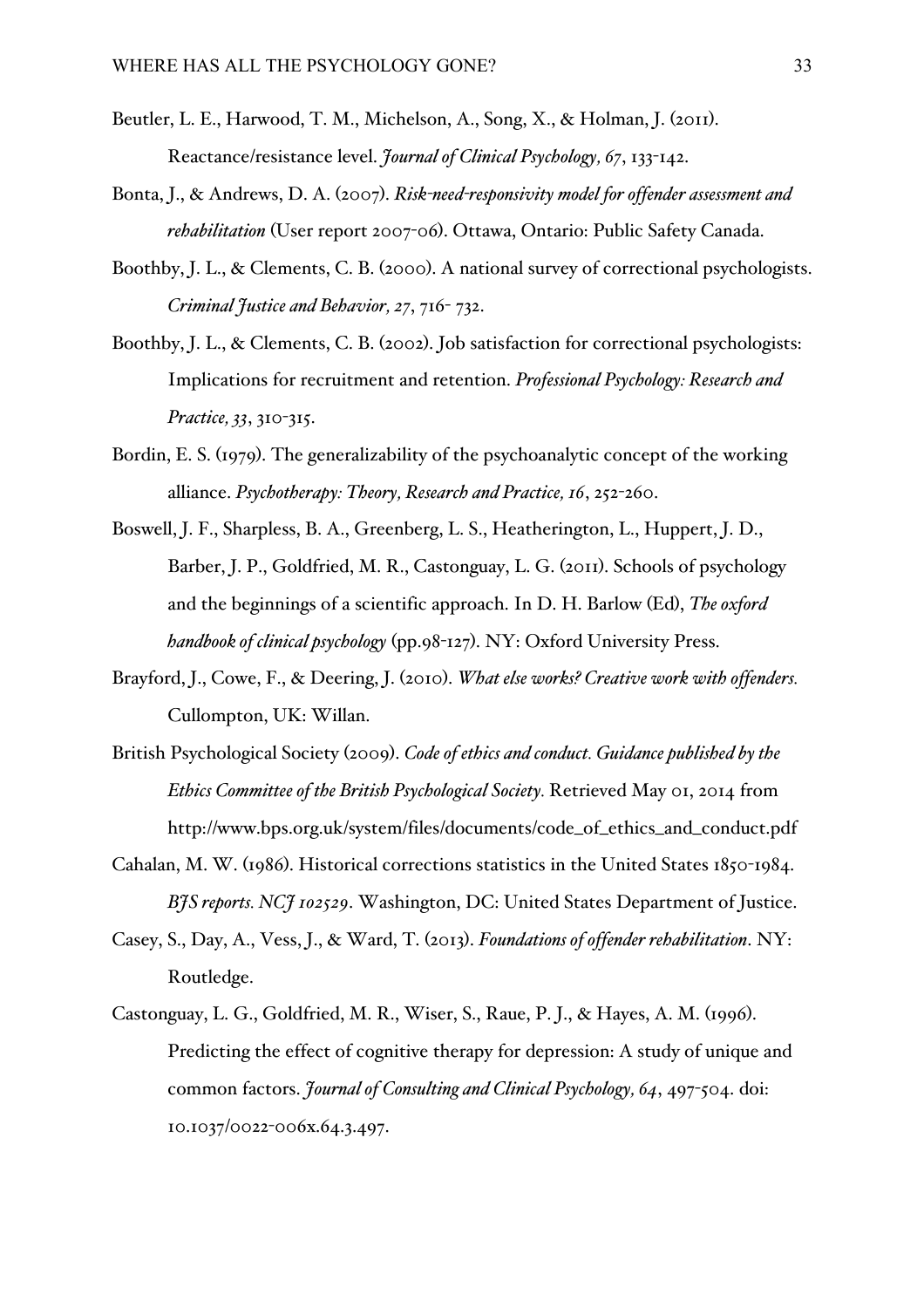- Chi, M. T. H. (2006). Two approaches to the study of experts' characteristics. In K.A. Ericsson, N. Charness, P. Feltovich, & R. Hoffman (Eds.), *Cambridge Handbook of Expertise and Expert Performance.* (pp. 121-30), Cambridge University Press.
- Chudzik, L., & Aschieri, F. (2013). Clinical relationships with forensic clients: A threedimensional model. *Aggression and Violent Behavior, 18*, 722-731. doi: 10.1016/j.avb.2013.07.027.
- Clark, L., Tyler, N., Gannon, T. A., & Kingham, M. (in press). Eyemovement desensitisation and reprocessing (EMDR) for offence related trauma in a mentally disordered sexual offender. *Journal of Sexual Aggression.*
- Couture, S. M., Roberts, D. L., Penn, D. L., Cather, C., Otto, M. W., & Goff, D. (2006). Do baseline client characteristics predict the therapeutic alliance in the treatment of schizophrenia? *Journal of Nervous and Mental Disease, 194*, 10-14.
- Craig, L. A., Dixon, L., & Gannon, T. A. (2013). (Eds), *What works in offender rehabilitation: An evidence based approach to assessment and treatment*. Chichester, UK: Wiley-Blackwell.
- Cullen, F. T. (2007). Make rehabilitation corrections' guiding paradigm. *Criminology and Public Policy, 6*, 717-727.
- DeRubeis, R. J., & Crits-Christoph, P. (1998). Empirically supported individual and group psychological treatments for adult mental disorders. *Journal of Consulting and Clinical Psychology, 66*, 37-52.
- DiLillo, D., & McChargue, D. (2007). Implementing elements of evidence-based practice into scientist-practitioner training at the University of Nebraska-Lincoln. *Journal of Clinical Psychology, 63*, 673-685.
- Elvins, R., & Green, J. (2008). The conceptualization and measurement of therapeutic alliance: An empirical review. *Clinical Psychology Review, 28*, 1167-1187.
- Etringer, B. D., & Hillerbrand, E. (1995). The transition from novice to expert counselor. *Counselor Education and Supervision, 35*, 4-14.
- Evans, I. M. (2013). *How and why people change: Foundations of psychological therapy*. NY: Oxford University Press.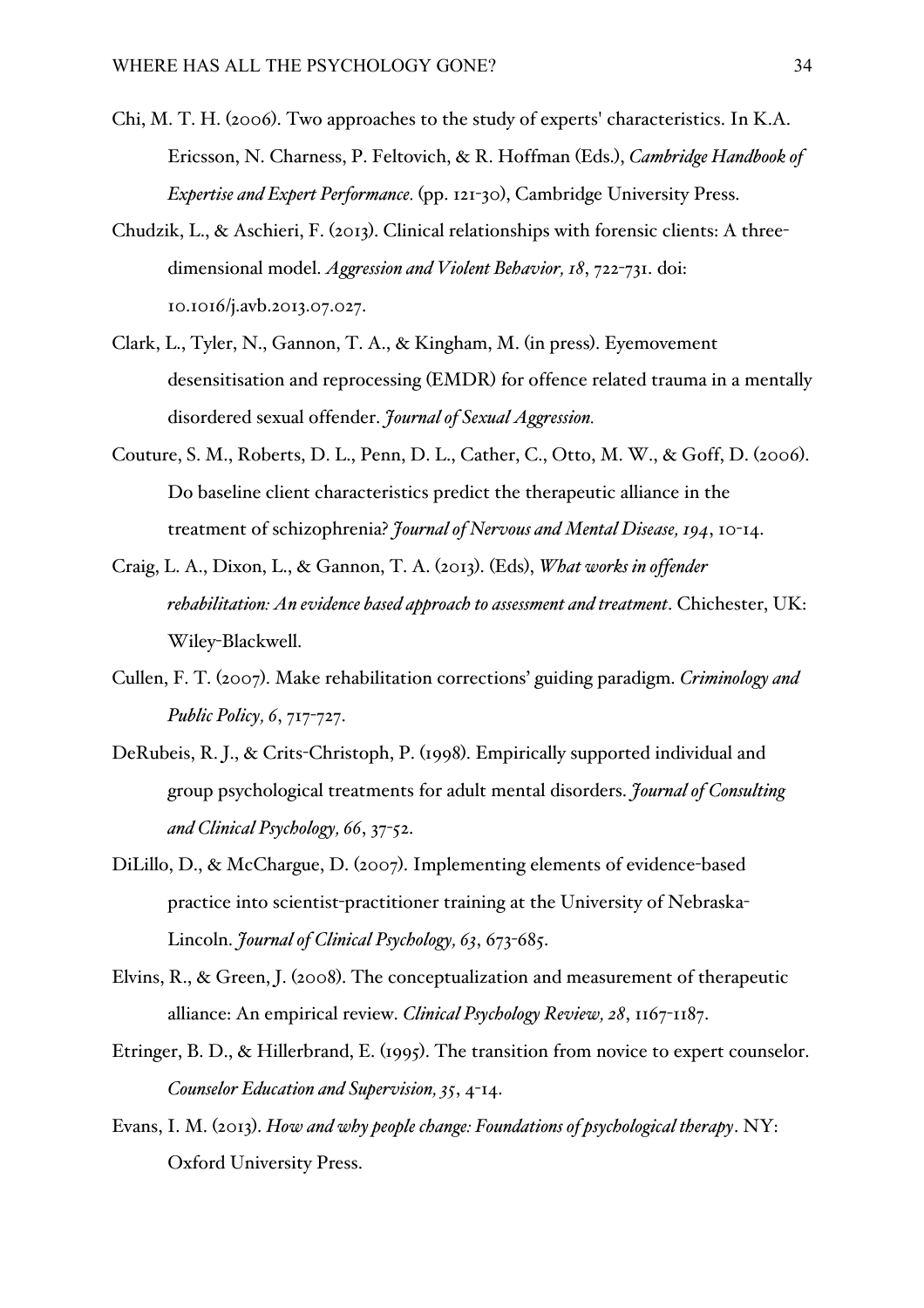- Flinton, C. A., & Scholz, R. (2006). *Engaging resistance: creating partnerships for change in sexual offender treatment.* Brandon, VT: Safer Society Foundation.
- Friendship, C., Blud, L., Erikson, M., Travers, R., & Thornton, D. (2003). Cognitivebehavioural treatment for imprisoned offenders: An evaluation of HM Prison Service's cognitive skills programmes. *Legal and Criminological Psychology, 8*, 103- 114.
- Gannon, T. A. (2012). *The Firesetting Intervention Programme for Prisoners*. CORE-FP, University of Kent.
- Gannon, T. A. (2014). *The neglect of the behavioral experiment in forensic psychology.*  Manuscript under review.
- Gannon, T. A. & Lockerbie, L. (2014). *The Firesetting Intervention Programme for Mentally Disordered Offenders.* Kent Forensic Psychiatry Service and CORE-FP, University of Kent.
- Garfield, S. L. (2008). Clinical psychology. *The study of personality and behavior.* NJ: Aldine Transaction.
- Gaudiano, B. A., & Miller, I. W. (2013). The evidence-based practice of psychotherapy: Facing the challenges that lie ahead. *Clinical Psychology Review, 33*, 813-824.
- Ghaemi, S. N. (2009). The case for, and against, evidence-based psychiatry. Acta Psychiatrica Scandinavica, 119, 249-251. doi: 10.1111/j.1600-0447.2009.01355.x
- Gray, N. S., Carmen, N. G., Rogers, P., MacCulloch, M. J., Hayward, P., & Snowden, R. J. (2003). Post traumatic stress disorder caused in mentally disordered offender by the committing of a serious violent or sexual assault. *Journal of Forensic Psychiatry and Psychology, 14*, 27-43.
- Greenberg, S. A., & Shuman, D. W. (1997). Irreconcilable conflict between therapeutic and forensic roles. *Professional Psychology: Research and Practice, 28,* 50-57. doi: 0735- 7028/97
- Greenberg, S. A., & Shuman, D. W. (2007). When worlds collide: Therapeutic and forensic roles. *Professional Psychology: Research and Practice, 38*, 129-132. doi:10.1037/0735-7028.38.2.129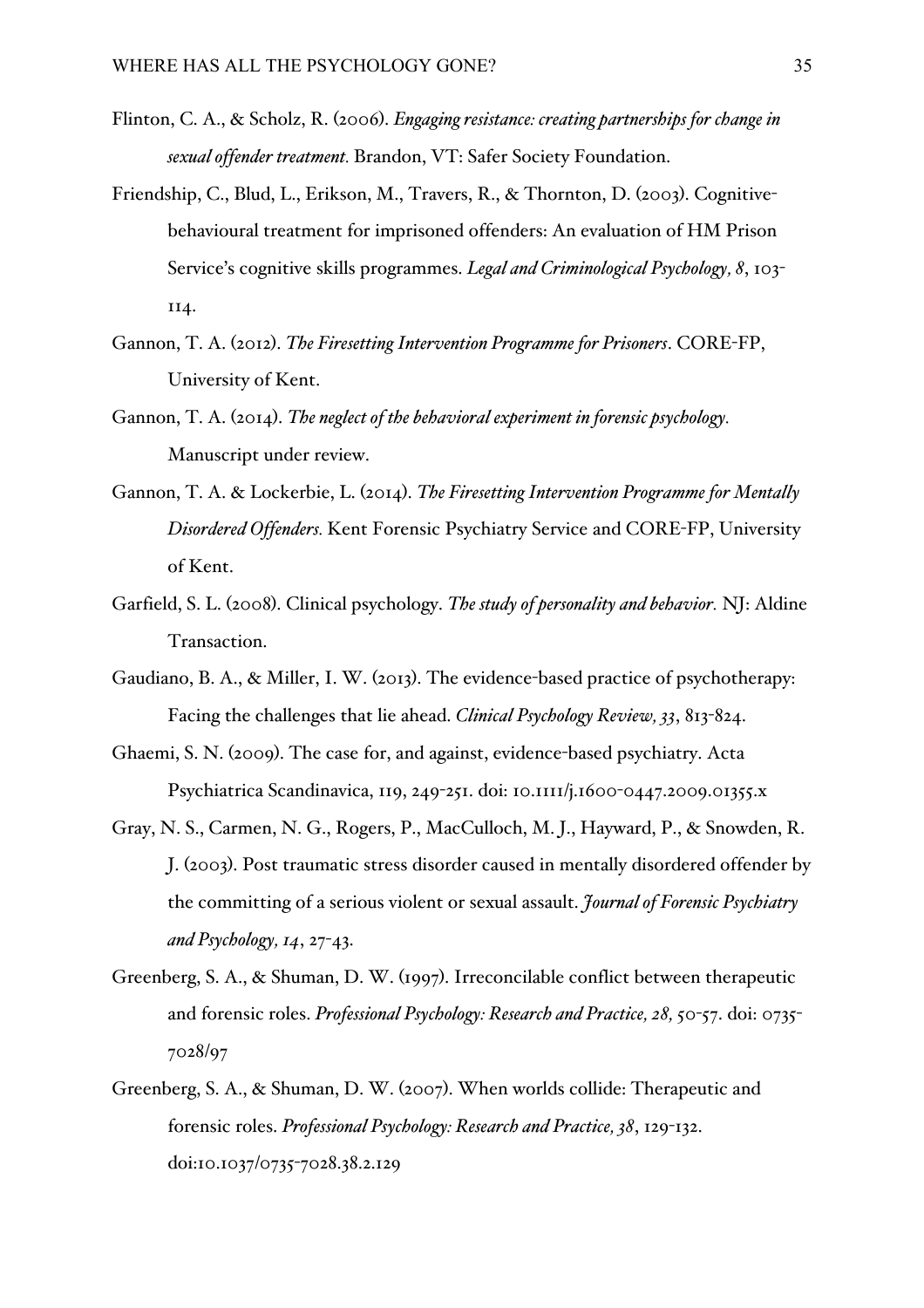- Greil, A. L., & Rudy, D. R. (1983). Conversion to the world view of Alcoholics Anonymous: A refinement of conversion theory. Qualitative Sociology, 6, 5-28.
- Gutheil, T. G., & Gabbard, G. O. (1998). Misuses and misunderstandings of boundary theory in clinical and regulatory settings. *American Journal of Psychiatry, 155*, 409- 414.
- Haag, A. M. (2006). Ethical dilemmas faced by correctional psychologists in *Canada. Criminal Justice and Behavior, 33*, 93-109.
- Hagen, R., & Nordahl, H. M. (2008). Behavioral experiments in the treatment of paranoid schizophrenia: A single case study. *Cognitive and Behavioral Practice, 15*, 296-305.
- Hanson, R. K., Bourgon, G., Helmus, L., & Hodgson, S. (2009). The Principles of Effective Correctional Treatment Also Apply To Sexual Offenders: A Meta-Analysis. *Criminal Justice and Behavior, 36*, 865-891.
- Harkins, L., Flak, V., Beech, A. R., & Woodhams, J. (2012). Evaluation of a communitybased sex offender treatment program using a Good Lives model approach. *Sexual Abuse: A Journal of Research and Treatment, 24,* 519-543. doi: 10.1177/1079063211429469
- Harvey, J., & Smedley, K. (2012). *Psychological therapy in prisons and other secure settings.*  Cullompton, UK: Willan.
- Henry, W. P., Strupp, H. H., Butler, S. F., Schacht, T. E., & Binder, J. L. (1993). Effects of training in time-limited dynamic psychotherapy: Changes in therapist behavior. *Journal of Consulting and Clinical Psychology, 61*, 434-440.
- Hofmann, S. G., & Asmundson, G. J. G. (2008). Acceptance and mindfulness-based therapy: New wave or old hat? *Clinical Psychology Review, 28*, 1-16.

Horvath, A. O. (2001). The alliance. *Psychotherapy*, 38, 365-372.

Horvath, A. O., & Luborsky, L (1993). The role of the therapeutic alliance in psychotherapy. Journal of Consulting and Clinical Psychology, 61, 561-573. doi: 10.1037/0022-006X.61.4.561.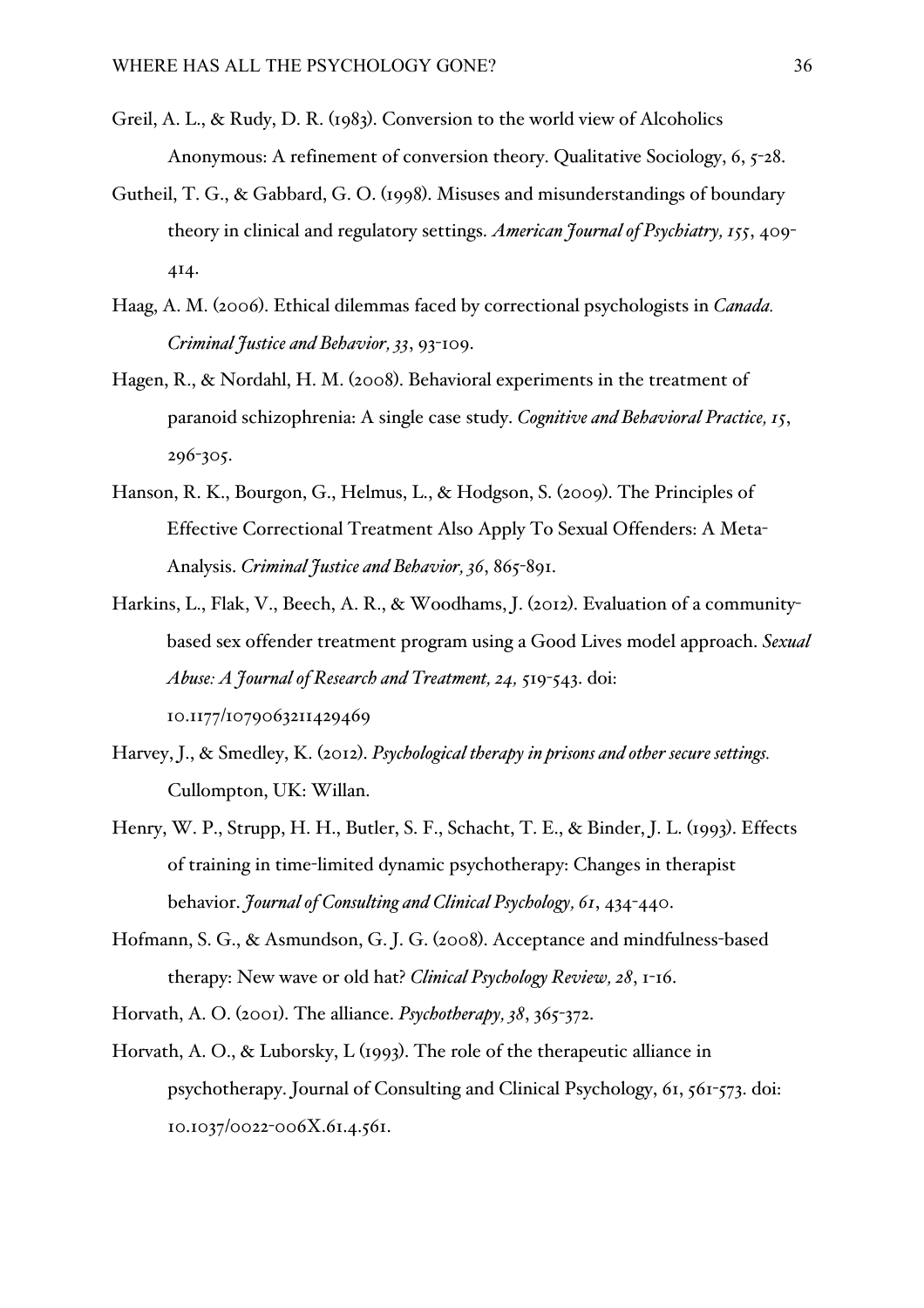- Johnson, C. L., Cullen, F. T., & Lux, J. L. (2013). Creating ideological space: Why public support for rehabilitation matters. In L. A. Craig, L. Dixon, & T. A. Gannon (Eds), *What works in offender rehabilitation: An evidence based approach to assessment and treatment* (pp. 50-68). Chichester, UK: Wiley-Blackwell.
- Johansson, R., Sjöberg, E., Sjöberg, M., Johnsson, E., Carlbring, P., Andersson, T., Rousseau, A., & Andersson, G. (2012).Tailored vs. Standardized internet-based cognitive behavior therapy for depression and comorbid symptoms: A randomised control trial. *PloS ONE, 7* (5). doi:10.1371/journal.pone.0036905
- Klein, G. A. (1993). A recognition primed decision (RPD) model of rapid decision making. In G. A. Klein, J. Orasanu, R. Calderwood, & C. E. Zsambok (Eds.), *Decision-making in action: Models and methods* (pp. 138-147). Norwood, NJ: Ablex.
- Koerner, N., Hood, H. K., & Antony, M. M. (2011). Interviewing and case formulation. In D. H. Barlow (Ed), *The oxford handbook of clinical psychology* (pp.225-253). NY: Oxford University Press.
- Kuyken, W. (2006). Evidence based case formulation: Is the emperor clothed? In N. Tarrier (Ed.), *Case formulation in cognitive behaviour therapy: The treatment of challenging and complex cases* (pp. 12-35). London: Routledge.
- Larkin, J., McDermott, J. Simon, D. P., & Simon, H. A. (1980). Expert and novice performance in solving physics problems. *Science, 208*, 13335-1342.
- Lesgold, A., Rubinson, H., Feltovich, P., Glaser, R., Klopfer, D., & Wang, Y. (1988). Expertise in a complex skill: Diagnosing x-ray pictures. In M. T. H. Chi, R. Glaser, & M. Farr (Eds.) The nature of expertise (pp. 311-432). Hillsdale, NJ: Lawrence Erlbaum Associates.
- Levenson, J., Willis, G., & Prescott, D. (2014). Adverse childhood experiences in the lives of male sex offenders: Implications for trauma-informed care. Sexual Abuse: A Journal of Research and Treatment (Online First). doi: 10.1177/1079063214535819.
- Lilienfeld, S. O. (2010).Can psychology become a science? Personality and Individual Differences*, 49*, 281-288.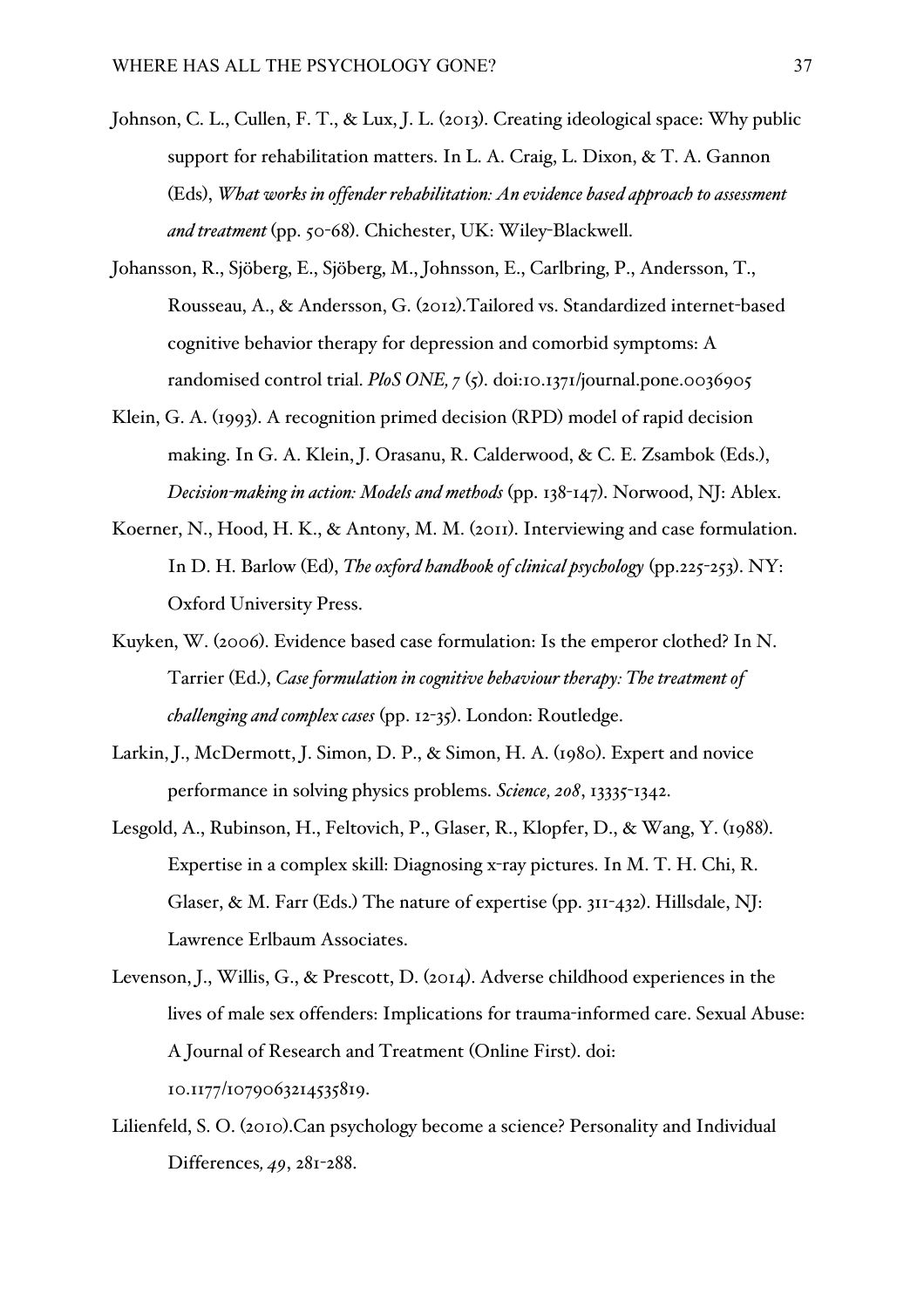- Lilienfeld, S. O., Ritschel, L. A., Lynn, S. J., Cautin, R. L., & Latzman, R. D. (2013). Why many clinical psychologists are resistant to evidence-based practice: Root causes and constructive remedies. *Clinical Psychology Review, 7*, 883-900.
- Lipsey, M. W., & Wilson, , D. B. (2001). The way in which intervention studies have "personality" and why it is important to meta-analysis. *Evaluation and the Health Professions, 24*, 236-254.
- Luborsky, L., Crits-Christoph, P., Mintz, J., & Auerbach, A. (1988). *Who will benefit from psychotherapy?* Predicting therapeutic outcome. New York: Basic Books.
- Mann, R. E., Ware, J., & Fernandez, Y. M. (2011). Managing sexual offender treatment programs. In Boer, D. P., Eher, R, Craig, L. A., Miner, M. H., & Pfäfflin, F. (Eds.), *International perspectives on the assessment and treatment of sexual offenders: Theory, practice and research* (pp. 331-353). Chichester, UK: Wiley-Blackwell.
- Marshall, W. L. (2009). Manualization: A blessing or a curse? *Journal of Sexual Aggression, 15*, 109-120.
- Marshall, W. L., & Burton, D. L. (2010). The importance of group processes in offender treatment. *Aggression and Violent Behavior, 15*, 141-149.
- Marshall, W. L., & McGuire, J. (2003). Effect sizes in the treatment of sexual offenders. International Journal of Offender Therapy and Comparative Criminology, 47, 653-663. doi: 10.1177/0306624X03256663
- Marshall, W. L., & Serran, G. A. (2004). The role of the therapist in offender treatment. *Psychology, Crime & Law, 10*, 309-320.
- Marshall, W. L., Serran, G. A., Moulden, H., Mulloy, R., Fernandez, Y. M., Mann, R. E. et al. (2002). Therapist features in sexual offender treatment: Their reliable identification and influence on behavior change. *Clinical Psychology and Psychotherapy, 9*, 395-405.
- Marshall, W. L. Serram, G. A., Fernandez, H. M., Mulloy, R., Mann, R. E., & Thornton, D. (2003). Therapist characteristics in the treatment of sexual offenders: Tentative data on their relationship with indices of behavior change*. Journal of Sexual Aggression, 9*, 25-30.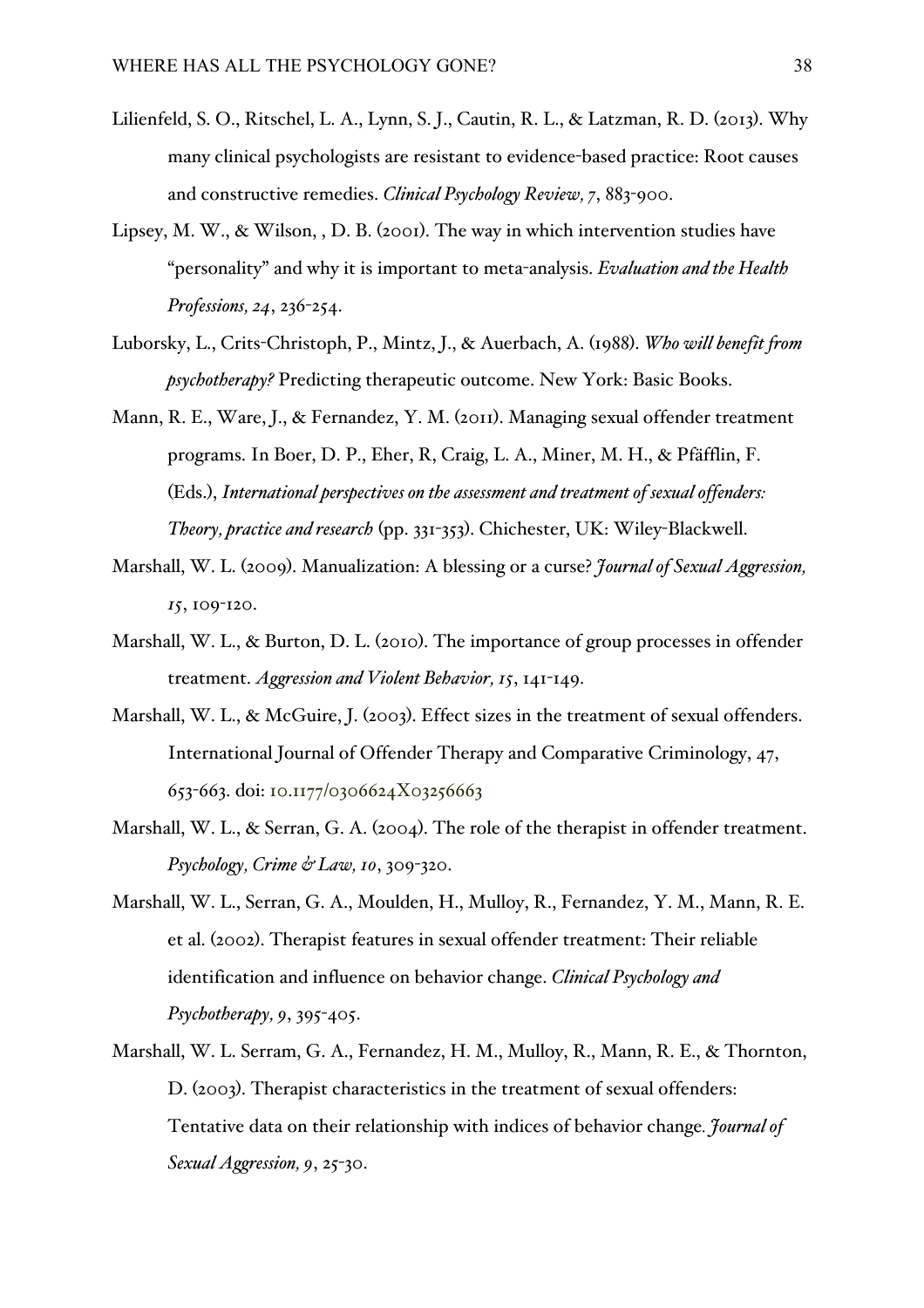- Martinson, R. (1974). What works?—questions and answers about prison reform. *The Public Interest, 35*, 22-54.
- Mennicken, A. (2013). Too big to fail and too big to succeed: Account and privatisation in the Prison Service of England and Wales. *Financial Accountability and Management, 29*, 206-226.
- Morgan, R. D., Winterowd, C. L., Ferrell, S. W. (1999). A national survey of group psychotherapy services in correctional facilities. *Professional Psychology: Research and Practice, 30*, 6000-606.
- Nelson, T. D., Steele, R. G., & Mize, J. A. (2006). Practitioner attitudes toward evidence-based practice: Themes and challenges. *Administration and Policy in Mental Health and Mental Health Services Research, 33*, 398-409.
- New Zealand Department of Corrections (2013, March). *Prison performance Table- the model.* New Zealand: Department of Corrections.
- Norcross, J. C. (2002). Empirically supported therapy relationships. In J. C. Norcross (Ed.), Psychotherapy relationships that work: Therapist contributions and responsiveness to patients (pp. 3-16). NY: Oxford University Press.
- Norcross, J. C. (Ed.), *Psychotherapy relationships that work: Therapist contributions and responsiveness to patients*. NY: Oxford University Press.

Norcross, J. C., & Wampold, B. E. (2011). Evidence-based therapy relationships: Research conclusions and clinical practices. *Psychotherapy, 48*, 98-102.

- Persons, J. B. (2006). Case formulation driven psychotherapy. *Clinical Psychology: Science and Practice, 13,* 167-170.
- Persons, J. B. (2008). *The case formulation approach to cognitive-behavior therapy*. NY: Guilford Press.
- Persons, J. B., & Tomkins, M. A. (2007). Cognitive-behavioral case formulation. In T. D. Eells (Ed.), *Handbook of psychotherapy case formulation* (pp.290-316). NY: Basic Books.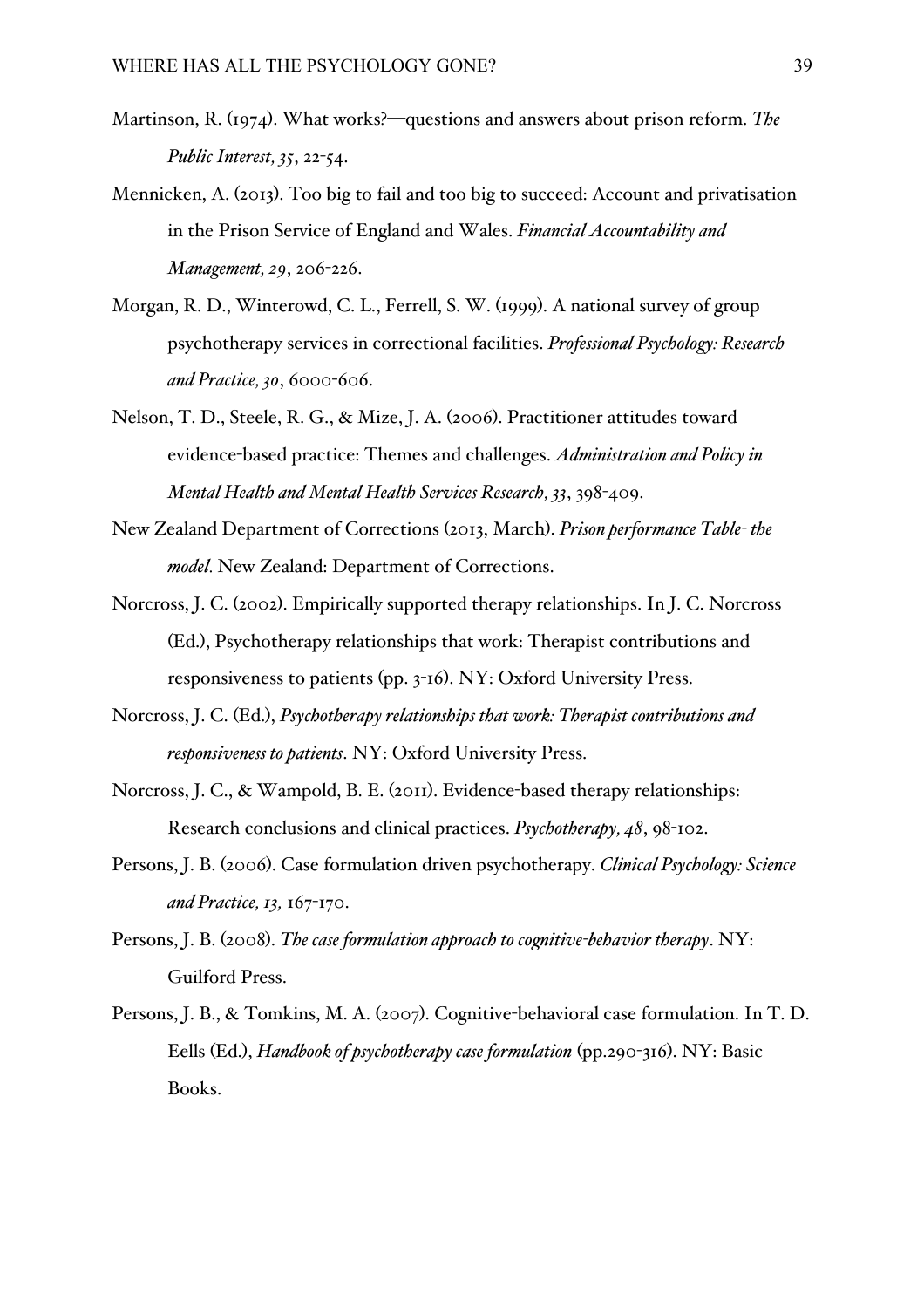- Polaschek, D. L. L. (2012). An appraisal of the risk-need-responsivity (RNR) model of offender rehabilitation and its application in correctional treatment. Legal and Criminological Psychology, 17, 1-17. doi: 10.1111/j.2044-8333.2011.02038.x
- Pope, K. S., & Keith-Spiegel, P. (2008). A practical approach to boundaries in psychotherapy: Making decisions, bypassing blunders, and mending fences. *Journal of Clinical Psychology: In Session, 64*, 638-652, doi: 10.1002/jclp.20477
- Pratt, M. G., Rockmann, K. W., & Kaufmann, J. B. (2006). Constructing professional identity: The role of work and identity learning cycles in the customization of identity among medical residents. *Academy of Management Journal,* 49, 235-262.
- Roe, R. A. (2002). What makes a competent psychologist? European Psychologist, 7, 192-202. doi: 10.1027//1016-9040.7.3.192
- Richardson, T. (2009). Challenges for the scientist-practitioner model in contemporary clinical psychology. Psych-Talk [University of Bath], 62, 20-26. http://opus.bath.ac.uk/12672/1/Richardson%2D\_Challenges\_to\_scientist%2Dpract itioner\_model.pdf
- Ringler, M. (1977). The effect of democratic versus authoritarian therapist behavior on success, success-expectation and self-attribution in desensitization of examination anxiety. *Zeitchrift fur Klinische Psychologie, 6*, 40-58.
- Ross E. C., Polaschek D. L. L., Ward T. (2008). The therapeutic alliance: A theoretical revision for offender rehabilitation. *Aggression and Violent Behavior 13*, 462-480.
- Safran, J. D., Muran, J. C., & Eubanks-Carter, C. (2011). Repairing alliance ruptures. *Psychotherapy, 48*, 80-87.
- Sanderson, L. (December, 2009). *Psychology breaking the rules*. Inside Time. Retrieved 23 May, 2014 from http://www.insidetime.co.uk/backissues/December%202009.pdf
- Schottenbauer, M. A., Glass, C. R., Arnkoff, D. B., Tendick, V., Hafter-Gray, S. (2008). Nonresponse and dropout rates in outcome studies on PTSD: Review and methodological considerations. Psychiatry: Interpersonal and Biological Processes, 71, 134-168. doi: 10.1521/psyc.2008.71.2.134.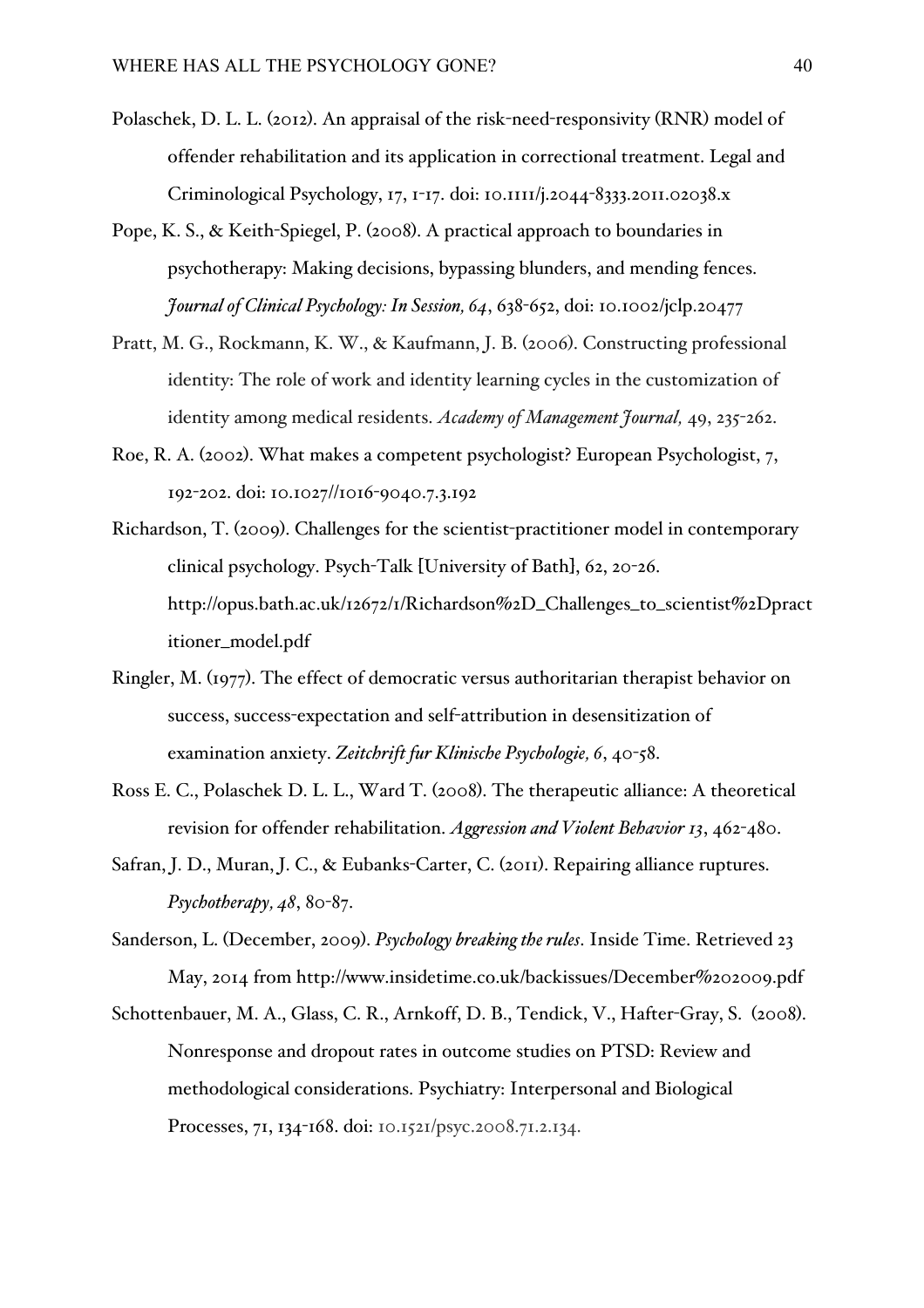- Serran, G. A., Fernandez, Y. M., Marshall, W. L., & Mann, R. E. (2003). Process issues in treatment: Applications to sexual offender programs. *Professional Psychology: Research and Practice, 34, 368-374.*
- Sharpless, B. A., & Barber, J. P. (2009). A conceptual and empirical review of the meaning, measurement, development, and teaching of intervention competence in clinical psychology. *Clinical Psychology Review, 29*, 47-56.
- Shirk, S. R., & Karver, M. S. (2011). Alliance in child and adolescent psychotherapy. In J. C. Norcross (Ed.), *Psychotherapy relationships that work* (2<sup>nd</sup> ed) (pp. 70-91). NY: Oxford University Press.
- Smith, D. & Fitzpatrick, M. (1995). Patient-therapist boundary issues: An integrative review of theory and research. *Professional Psychology: Research and Practice, 26*, 499- 506.
- Strauss, J. L. Hayes, A. M., Johnson, S. L., Newman, C. F., Brown, G. K., Barber, J. P., Laurenceau, J.-P., & Beck, A. T. (2006). Early alliance, alliance ruptures, and symptom change in a nonrandomised trial of cognitive therapy for avoidance and obsessive-compulsive personality disorders. *Journal of Consulting and Clinical Psychology, 74*, 337-345. doi: 10.1037/0022-006x.74.2.337.
- Spring, B. (2007). Evidence-based practice in clinical psychology: What is it; why it matters; what you need to know. *Journal of Clinical Psychology, 63*, 611-631.
- Spruill, J., Rozensky, R. H., Stigall, T. T., Vasquez, M., Bingham, R. P. De Vaney Olvey, C. (2004). Becoming a competent clinician: Basic competencies in intervention. *Journal of Clinical Psychology, 60*, 741-754.
- Sturmey, P. (2009). *Clinical case formulation: Varieties of approaches*. Chichester, UK: Wiley-Blackwell.
- Sweet, A. A. (1984). The therapeutic relationship in behavior therapy. *Clinical Psychology Review, 4*, 253-272.
- Tapp, J., Fellowes, E., Wallis, N., Blud, L., & Moore, E. (2009). An evaluation of the Enhanced Thinking Skills (ETS) programme with mentally disordered offenders in a high security hospital. *Legal and Criminological Psychology, 14*, 201-212.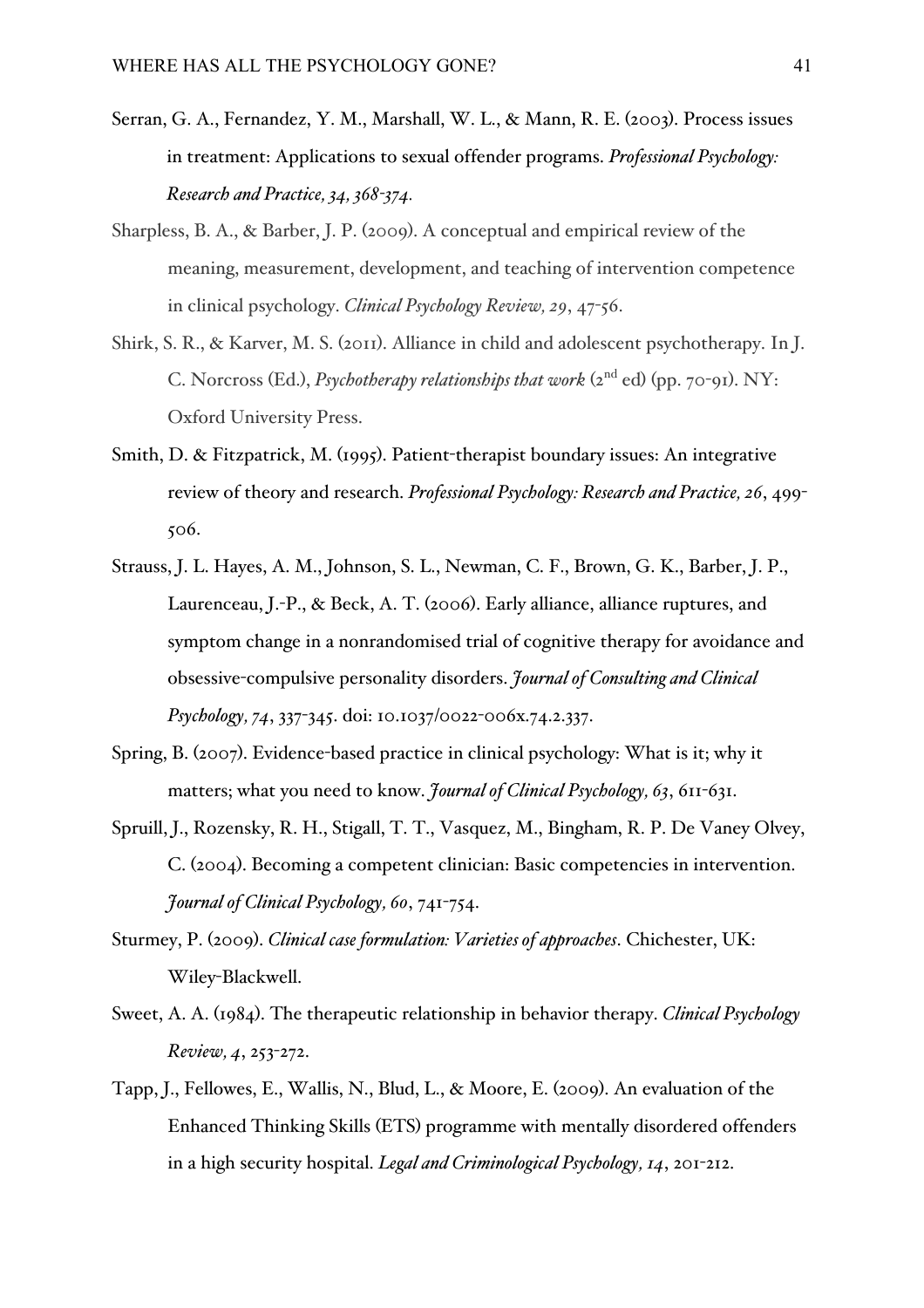Thyer, B., & Pignotti, M. (2011). Evidence-based Practices do not exist. *Clinical Social Work Journal, 39*, 328-333.

Towl, G. (2002). Working with offenders: The ins and outs. *The Psychologist, 15*, 236-239.

Von Hirsch, A. (1976). *Doing justice: The choice of punishments*. NY: Hill and Wang.

- United Nations Human Development Program (2007). *Human Development Report 2007/2008. Fighting climate change: Human solidarity in a divided world.* NY: Palgrave.
- Ward, T. (2010). Is offender rehabilitation a form of punishment? *British Journal of Forensic Practice, 12*, 4-13.
- Ward, T. (2013). Addressing the dual relationship problem in forensic and correctional practice. Aggression and Violent Behavior, 18, 92-100.
- Ward, T., Collie, R., & Bourke, P. (2009). Models of offender rehabilitation: The Good Lives Model and Risk Need Responsivity Model. In A. R. Beech, L. A. Craig, & K. D. Browne (Eds.), *Assessment and treatment of sex offenders: A handbook* (pp. 293- 310). Chichester: Wiley-Blackwell.
- Ward, T., & Gannon, T. A. (2006). Rehabilitation, etiology, and self regulation: The Good Lives Model of sexual offender treatment. *Aggression and Violent Behavior, 11*, 77-94.
- Ward, T., Gannon, T. A., & Birgden, A. (2007). Human rights and the treatment of sex offenders. *Sexual Abuse: A Journal of Research and Treatment, 19*, 195-216.
- Ward, T., & Maruna, S. (2007). *Rehabilitation. Beyond the risk assessment paradigm.* London, UK: Routledge.
- Ward, T., Melser, J., & Yates, P. M. (2007). Reconstructing the Risk-Need-Responsivity model: A theoretical elaboration and evaluation. *Aggression and Violent Behavior, 12*, 208-228.
- Ward, T., & Salmon, K. (2009). The ethics of punishment: correctional practice implications. *Aggression and Violent Behavior, 14*, 239-247.
- Ward, T., & Stewart, C. A. (2003). Criminogenic needs and human needs: A theoretical model. *Psychological, Crime, & Law, 9,* 125-143.